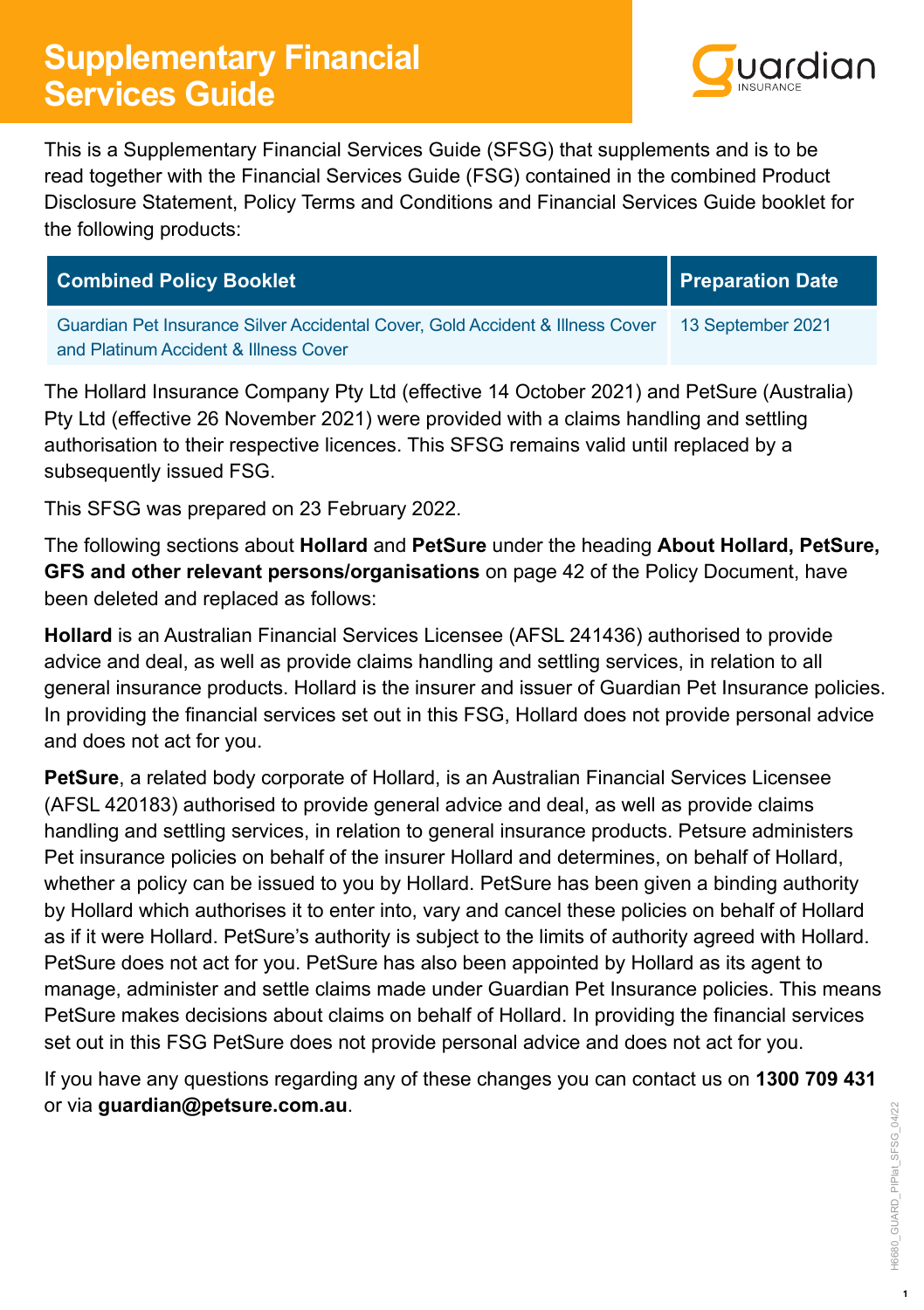# **Guardian Pet Insurance**

Silver Accidental Cover, Gold Accident & Illness Cover and Platinum Accident & Illness Cover

Combined Product Disclosure Statement, Policy Terms and Conditions and Financial Services Guide Preparation date: 13 September 2021



There's more to life, with Guardian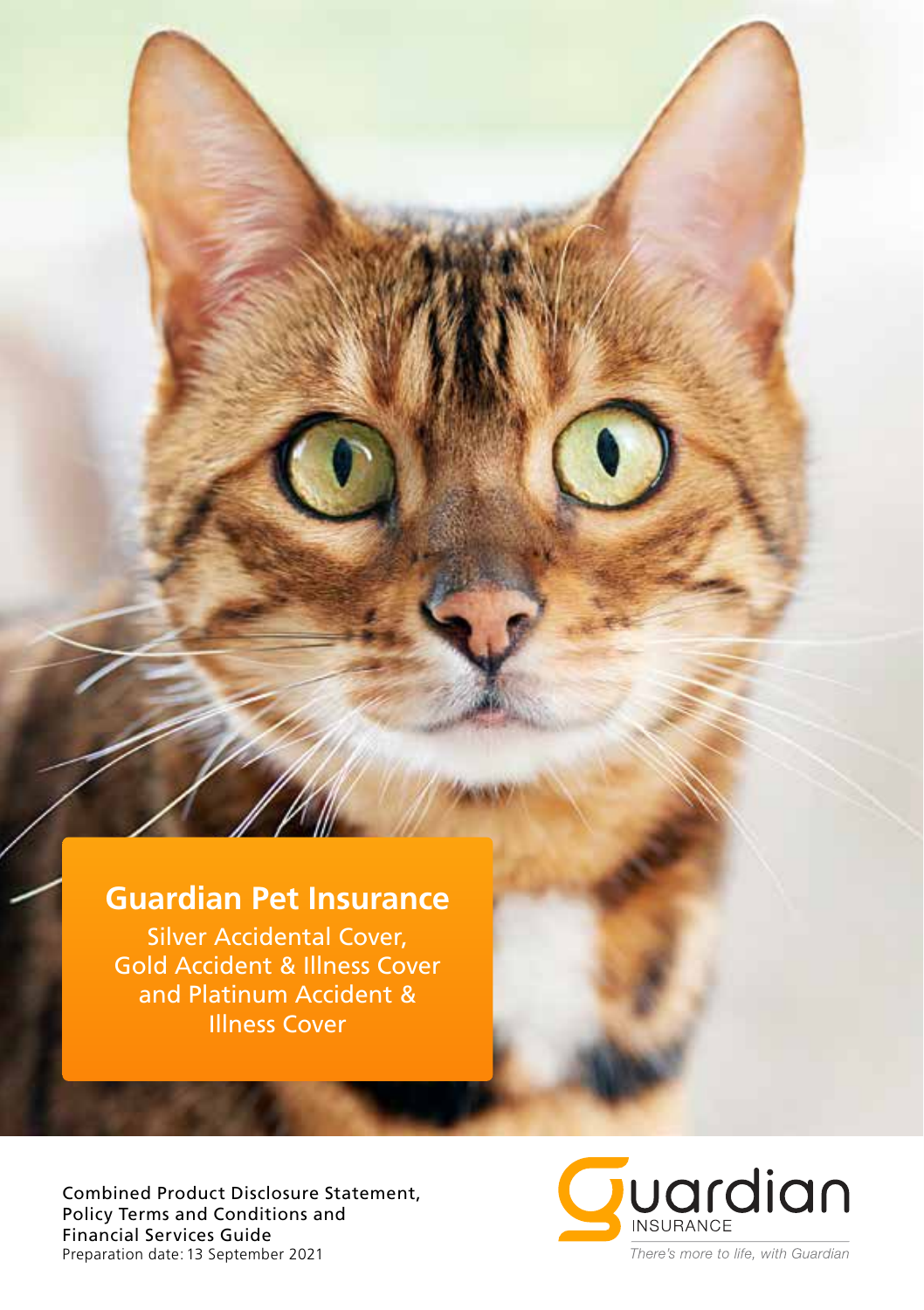

#### **Guardian Pet Insurance is issued by:**

The Hollard Insurance Company Pty Ltd **(Hollard)** ABN 78 090 584 473, AFSL 241436 of Level 12, 465 Victoria Avenue, Chatswood, NSW 2067.

#### **Guardian Pet Insurance is a trading name of and is arranged and promoted by:**

Greenstone Financial Services Pty Ltd **(GFS)** ABN 53 128 692 884, AFSL 343079 of 50 Norwest Boulevard, Norwest, NSW 2153, trading as Guardian Insurance **(Guardian)**.

#### **Guardian Pet Insurance is administered through:**

PetSure (Australia) Pty Ltd **(PetSure)** ABN 95 075 949 923, AFSL 420183 of Level 1, 465 Victoria Avenue, Chatswood, NSW 2067.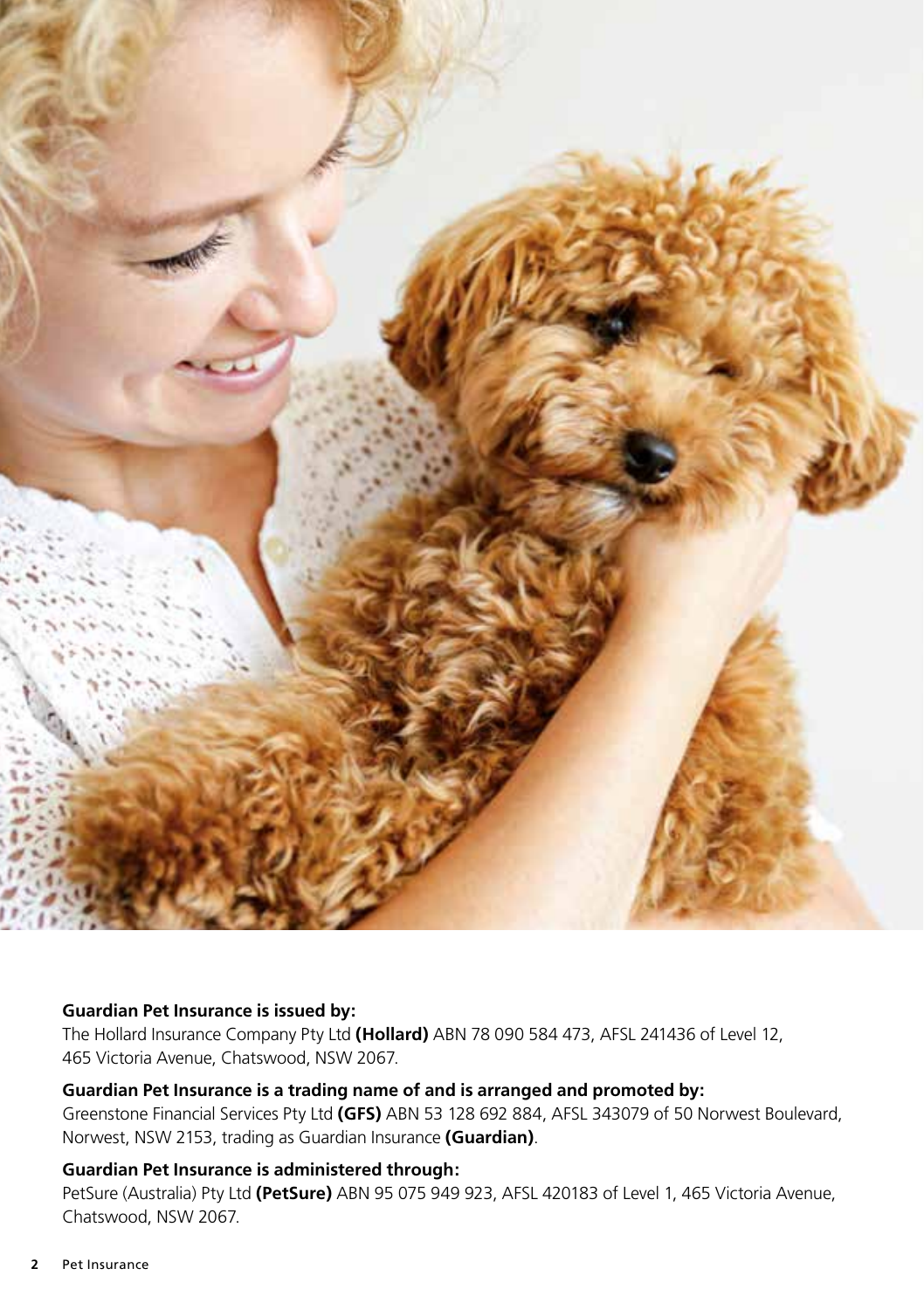# Welcome to Guardian Insurance

**At Guardian Insurance we are focused on providing a wide range of insurance products with substantial benefits that represent true value for Australian families at all stages of their lives.**

When you choose Guardian Insurance you'll find all our communications are straightforward, and our insurance consultants are professionals who are here to work with you in a way that suits your needs.

Guardian Insurance is a trading name of Greenstone Financial Services (GFS).

When you choose Guardian, you can rest assured that your benefits are secure for the long term.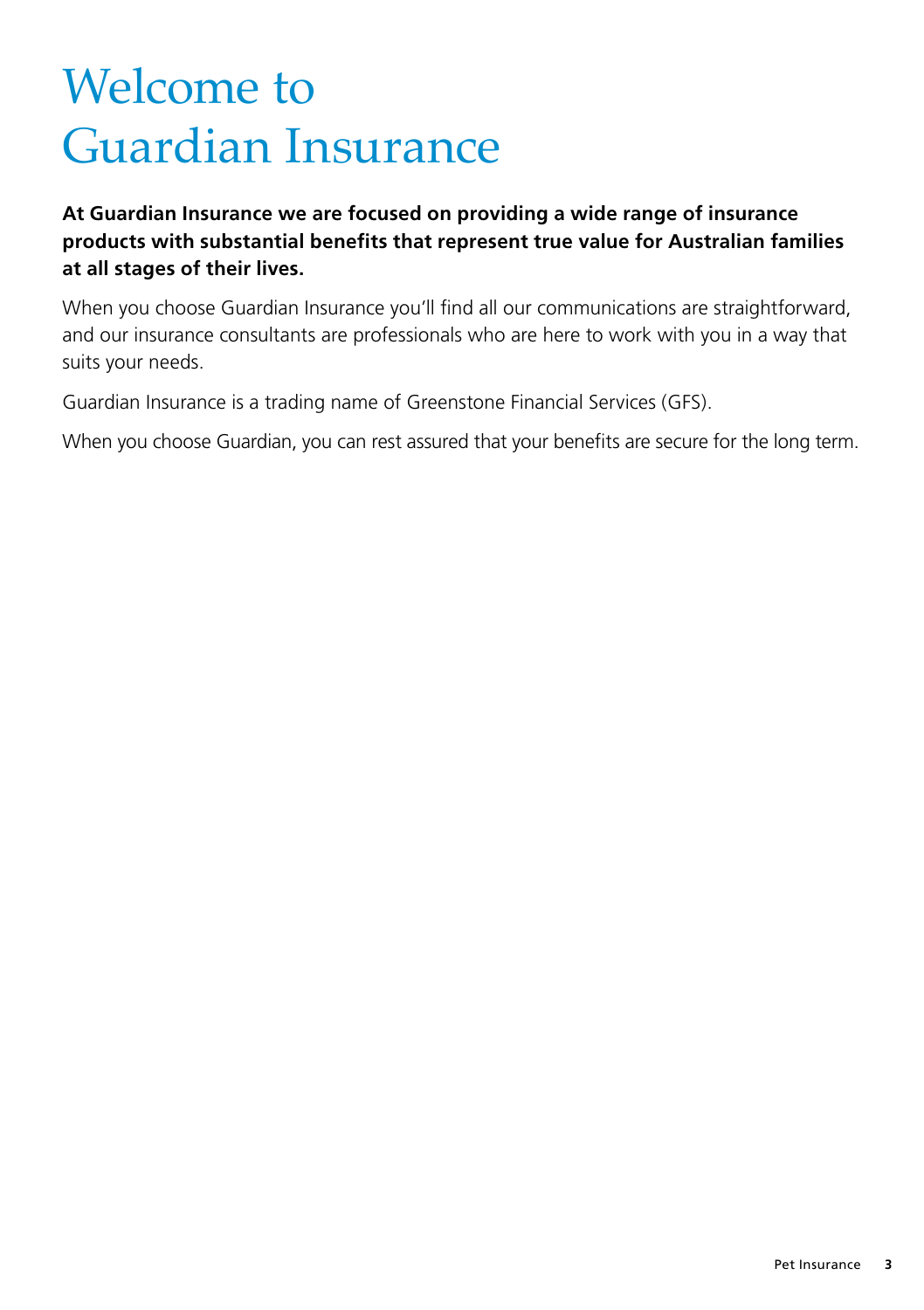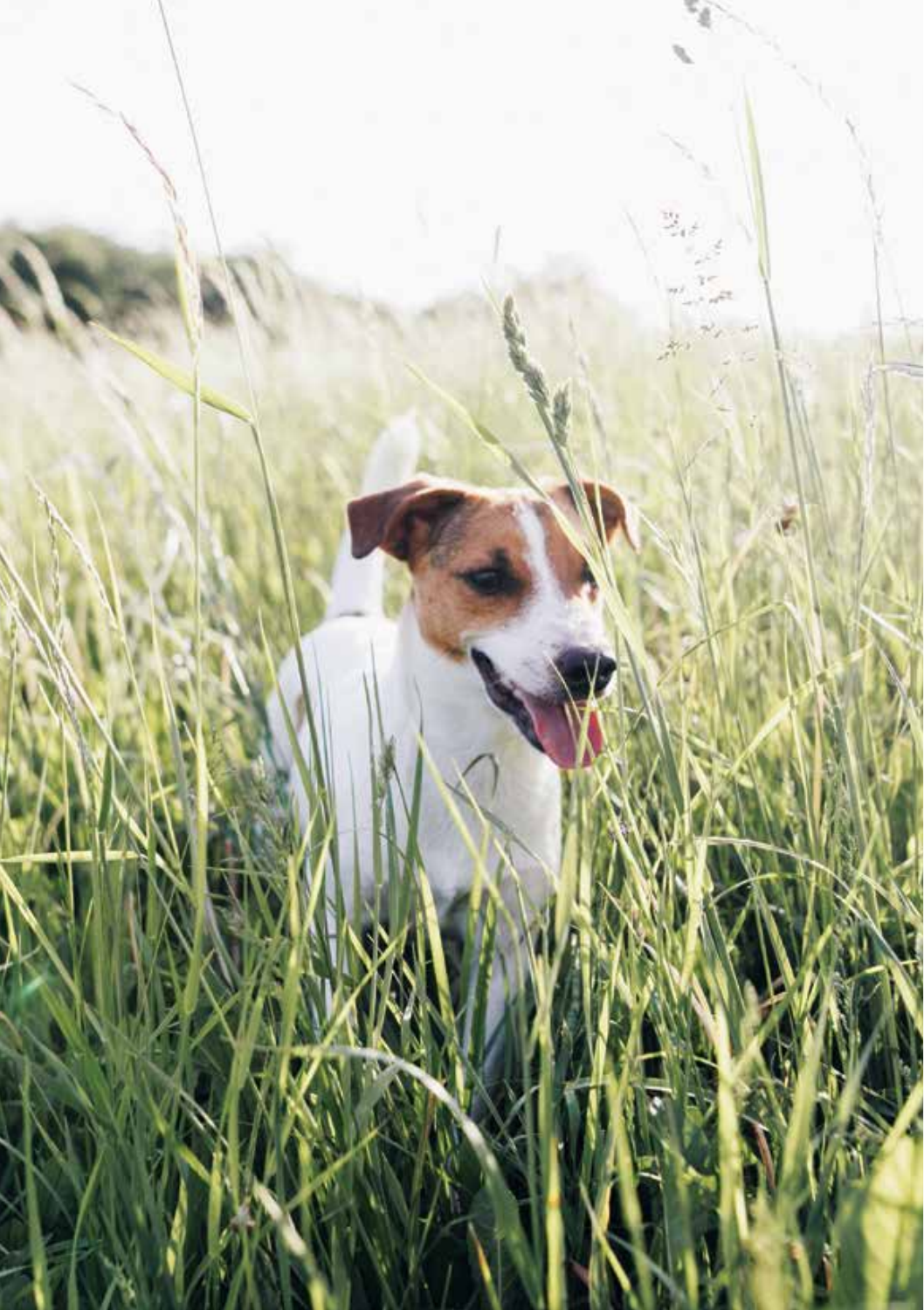# What's included in this document?

| Introduction                                                           | 6  |
|------------------------------------------------------------------------|----|
| <b>Frequently Asked Questions</b>                                      | 8  |
| <b>Benefit Summary Table</b>                                           | 14 |
| <b>Product Disclosure Statement (PDS)</b>                              | 16 |
| Protection for your Pets                                               | 16 |
| Understanding the limits of the insurance                              | 17 |
| Your duty to take reasonable care not to<br>make a misrepresentation   | 17 |
| Calculating your premium                                               | 18 |
| Cooling off period                                                     | 19 |
| Your privacy                                                           | 19 |
| Code of Practice (Code)                                                | 21 |
| Goods and Services Tax (GST)                                           | 21 |
| If you have any questions                                              | 21 |
| If you have a complaint                                                | 22 |
| Financial Claims Scheme and<br>Compensation Arrangements               | 23 |
| Authorised for issue                                                   | 23 |
| <b>Policy Terms and Conditions</b>                                     | 24 |
| The Guardian Pet Insurance policy                                      | 24 |
| The basis on which we insure you                                       | 24 |
| Automatic renewal of your policy                                       | 24 |
| Delivery of your policy documents and<br>policy related communications | 25 |
| Some important things you should know                                  | 25 |
| Section 1 – Definitions                                                | 25 |
| Section 2 – Specified Accidental                                       |    |
| <b>Injury Cover</b>                                                    | 30 |
| Section 3 – Illness Cover<br>.                                         | 31 |

| Section 4 – Additional Benefits                               | 32 |
|---------------------------------------------------------------|----|
| 4.1 Emergency Boarding                                        | 32 |
| 4.2 Essential Euthanasia                                      | 32 |
| 4.3 Pet Overseas Travel Insura                                | 33 |
| <b>Section 5 - Optional Benefit</b>                           | 33 |
| 5.1 Routine Care                                              | 33 |
| General Exclusions -<br>Section 6 -<br>(what we do not cover) | 34 |
| 6.1 Pre-existing Condition review                             | 35 |
| Section 7 – Premiums                                          | 36 |
| 7.1 Paying your premium                                       | 36 |
| 7.2 Paying on the due date                                    | 36 |
| <b>Section 8 – Cancellation</b>                               | 37 |
| 8.1 Cancellation by you                                       | 37 |
| 8.2 Cancellation by us                                        | 37 |
| <b>Section 9 – Claims</b>                                     | 37 |
| 9.1 Claim Pre-approval                                        | 37 |
| 9.2 How to make a claim                                       | 37 |
| 9.3 Important claim information                               | 38 |
| 9.4 Processing of your claim                                  | 39 |
| 9.5 Examples of how we settle your claim                      | 39 |
| 9.6 Our rights of recovery                                    | 40 |
| 9.7 Other insurance arrangements                              | 40 |
| Section 10 – Fraud                                            | 40 |
| <b>Section 11 - Direct Debit Request</b>                      |    |
| Summary                                                       | 41 |
| Section 12 – General Information                              | 41 |
| Changing your level of Cover                                  | 41 |
| <b>Financial Services Guide (FSG)</b>                         | 42 |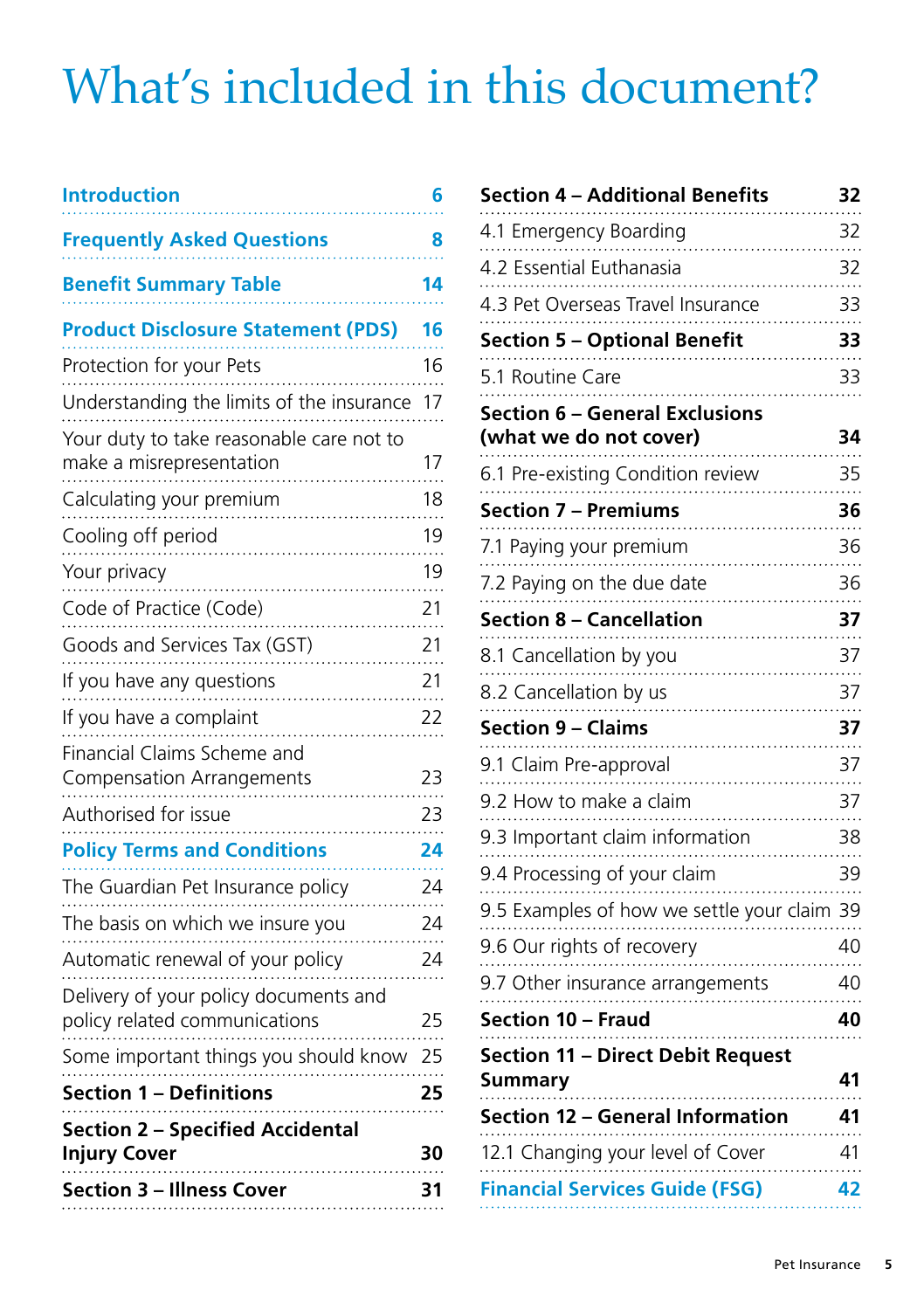# Introduction

# This Policy Booklet contains three parts:

- **Your Product Disclosure Statement (PDS);**
- **Your Policy Terms and Conditions; and**
- **Our Financial Services Guide (FSG).**

## Product Disclosure Statement (PDS)

The PDS is designed to help you understand what you need to know about Guardian Pet Insurance so that you can decide whether to proceed with this cover. The PDS has been prepared by Hollard, who is the insurer and product issuer. Hollard has sole responsibility for the PDS, for each Guardian Pet Insurance policy issued, and for the assessment and payment of claims.

The PDS describes the main features and benefits of Guardian Pet Insurance. Any information contained in the PDS is general information only and does not take into account your individual objectives, financial situation or needs. Before acting on this general information, you should consider the appropriateness of the general information having regard to your individual objectives, financial situation and needs.

# Policy Terms and Conditions

The Policy Terms and Conditions of Guardian Pet Insurance have been written in plain language to help you understand the insurance cover offered, as well as an insured's rights and obligations under a Guardian Pet Insurance policy.

You should carefully read the PDS and the Policy Terms and Conditions in this booklet before making any decision about whether to purchase Guardian Pet Insurance.

**Note:** You have a 30-day cooling off period and certain cancellation rights as described in these Policy Terms & Conditions.

# Financial Services Guide (FSG)

The FSG contains important information about the services provided by GFS and other persons or organisations listed in the FSG in relation to Guardian Pet Insurance, how they are remunerated in relation to the services offered, and their internal and external dispute resolution procedures. It is designed to assist you in deciding whether to use any of their services. GFS and other persons or organisations providing the services are responsible for information relevant to them in the FSG.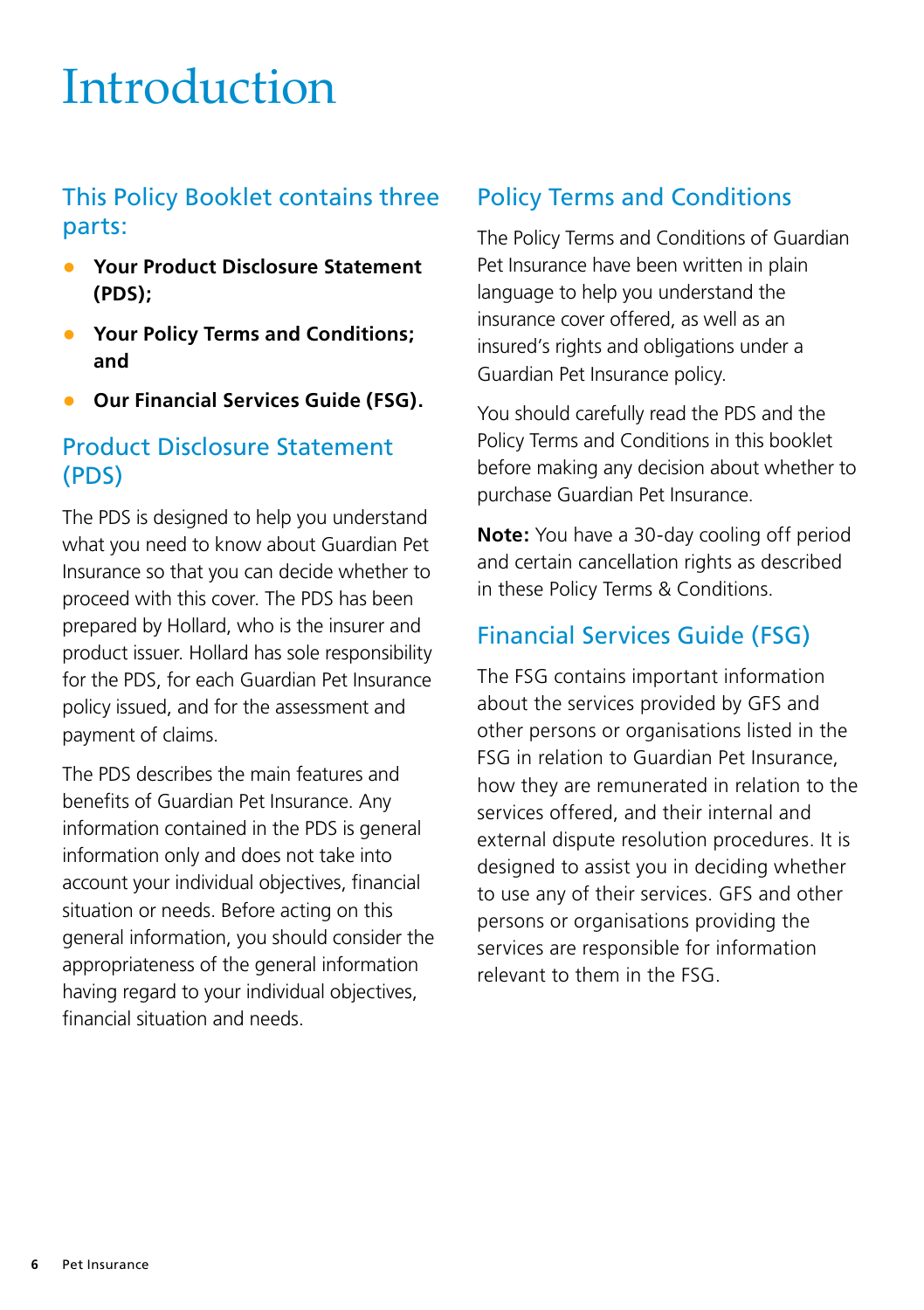#### **If you have any questions you can contact our friendly customer service team by:**

- **Phone:** 1300 709 431 Monday to Friday (except public holidays) 8:00am to 8:00pm AEST
- **Mail:** Guardian Pet Insurance Locked Bag 9021 Castle Hill NSW 1765

**Web:** guardianinsurance.com.au

**Email:** guardian@petsure.com.au

Where words or expressions used in the PDS and Policy Terms and Conditions have a special meaning, we have used the same terms in both sections. Refer to **'Section 1 – Definitions'** on page 25 for a full explanation.

In addition, references to:

- **we**, **our**, **us**, **insurer** and **Hollard**, mean The Hollard Insurance Company Pty Ltd.
- **you** and **your** mean the applicant for a Guardian Pet Insurance policy and, if a policy is issued, the insured.

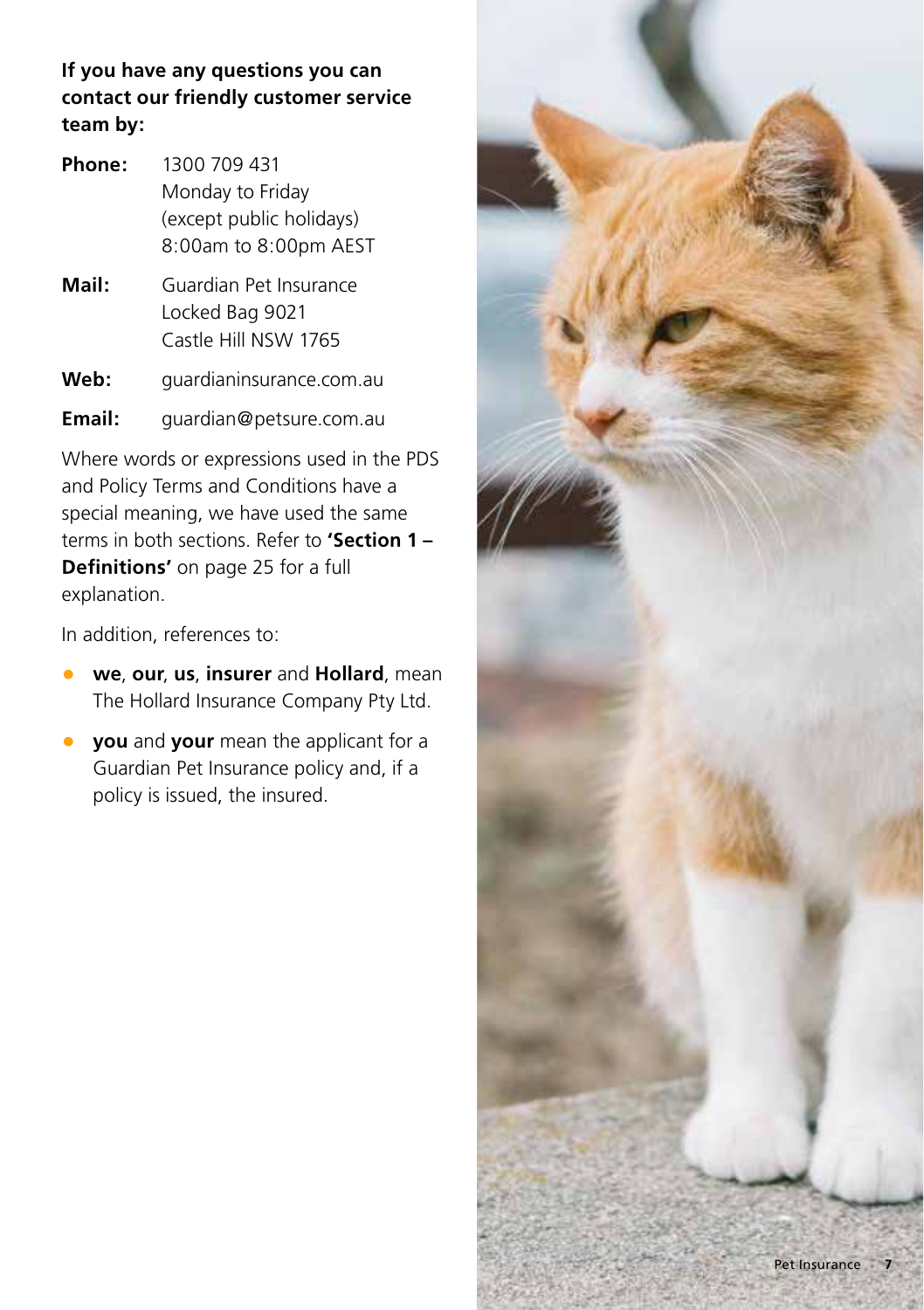# Frequently Asked Questions

Information about insurance coverage in this section is a summary only. You should read the Combined PDS, Policy Terms and Conditions and FSG for full details of the policy Terms and Conditions, Waiting Periods and exclusions.

## What levels of Cover are offered by Guardian Pet Insurance?

The following three levels of Cover are set out in this Combined PDS, Policy Terms and Conditions and FSG:

**• Guardian Accidental Cover (Guardian Silver Cover):** Covers Specified Accidental Injuries with an overall annual Benefit Limit of \$8,000 and a Benefit Percentage of 80%. This means you can receive up to 80% back for eligible Vet Expenses.

**Note:** Sub-limits apply for certain items. Please note this plan is no longer available for new sales.

**• Guardian Gold Accident and Illness Cover (Guardian Gold Cover):** Covers Specified Accidental Injuries and Illnesses with an overall annual Benefit Limit of \$12,000 and a Benefit Percentage of 75%. This means you can receive up to 75% back for eligible Vet Expenses.

**Note:** Sub-limits apply for certain items.

**• Guardian Platinum Accident and Illness Cover (Guardian Platinum Cover):** Covers Specified Accidental Injuries and Illnesses with an overall annual Benefit Limit of \$12,000 and a Benefit Percentage of 80%. This means you can receive up to 80% back for eligible Vet Expenses.

**Note:** Sub-limits apply for certain items.

**Optional:** Routine Care is an optional extra which is available on this plan and provides a contribution towards a range of preventative health Treatments up to the Routine Care limits.

See **'Section 2 – Specified Accidental Injury Cover'** on page 30 and **'Section 3 – Illness Cover'** on page 31 for more information about these plans.

Guardian Pet Insurance also offers a lower level of Cover which provides a contribution towards eligible Vet Expenses. Visit **guardianinsurance.com.au** for more information on this plan.

# What percentage of my Vet Expenses am I covered for?

We will reimburse you the Benefit Percentage selected by you which will be shown on your current Certificate of Insurance.

**For example:** For a 75% Benefit Percentage we will reimburse you up to 75% of the eligible Vet Expenses. Benefit Limits and Sub-limits may also apply.

**Note:** For examples of how claim benefits are calculated, please see pages 39 – 40.

# What Waiting Periods apply?

The Waiting Periods that apply are:

- **•** 30 days for Conditions covered under the **'Section 3 – Illness Cover'** on page 31.
- **•** 6 months for Cruciate Ligament Conditions (may be waived on application, refer to the **'Waiting Period'** section on page 30).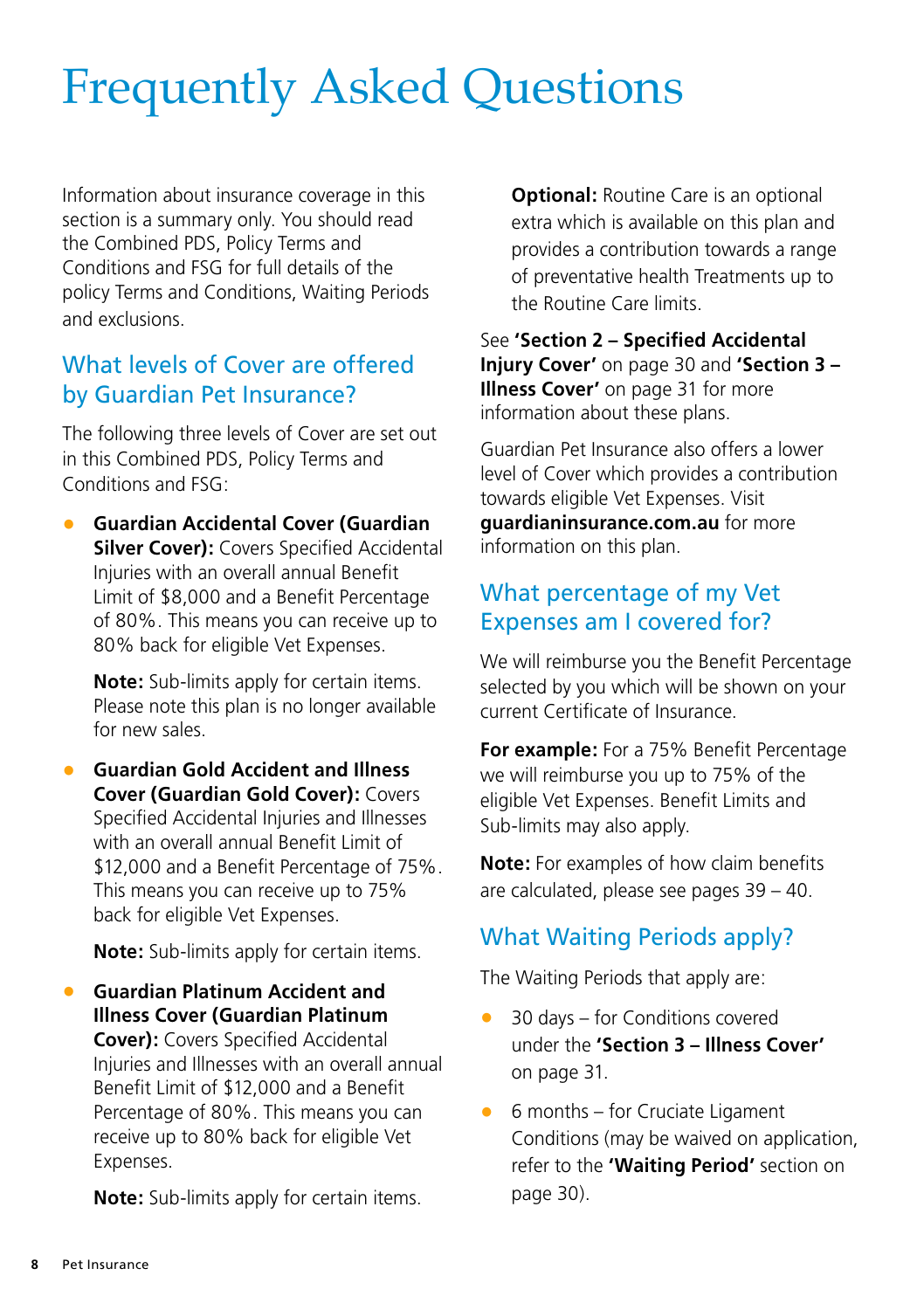**Note:** There is no Waiting Period for Specified Accidental Injury cover (except Cruciate Ligament Conditions), which will be covered from 11:59pm on the Commencement Date of the First Policy Period.

# What exclusions exist?

As with most insurance products, there are certain situations in which you will not be covered. There are some general exclusions such as Pre-existing Conditions, dental procedures, fractured teeth, routine or preventative Treatments (unless Routine Care cover is purchased, which provides a contribution up to the Routine Care limits), some Elective Treatments and procedures and breeding or obstetrics. There may also be specific exclusions which may apply to specific levels of Cover.

It is important that you read all of your policy documentation for full details (including **'Section 2 – Specified Accidental Injury Cover'** on page 30, **'Section 3 – Illness Cover'** on page 31, **'Section 4 – Additional Benefits'** on page 32, **'Section 5 – Optional Benefit'** on page 33, your Certificate of Insurance and **'Section 6 – General Exclusions'** on page 34.

# What is a Pre-existing Condition?

If any Condition existed or occurred prior to the Commencement Date of the First Policy Period or within any applicable Waiting Period, and you or your Vet were aware of the Condition, or a reasonable person in your circumstances would have been aware of the Condition, then it may be considered to be a Pre-existing Condition and excluded from Cover. This is the case, irrespective of whether the underlying or causative Condition was diagnosed at the time.

Whether such a Condition is a Pre-existing Condition will depend on its nature and experience. Outside of any applicable Waiting Period, if your Pet has a Temporary Condition that is considered to be a Pre-existing Condition (because it occurred or existed prior to the Commencement Date of the First Policy Period, or during any applicable Waiting Period, but that Condition has not existed, occurred or shown noticeable signs, symptoms or an abnormality in the 18-month period immediately prior to your claim Treatment date), it will no longer be excluded from Cover as a Pre-existing Condition.

Chronic Conditions and several other specified Conditions cannot fall within this category.

Hereditary Conditions and congenital Conditions will also not be considered a Pre-existing Condition if they have not shown noticeable signs, symptoms or an abnormality at any time before the Commencement Date of the First Policy Period or during any applicable Waiting Period.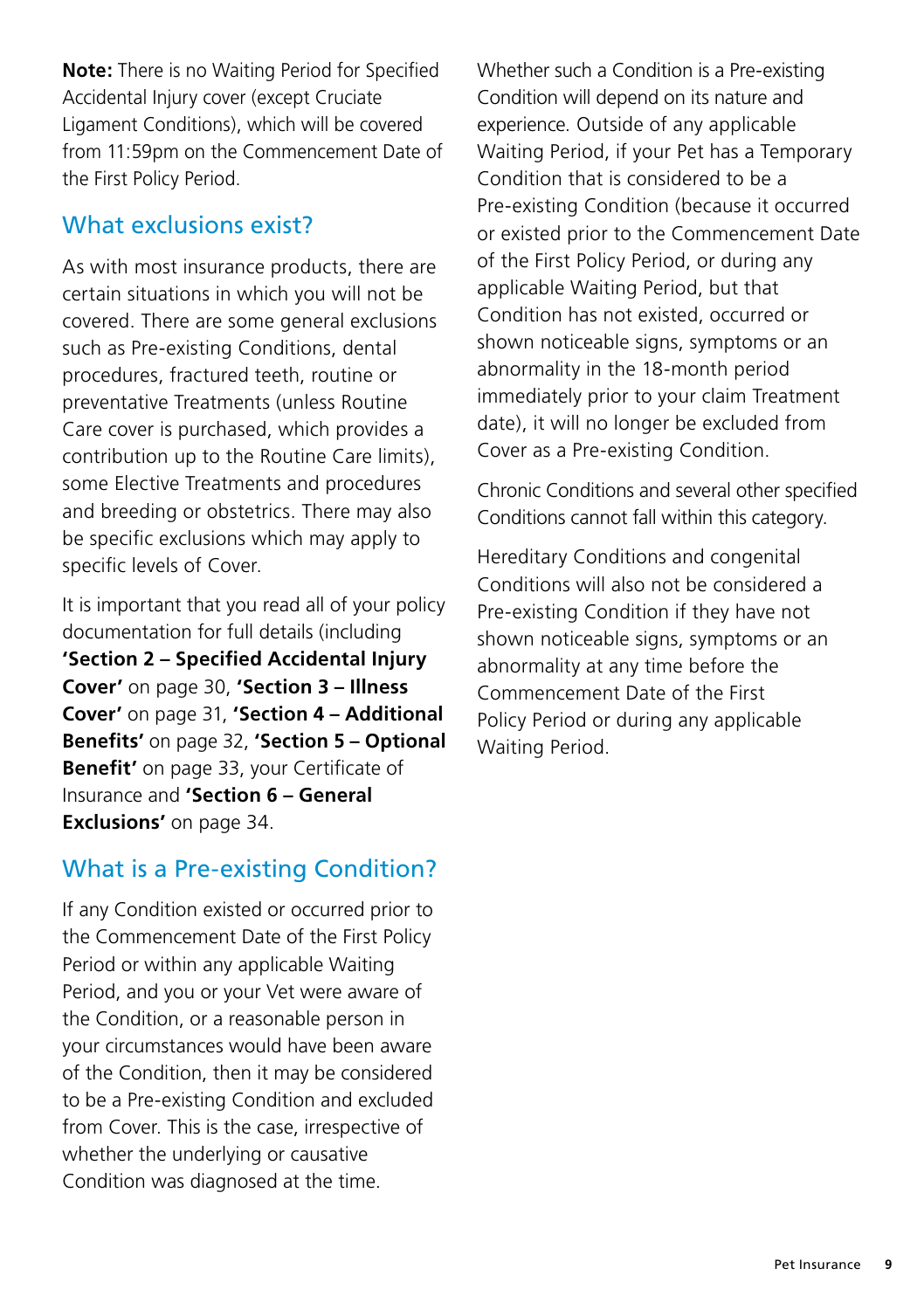# Pre-existing Condition claim examples:

|                                                        | case of gastroenteritis.         | 1. Prior to the Commencement Date of the First Policy<br>Period, your Pet has a case of gastroenteritis due to some<br>dietary indiscretion. This Illness Condition is treated and<br>your Pet recovers. You then purchase a pet insurance<br>policy. Two years later, your Pet has another unrelated |
|--------------------------------------------------------|----------------------------------|-------------------------------------------------------------------------------------------------------------------------------------------------------------------------------------------------------------------------------------------------------------------------------------------------------|
|                                                        |                                  | Your claim would be eligible for benefits because:                                                                                                                                                                                                                                                    |
|                                                        | $\bullet$<br>in that definition; | The first gastroenteritis episode was a Temporary<br>Condition, given that it normally resolves with<br>Treatment and is not on the list of excluded Conditions                                                                                                                                       |
|                                                        | $\bullet$<br>Conditions;         | There was more than an 18-month gap between the                                                                                                                                                                                                                                                       |
| <b>Examples of</b><br>pre-existing<br><b>Temporary</b> |                                  | The second episode of gastroenteritis was not a<br>Related Condition; and                                                                                                                                                                                                                             |
| <b>Conditions</b><br>that are                          |                                  | The Condition was not specifically excluded in the PDS.                                                                                                                                                                                                                                               |
| covered                                                |                                  | 2. Your Pet had a case of demodectic mange 18 months<br>prior to the Commencement Date of the First Policy<br>Period. This Illness Condition is resolved after your Pet<br>receives Treatment. Two years into the policy, your Pet<br>contracts another case of demodectic mange.                     |
|                                                        |                                  | This claim would be eligible for benefits because:                                                                                                                                                                                                                                                    |
|                                                        | $\bullet$                        | The first Condition was a Temporary Condition that is<br>normally resolved with Treatment and is not on the list<br>of excluded Conditions in that definition;                                                                                                                                        |
|                                                        | $\bullet$                        | Your Pet did not have demodectic mange, or show any<br>noticeable signs, symptoms or abnormality in relation<br>to that Condition for more than an 18-month period; and                                                                                                                               |
|                                                        |                                  | The Condition was not specifically excluded in the PDS.                                                                                                                                                                                                                                               |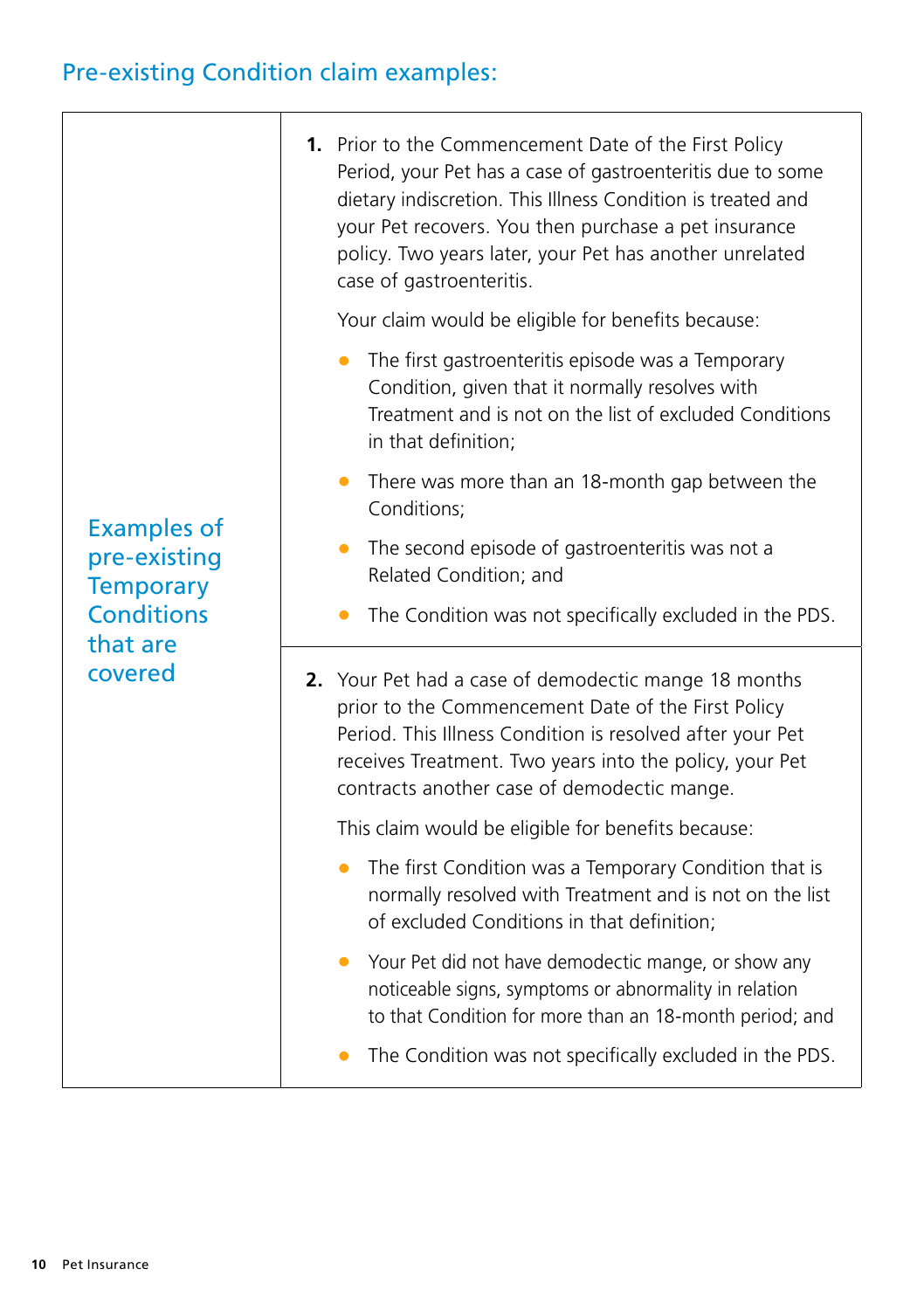|                                                                                               | <b>1.</b> Your Pet is limping and is diagnosed with a grade two<br>luxating patella (dislocating kneecap) within the applicable<br>Waiting Period of the policy. Your Vet prescribes anti-<br>inflammatory medication. This claim is not covered, because<br>you and your Vet became aware of the Illness Condition<br>within the 30-day Waiting Period for this Condition. Two<br>years later, your Pet requires surgery for the patella luxation. |
|-----------------------------------------------------------------------------------------------|-----------------------------------------------------------------------------------------------------------------------------------------------------------------------------------------------------------------------------------------------------------------------------------------------------------------------------------------------------------------------------------------------------------------------------------------------------|
|                                                                                               | This Condition is excluded from Cover because:                                                                                                                                                                                                                                                                                                                                                                                                      |
| <b>Examples of</b><br>pre-existing<br>Chronic<br><b>Conditions</b><br>that are not<br>covered | You and your Vet first became aware of the Condition<br>$\bullet$<br>in the applicable Waiting Period;                                                                                                                                                                                                                                                                                                                                              |
|                                                                                               | The Condition (patella luxation) is not a Temporary<br>$\bullet$<br>Condition, as it is specifically excluded from that<br>definition; and                                                                                                                                                                                                                                                                                                          |
|                                                                                               | As a result, it remains a Pre-existing Condition two<br>years later.                                                                                                                                                                                                                                                                                                                                                                                |
|                                                                                               | 2. Your Pet has had recurring seasonal allergies every spring<br>and summer since it was two-months old. This Illness<br>Condition recurs for a period greater than three months.<br>You purchase a pet insurance policy and two years later<br>make a claim for another round of allergy Treatment.                                                                                                                                                |
|                                                                                               | Your claim would not be eligible for benefits because:                                                                                                                                                                                                                                                                                                                                                                                              |
|                                                                                               | The Condition is a Pre-existing Condition, given that<br>$\bullet$<br>you were aware of it prior to the Commencement Date<br>of the First Policy Period;                                                                                                                                                                                                                                                                                            |
|                                                                                               | Your Pet's seasonal allergy condition is not a Temporary<br>$\bullet$<br>Condition, as it is specifically excluded as a Chronic<br>Condition. This is because it was long-lasting, recurring<br>and affected your Pet for a period greater than three<br>months; and                                                                                                                                                                                |
|                                                                                               | As a result, it remains a Pre-existing Condition two<br>years later.                                                                                                                                                                                                                                                                                                                                                                                |

**Note:** The examples above are of a general nature and you should refer to **'Section 2 – Specified Accidental Injury Cover'** on page 30 and **'Section 3 – Illness Cover'** on page 31 and your Certificate of Insurance for information about Conditions covered under your specific level of Cover. The Conditions in these examples will not be covered under Guardian Silver Cover. **Pet Insurance** 11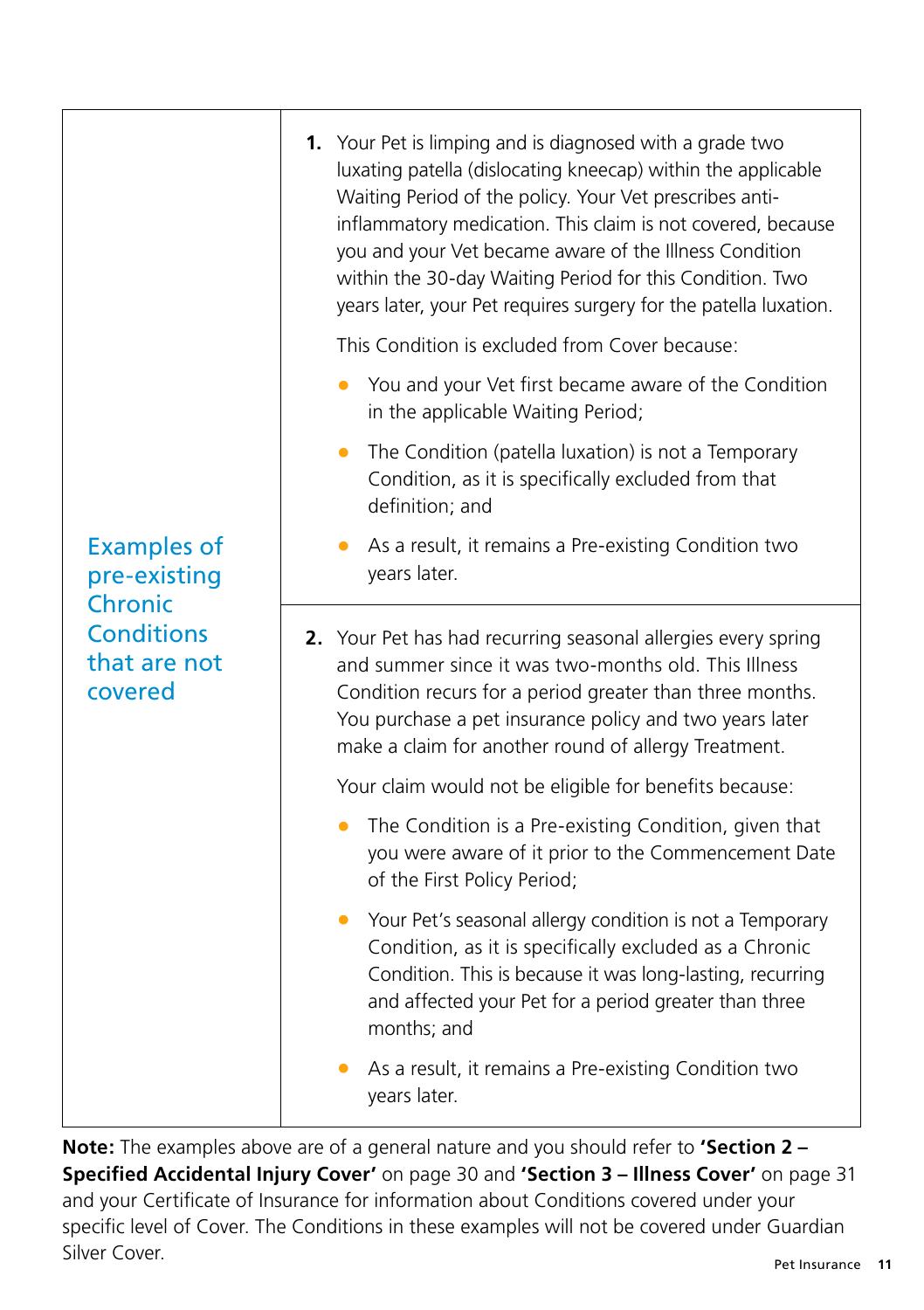# What is a Temporary Condition?

A Temporary Condition is a Condition, which normally resolves with Treatment and which is not on the list of excluded Conditions in that definition. If your Pet has a Temporary Condition that is considered a Pre-existing Condition because it occurred or existed prior to the Commencement Date of the First Policy Period or during any applicable Waiting Period, but the Condition has not existed, occurred or shown noticeable signs. symptoms or an abnormality in the 18-month period prior to your claim Treatment, it will no longer be excluded from your policy as a Pre-existing Condition. Refer to the **'Temporary Condition'** definition in **'Section 1 – Definitions'** for more information.

# What is a Chronic Condition?

A Chronic Condition is long-lasting or recurring in its effects and affects (or is present in) a Pet over a period greater than three months in total. Chronic Conditions may also be intermittent or managed with medication and/or prescription diets with intervals of remission. If your Pet has a Chronic Condition that occurred or existed prior to the Commencement Date of the First Policy Period or during any applicable Waiting Period, it will always be excluded from your policy as a Pre-existing Condition.

**For example:** Your Pet first showed signs of diabetes and has been receiving ongoing Treatment for four months immediately prior to the Commencement Date of the First Policy Period. Diabetes is considered:

**•** A Pre-existing Condition because it occurred before the Commencement Date of your First Policy Period; and

**•** A Chronic Condition as it lasted in total for more than three months.

Therefore, all expenses incurred for diabetes or related to diabetes will not be covered.

# What is a Bilateral Condition?

A Bilateral Condition is a Condition affecting body parts of which the Pet has at least two, one on each side of the body (for example, ears, eyes, knees and elbows). Bilateral Conditions will generally be covered if you have the appropriate level of Cover, and the Condition is not a Pre-existing Condition or subject to a general exclusion.

However, when applying a limit or exclusion, a Bilateral Condition will be considered a single Condition.

**For example:** If your Pet displays signs or symptoms of an ear Condition in the left ear prior to the Commencement Date of the First Policy Period or during the applicable Waiting Period, a subsequent ear infection in the right ear will still be considered to be a Pre-existing Condition (refer to the **'Bilateral Condition'** definition in **'Section 1 – Definitions'** on page 26).

# Will I have lifelong Cover for my Pet?

Once your Pet is accepted for Cover and as long as we continue to provide this product and you continue to hold the policy without a break in Cover and renew your policy, your Pet will be covered for eligible Vet Expenses for life, with Cover subject to the applicable terms and conditions of the policy for each renewal period.

You can apply for Guardian Gold, and Platinum Cover as long as your Pet is over eight weeks old and younger than nine years.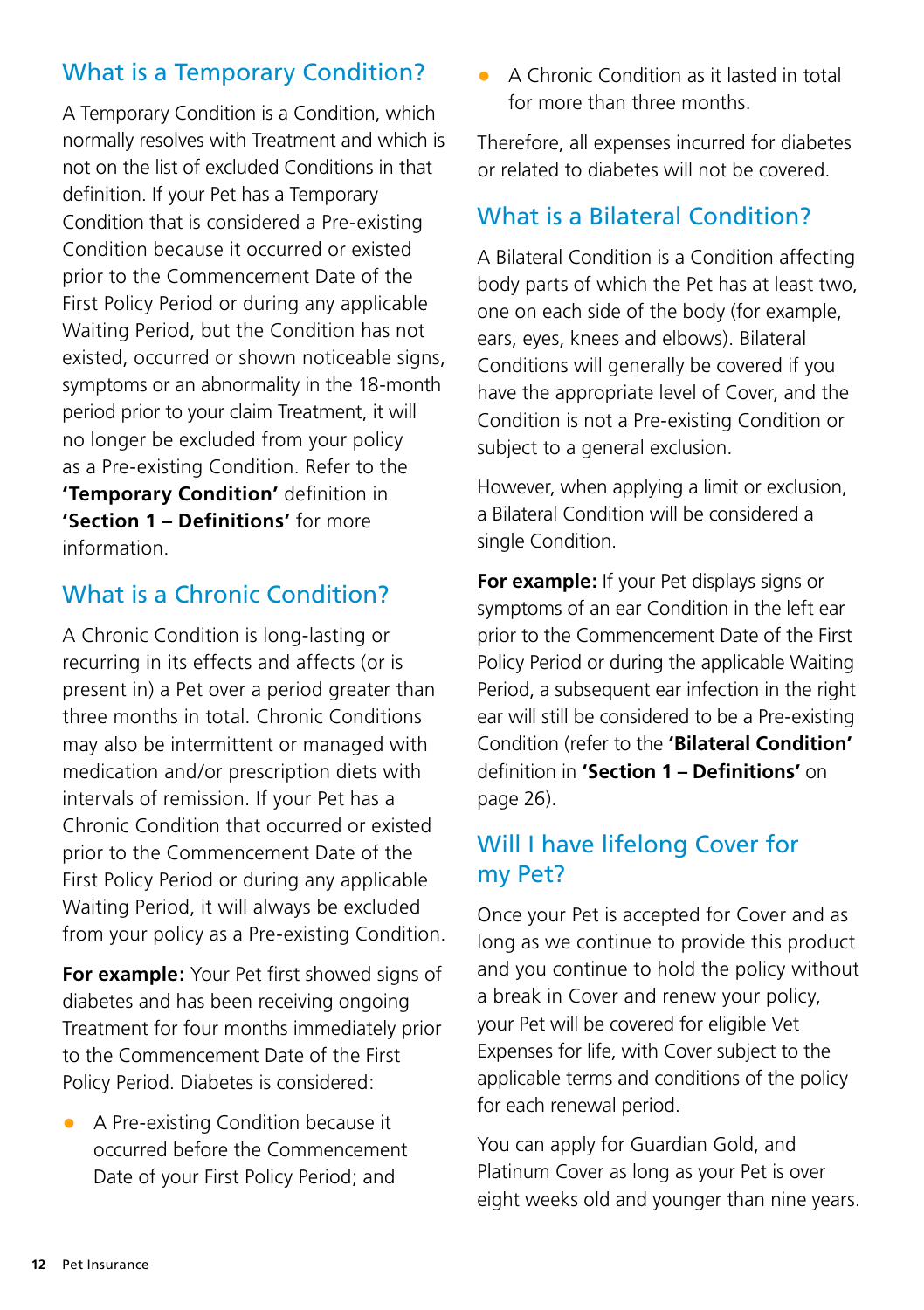**Please note:** Guardian Silver Cover is no longer available for new sales, however if you have this level of Cover you can continue to renew on this plan.

## What kind of Vet Consultations can I claim under my policy?

You can claim for Consultations in relation to Conditions covered by your policy.

**For example:** Under Guardian Silver Cover you can claim for Consultation fees in relation to any eligible Specified Accidental Injury.

If you've selected Guardian Gold or Platinum Cover, you can claim for Consultation fees in relation to any eligible Specified Accidental Injury or Illness Condition.

**Please note:** Routine health checks and vaccination visits are not coverable under your policy, unless you have Guardian Platinum Cover and have selected the Routine Care option, as shown on your Certificate of Insurance.

A Sub-limit applies to the Consultation fees that your Vet charges. This Sub-limit is stated on your Certificate of Insurance. When claiming for an eligible Condition. this Sub-limit only relates to the Consultation fee, and not any of the Treatments or medications your Pet may receive during the visit.

# What if my claim reaches my Annual Benefit Limit or Sub-limit?

Your annual Benefit Limit and Sub-limits are the maximum benefits that can be paid to you in any one Policy Period, and are stated on your Certificate of Insurance. If you do make a large claim (or number of claims) and reach your policy limits, your policy limits will reset on the renewal date of your policy.

See the **'Benefit Limit(s) and Sub-limit(s)'** definition on page 26 for more information.

# What are the claim requirements for adopted Pets?

For adopted Pets, if you can provide us with proof of adoption or transfer of ownership papers, we will only request a veterinary history from the date you took ownership onwards. Refer to **'Section 9 – Claims'** for full details on how to submit a claim and required documents.

## Can I seek Pre-approval of my Pet's upcoming Treatment?

Yes. If your Pet requires Treatment and you wish to seek pre-approval of those costs, you can provide us with the itemised estimate of costs from your Vet, along with the Treatment required and relevant clinical records and/or veterinary history, and we will respond to you in writing with the outcome.

**Note:** Pre-approvals are not mandatory and not required in order to make a claim under your policy.

For more information see **'Section 9.1 – Claim Pre-approval'** on page 37.

# Are x-rays, blood tests and other diagnostic tests covered?

Yes, you can claim for diagnostic expenses in relation to eligible Conditions covered by your policy (see **'Section 2 – Specified Accidental Injury Cover'** on page 30 and **'Section 3 – Illness Cover'** on page 31). This means that elective or routine tests are not covered, nor are any tests related to a Pre-existing Condition or any other policy exclusion.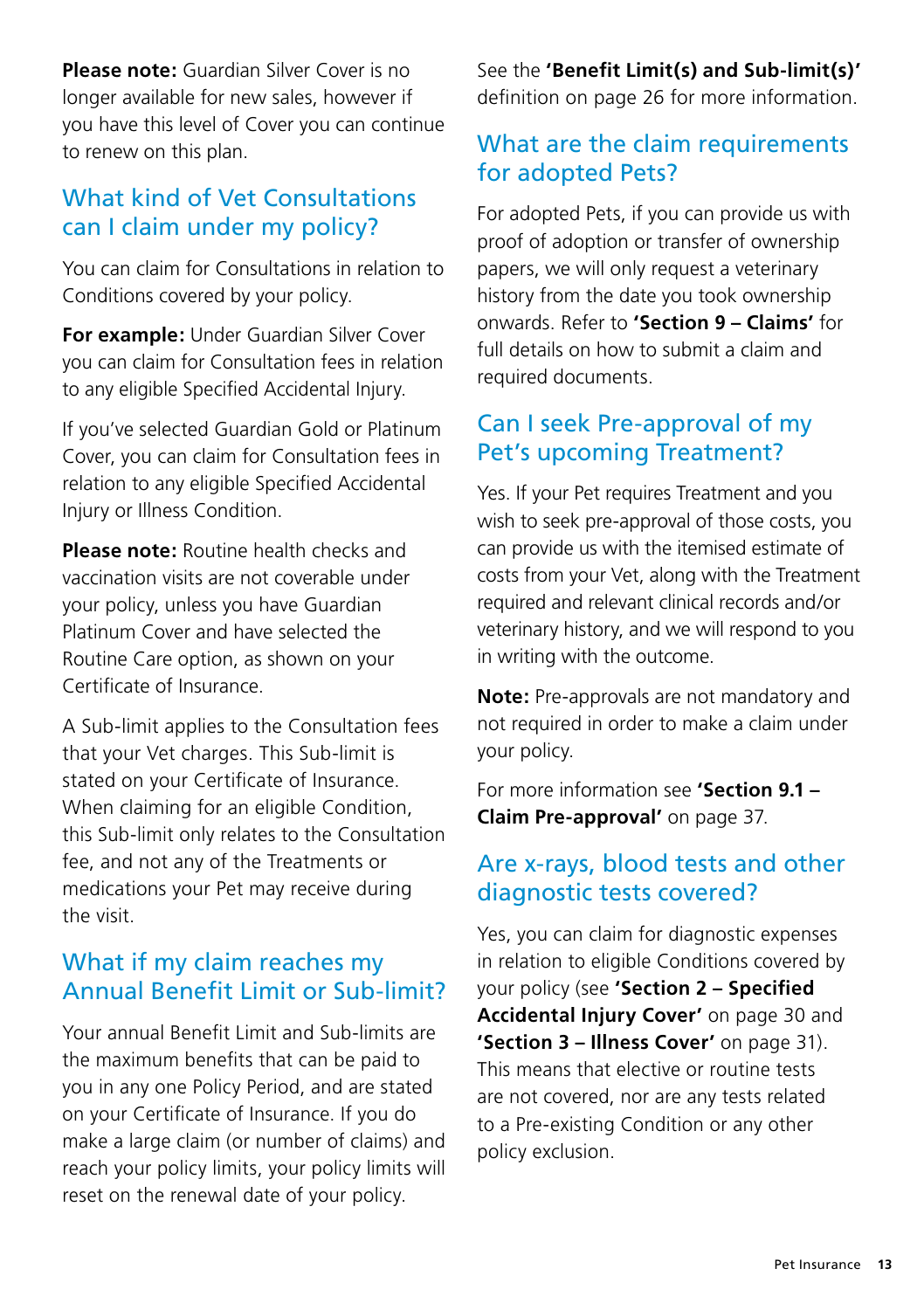# Benefit Summary Table

| <b>Feature</b>                                                                                                                      | <b>Guardian</b><br><b>Silver Cover#</b><br>(no longer available<br>to new sales)                                                                               | <b>Guardian</b><br><b>Gold Cover</b>                                                                                                                           | <b>Guardian</b><br><b>Platinum Cover</b>                                                                                                                       |
|-------------------------------------------------------------------------------------------------------------------------------------|----------------------------------------------------------------------------------------------------------------------------------------------------------------|----------------------------------------------------------------------------------------------------------------------------------------------------------------|----------------------------------------------------------------------------------------------------------------------------------------------------------------|
| Entry age<br>(for new<br>applications)                                                                                              | N/A                                                                                                                                                            | <b>Start Cover from 8</b><br>weeks of age<br>and younger than 9<br>years of age.                                                                               | <b>Start Cover from 8</b><br>weeks of age<br>and younger than 9<br>years of age.                                                                               |
| <b>Lifelong Cover</b>                                                                                                               | Provided there is no<br>break in Cover and<br>we continue to offer<br>the product.<br>Policy Terms and<br>Conditions may vary<br>across each<br>Policy Period. | Provided there is no<br>break in Cover and<br>we continue to offer<br>the product.<br>Policy Terms and<br>Conditions may vary<br>across each<br>Policy Period. | Provided there is no<br>break in Cover and<br>we continue to offer<br>the product.<br>Policy Terms and<br>Conditions may vary<br>across each<br>Policy Period. |
| <b>Benefit Percentage</b><br>(The percentage of<br>eligible Vet Expenses<br>covered)                                                | 80%                                                                                                                                                            | 75%                                                                                                                                                            | 80%                                                                                                                                                            |
| Overall annual<br><b>Benefit Limit</b><br>See page 26 for the<br>definition of <b>Benefit</b><br>Limit                              | \$8,000                                                                                                                                                        | \$12,000                                                                                                                                                       | \$12,000                                                                                                                                                       |
| <b>Excess</b>                                                                                                                       | \$0                                                                                                                                                            | \$0                                                                                                                                                            | \$0                                                                                                                                                            |
| <b>Covers Specified</b><br><b>Accidental Injuries</b><br>See page 29 for the<br>definition of Specified<br><b>Accidental Injury</b> |                                                                                                                                                                |                                                                                                                                                                |                                                                                                                                                                |
| <b>Covers Illnesses</b><br>See page 28 for the<br>definition of <b>Illness</b>                                                      | N/A                                                                                                                                                            |                                                                                                                                                                |                                                                                                                                                                |
| <b>Consultation fees</b><br>(Annual Sub-limit)<br>See page 27 for the<br>definition of<br><b>Consultation</b>                       | \$300                                                                                                                                                          | \$300                                                                                                                                                          | \$300                                                                                                                                                          |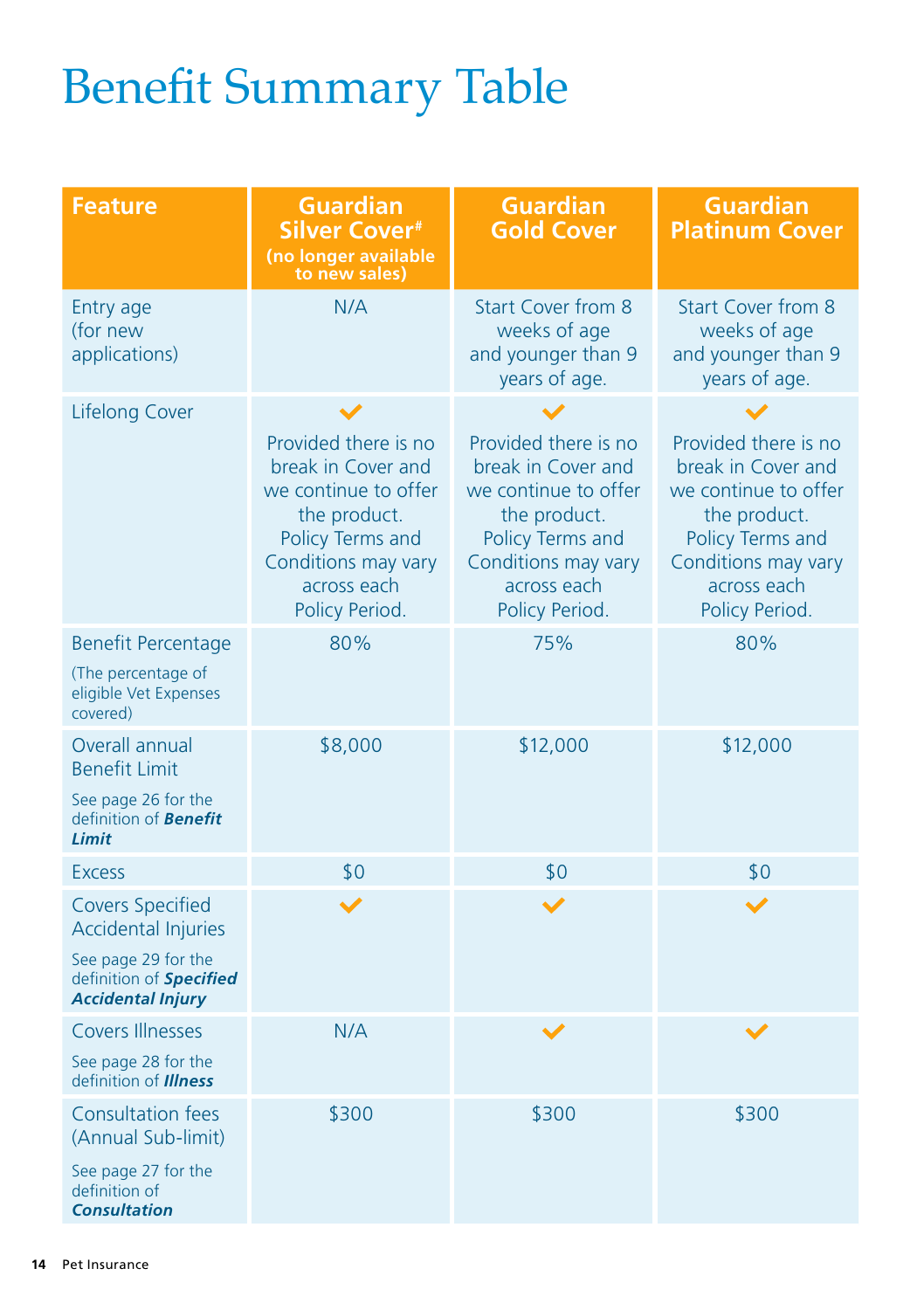# Benefit Summary Table continued

| <b>Feature</b>                                                                                   | <b>Guardian</b><br><b>Silver Cover#</b><br>(no longer available<br>to new sales)                                                                                               | <b>Guardian</b><br><b>Gold Cover</b>                                                                                                                                                                                   | <b>Guardian</b><br><b>Platinum Cover</b>                                                                                                                                                                               |
|--------------------------------------------------------------------------------------------------|--------------------------------------------------------------------------------------------------------------------------------------------------------------------------------|------------------------------------------------------------------------------------------------------------------------------------------------------------------------------------------------------------------------|------------------------------------------------------------------------------------------------------------------------------------------------------------------------------------------------------------------------|
| <b>Dental Illness</b><br>Treatment                                                               | $\overline{\mathsf{x}}$                                                                                                                                                        | ×                                                                                                                                                                                                                      | ×                                                                                                                                                                                                                      |
| <b>Tick paralysis</b><br>(Annual Sub-limit)                                                      | ×                                                                                                                                                                              | \$1,000                                                                                                                                                                                                                | \$1,200                                                                                                                                                                                                                |
| Cruciate Ligament<br>Conditions<br>(Annual Sub-limit)                                            | \$2,600*                                                                                                                                                                       | \$2,600*                                                                                                                                                                                                               | \$2,600*                                                                                                                                                                                                               |
| <b>Emergency boarding</b><br>(Annual Sub-limit)                                                  | \$500                                                                                                                                                                          | \$1,000                                                                                                                                                                                                                | \$1,000                                                                                                                                                                                                                |
| <b>Waiting Periods</b><br>See page 29 for the<br>definition of <b>Waiting</b><br><b>Period</b>   | • 6 months for<br>Cruciate Ligament<br>Conditions. <sup>^</sup><br>. No Waiting Period<br>for Specified<br><b>Accidental Injuries</b><br>specified in Section 2<br>on page 30. | • 30 days for Illness<br>Conditions.<br>• 6 months for<br>Cruciate Ligament<br>Conditions. <sup>^</sup><br>. No Waiting Period<br>for Specified<br><b>Accidental Injuries</b><br>specified in Section 2<br>on page 30. | • 30 days for Illness<br>Conditions.<br>• 6 months for<br>Cruciate Ligament<br>Conditions. <sup>^</sup><br>. No Waiting Period<br>for Specified<br><b>Accidental Injuries</b><br>specified in Section 2<br>on page 30. |
| <b>Routine Care</b><br>(Optional extra)                                                          | N/A                                                                                                                                                                            | N/A                                                                                                                                                                                                                    | If you have this<br>optional benefit, it<br>will be displayed on<br>your Certificate of<br>Insurance.                                                                                                                  |
| Pre-existing<br>Condition(s)<br>See page 28 for the<br>definition of Pre-<br>existing Conditions | X<br><b>Certain Conditions</b><br>are eligible for a<br>Pre-existing<br>Conditions review<br>after an 18-month<br>period.                                                      | X<br><b>Certain Conditions</b><br>are eligible for a<br>Pre-existing<br>Conditions review<br>after an 18-month<br>period.                                                                                              | Х<br><b>Certain Conditions</b><br>are eligible for a<br>Pre-existing<br>Conditions review<br>after an 18-month<br>period.                                                                                              |

Full details are specified in the Policy Terms and Conditions (pages 24 – 41).

#Please note this plan is no longer available for new sales, but these benefits apply to customers renewing on<br>Guardian Silver Cover.

\*You may be eligible for a higher limit and if so this will be displayed on your Certificate of Insurance.

^May be waived on application, refer to the **'Waiting Period'** section on page 30.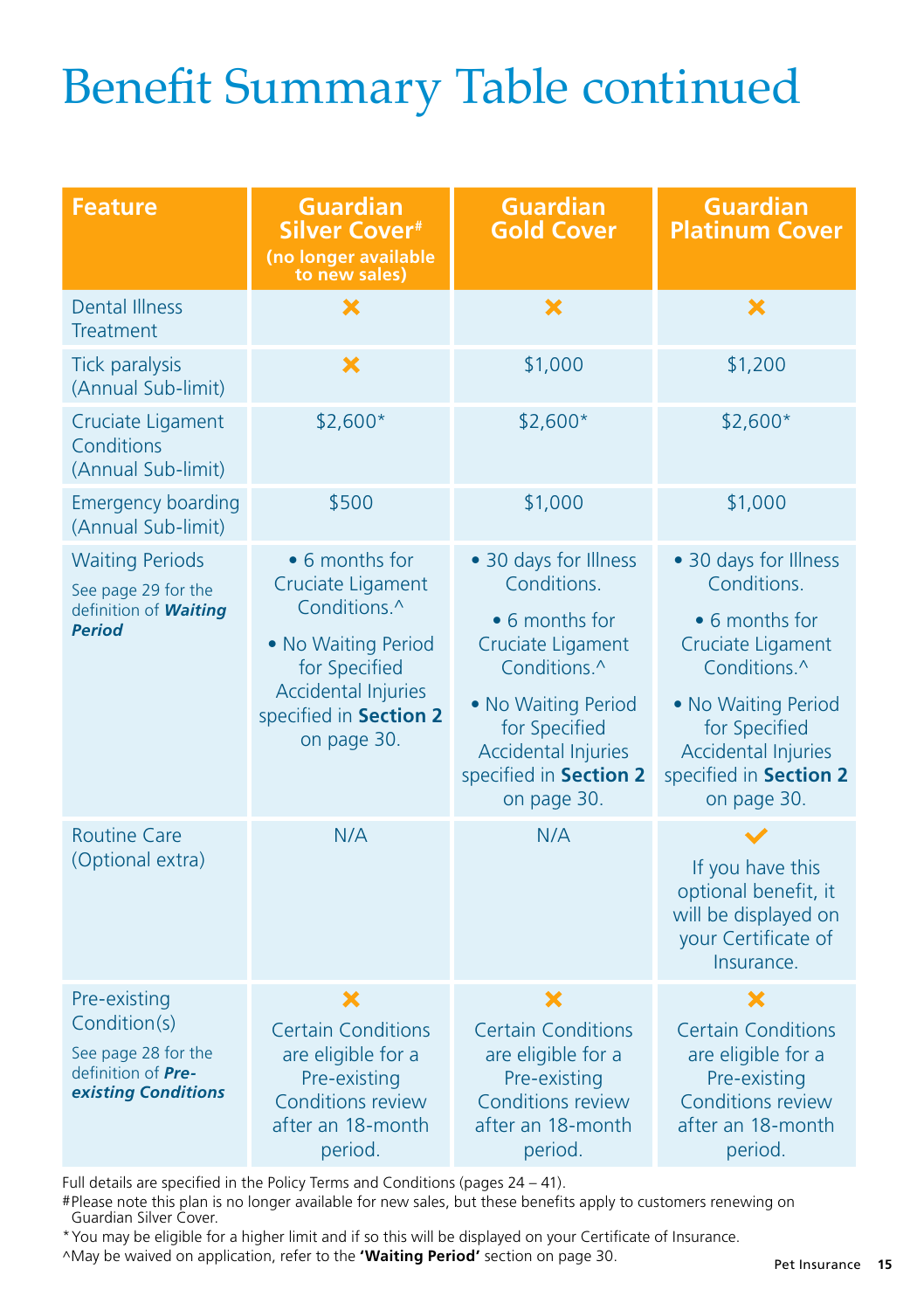# Product Disclosure Statement (PDS)

Hollard is solely responsible for the PDS and is the insurer under each Guardian Pet Insurance policy issued. PetSure has been given a binding authority by Hollard which authorises it to enter into, vary and cancel Guardian Pet Insurance on behalf of Hollard as if it were Hollard, subject to the limits of authority agreed with Hollard. PetSure does not act for you. GFS is authorised to distribute and promote Guardian Pet Insurance but does not issue policies and is not involved in the assessment or payment of claims.

This PDS contains important information about:

- **•** Significant features and benefits of Guardian Pet Insurance;
- **•** Your duty to take reasonable care not to make a misrepresentation when applying for Guardian Pet Insurance;
- **•** Our internal and external dispute resolution procedures; and
- **•** Your cooling off rights when purchasing Guardian Pet Insurance.

**Note:** Whilst this PDS provides a summary of the significant features and benefits of Guardian Pet Insurance, you must also read the Policy Terms and Conditions in this booklet to understand the insurance provided (including what terms, conditions, exclusions and limitations may apply to your Cover).

Sometimes we need to change the wording of the policy before it is issued to you because your insurance varies depending on a number of factors. We do this by adding what is called an endorsement. You will find any endorsements that apply to your policy printed on your Certificate of Insurance.

We may need to update this PDS from time to time. We'll do this if certain changes occur, and we are required and permitted by law to do so. We will issue you with a new PDS or a Supplementary PDS or other compliant document to update the relevant information except in limited cases. Where the information is not something that would be materially adverse from the point of view of a reasonable person considering whether to buy this insurance, we may issue you with notice of this information in other forms or keep an internal record of such changes. You can get a paper copy, or an electronic copy will be made available, of any changes free of charge by contacting us using the contact details on the back of this PDS.

# Protection for your Pets

Subject to the terms, conditions, exclusions and limitations that apply to your Cover (as set out in this document), Guardian Pet Insurance provides:

- **•** Financial assistance for Vet Expenses in respect of the insured Pet for a Condition occurring or showing signs or symptoms within the Policy Period and after any applicable Waiting Period and subject to any excluded Pre-existing Conditions or general exclusions; and
- **•** Cover for eligible Vet Expenses (as well as allowing you to use the services of any Vet in Australia and, in some cases, overseas). **'Vet Expenses'** are defined in **'Section 1 – Definitions'** on page 29 and may be subject to stated limits and applicable Waiting Periods.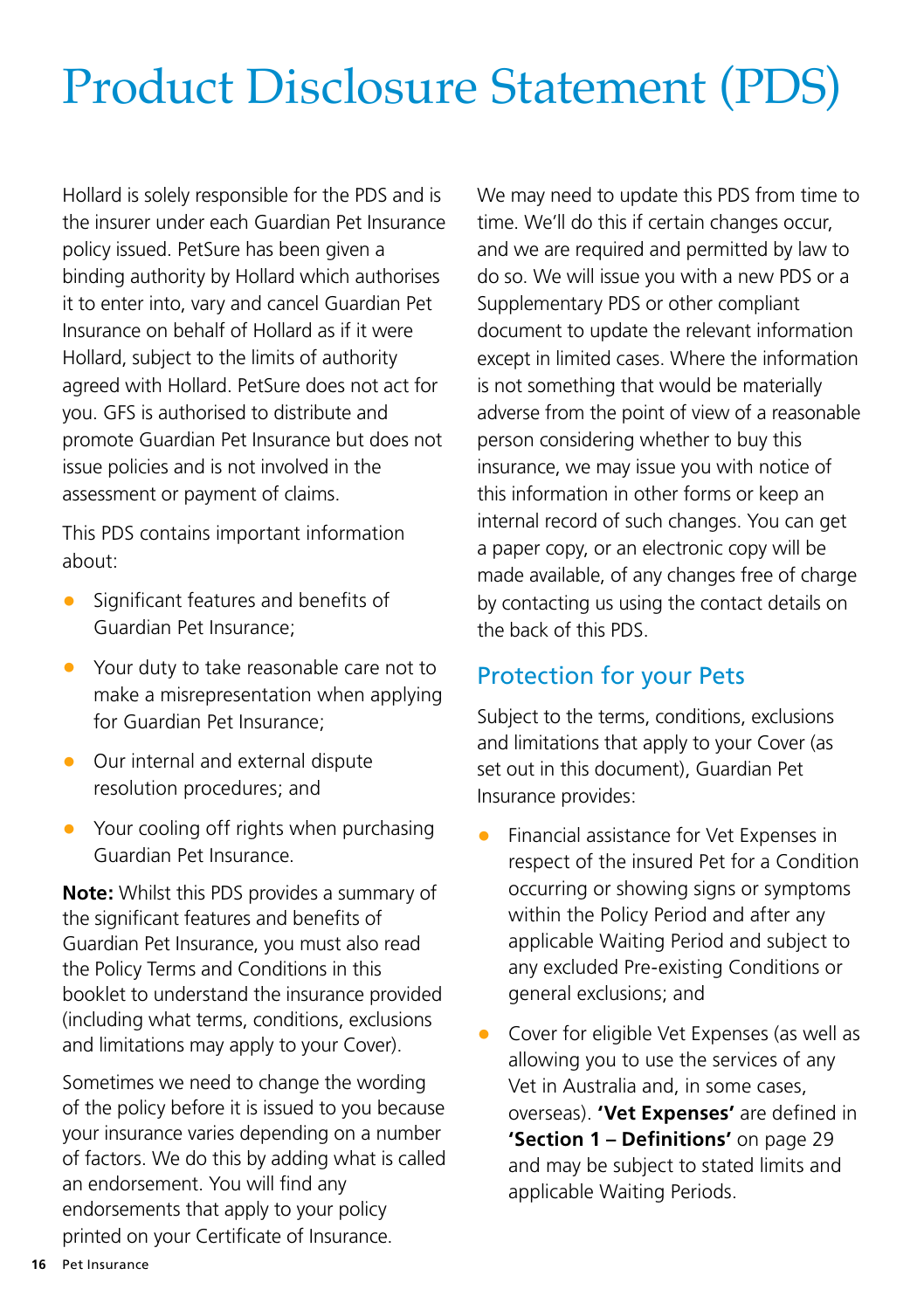If a Condition exists or occurs before the Commencement Date of the First Policy Period or within an applicable Waiting Period, and you or your Vet were aware of the Condition, or a reasonable person in your circumstances would have been aware of the Condition, it may be excluded from Cover as a Pre-existing Condition. Whether that is the case will depend on the nature and experience of the Condition (please refer to the definition of **'Pre-existing Condition'**).

If your Pet has a Temporary Condition that occurred or existed prior to the Commencement Date of the First Policy Period or during any applicable Waiting Period, but that Condition has not existed, occurred or shown noticeable signs, symptoms or an abnormality in the 18-month period immediately prior to your claim Treatment date, it will no longer be excluded from Cover as a Pre-existing Condition. Chronic Conditions and several other specified Conditions that occur prior to the Commencement Date of the First Policy Period or during any applicable Waiting Period cannot fall within this category and will always be excluded from Cover.

## Understanding the limits of the insurance

Guardian Pet Insurance transfers some of the financial risks Pet owners face for Vet Expenses from the insured to the insurer. However, Guardian Pet Insurance does not cover every circumstance or expense and we have certain terms, conditions, exclusions and limitations like other forms of general insurance.

These include, but are not limited to, Conditions such as pregnancy, Elective Treatments and procedures, pet foods/diet and grooming. Medical Conditions that are present or that you were aware of (or that a reasonable person in your circumstances

should have been aware of) prior to the Commencement Date of the First Policy Period or that arise during the applicable Waiting Period are considered Pre-existing Conditions and may be excluded from Cover. Pre-existing Conditions are assessed differently depending on whether they are Chronic Conditions or Temporary Conditions for your Pet. See the **'Pre-existing Condition'** definition for more information.

Maximum monetary limits also apply to the amount of benefits payable in any one Policy Period. These are called the Benefit Limits and can vary depending on the relevant Cover. Sub-limits for particular Conditions may also apply. See the **'Benefit Limit(s) and Sub-limit(s)'** definition in **'Section 1 – Definitions'** on page 26 and your Certificate of Insurance for more information

Full details are specified in the **'Policy Terms and Conditions'** (pages 24 – 41).

## Your duty to take reasonable care not to make a misrepresentation

Before you enter into this insurance with us, you have a duty to take reasonable care not to make a misrepresentation under the Insurance Contracts Act 1984 (Cth).

The duty to take reasonable care not to make a misrepresentation applies until the contract is entered into (or renewed, varied, extended or reinstated as applicable).

#### **Your duty to take reasonable care not to make a misrepresentation when you enter into the contract with us for the first time**

Before you enter into this contract of insurance, you have a duty to take reasonable care not to make a misrepresentation. What that means is that you need to take reasonable care to provide honest, accurate and complete answers to any questions that we ask.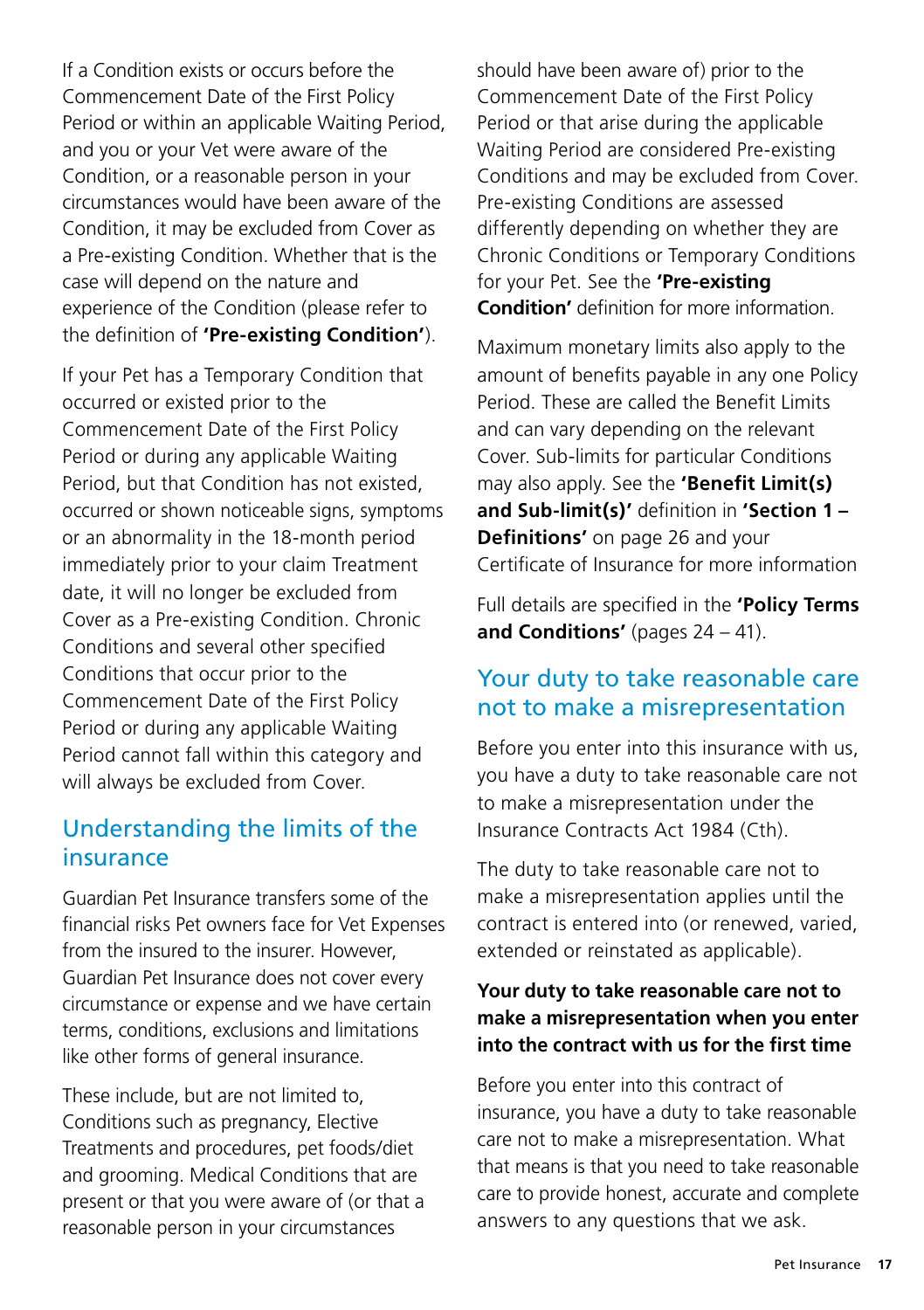If you are not sure of the answers to any of our questions, you should take the time to find them. It is also important to understand that, in answering the questions, you are answering for yourself and anyone else to whom the questions apply.

If any of our questions are not clear to you and you need help, please contact us.

#### **Your duty to take reasonable care not to make a misrepresentation when you renew, vary, extend or reinstate the contract**

Before you renew, vary, extend or reinstate the contract of insurance, you have a duty to take reasonable care not to make a misrepresentation. What that means is that you need to take reasonable care to review the information included in your policy documentation (e.g. your renewal notice or Certificate of Insurance) and to inform us of any changes, where the information is no longer honest, accurate and complete.

If you are not sure if any of the information remains honest, accurate and complete, you should take the time to find out. It is also important to understand that, in reviewing the information, you are doing so for yourself and anyone else to whom the information applies.

If you need to inform us of changes to the information set out in your policy documentation (e.g. your renewal notice or Certificate of Insurance), or if any of it is not clear to you and you need help, please contact us.

If you do not contact us, we will take it that you agree that the information remains honest, accurate and complete, so it is essential that you contact us if you have any doubts.

### **If you do not comply with your duty to take reasonable care not to make a misrepresentation**

If you do not take reasonable care in answering our questions or inform us of changes to the information set out in your policy documentation, you may breach your duty. If that happens, your policy may be cancelled, or treated as if it never existed, and any claim may be denied or not paid in full.

# Calculating your premium

Your premium is calculated when your Guardian Pet Insurance policy begins, and at each policy anniversary (and if you vary or extend Cover) and is printed on the relevant Certificate of Insurance.

The premium for new policies is calculated based on a number of factors. Some are pre-set and don't vary for each insured (e.g. amounts we take into account for certain internal costs and expenses). Others can affect the premium amount up or down depending upon whether we believe it increases or decreases the risk to us, such as the Cover you have chosen, including whether you have chosen Routine Care, the Benefit Percentage applicable to the Cover you have chosen, the species, breed and age of your Pet and other factors related to our cost of doing business. These same factors may be used to calculate your premium when you amend your coverage.

Further information about renewal premiums, including how they are also calculated (and additional factors taken into account) can be found under **'Automatic renewal of your Policy'** on page 24. The amount you pay includes allowances for government fees, taxes and charges (including stamp duty and GST). You can ask us for further information. Our contact details are on page 7.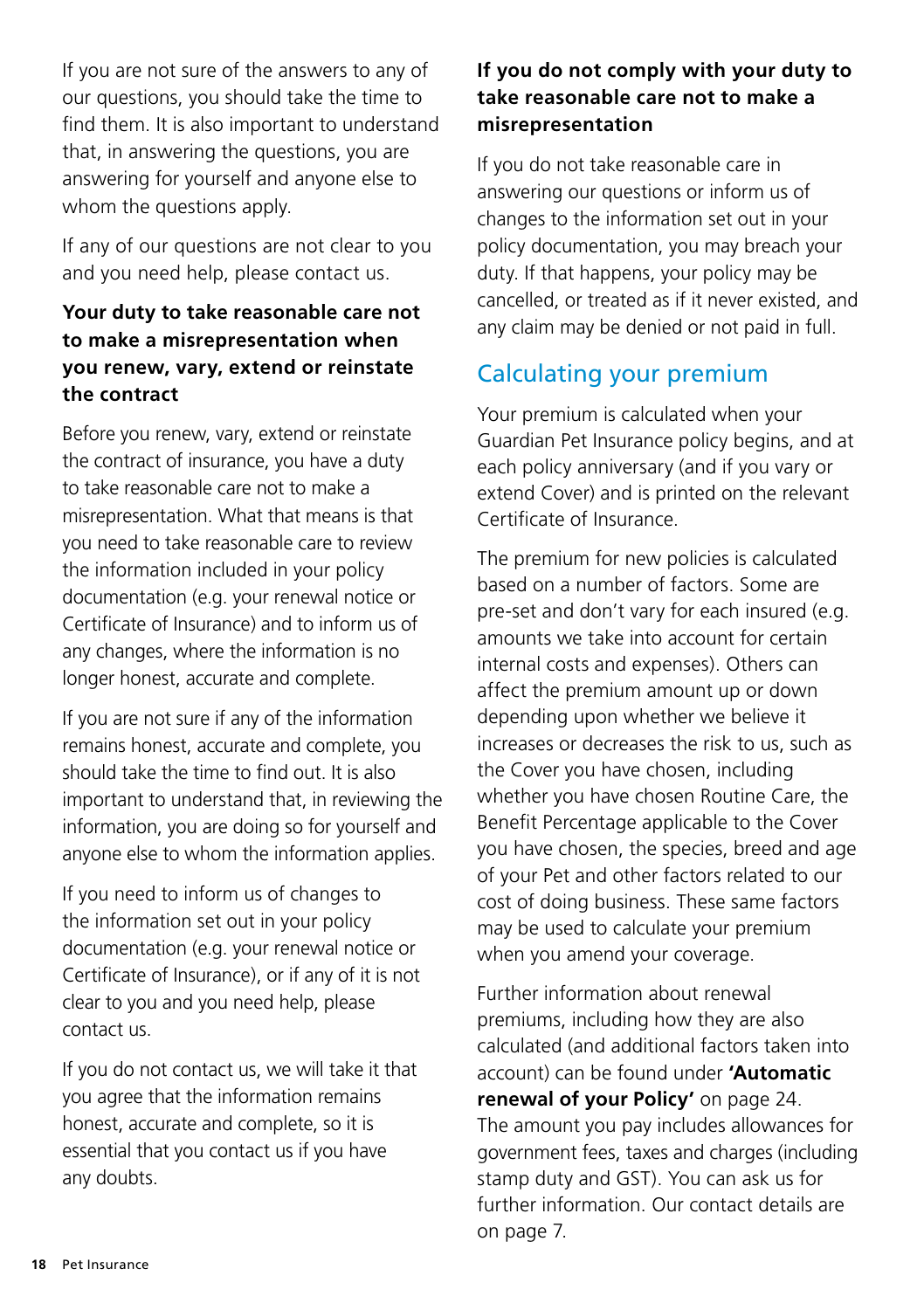Minimum premiums and discounts/ entitlements may apply, subject to certain criteria. Discounts/entitlements/premiums may be rounded up or down and only apply to the extent any minimum premium is not reached. They are also applied in a predetermined order (excluding amounts for government taxes and charges) as reduced by any prior applied discounts/entitlements. They are applied to the base premium calculated prior to any taxes being added.

# Cooling off period

You have a full 30 days from the policy Commencement Date (or any renewal date) to make sure you are happy with every aspect of your Guardian Pet Insurance policy. This is known as the "cooling off" period. During this time, you may cancel the policy simply by contacting us. If we receive your request to cancel your policy within the 30-day period after the policy Commencement Date (or any renewal date), we will give you a refund of any monies received since the policy Commencement Date (or renewal date), less any costs incurred by us, which we are unable to recover and any taxes or duties that we are unable to refund.

If you have made a claim during the cooling off period and wish to cancel during the cooling off period, then any refund will be in accordance with provisions set out in **'Section 8 – Cancellation'**. After the cooling off period ends you continue to be able to cancel your policy and you have rights upon cancellation in certain circumstances under the policy.

These rights are set out in **'Section 8 – Cancellation'** on page 37.

# Your privacy

Hollard, GFS and PetSure (each a "**Recipient**" and referred to as "**we**", "**us**" or "**our**" in this privacy section) are subject to the Australian Privacy Principles under the Privacy Act 1988 (Cth).

In connection with each Recipient:

- **•** Personal information is collected in various ways, including via telephone, our website, hard copy forms or email. Whenever you deal with us we will collect this information directly from you unless it is unreasonable or impracticable for us to do so. In some instances, we may collect your information from someone else. This may include our authorised representatives, our distributors or referrers, agents or related entities, veterinary service providers, another party involved in a claim, family members, anyone you have authorised to deal with us on your behalf, and/or our legal or other advisers;
- **•** Personal information is collected that is reasonably necessary in order for us to provide and offer you our products and services, or otherwise as permitted by law. Such purposes include responding to your enquiries, providing you with assistance you request of us, maintaining and administering our products and services (for example processing requests for quotes, applications for insurance, underwriting and pricing policies, issuing you with a policy, managing claims, processing payments), providing you with access to our GapOnly™ claims system; processing your survey or questionnaire responses; market research and the collection of general statistical information using common internet technologies such as cookies; providing you with marketing information regarding other products and services (of ours or a third party); quality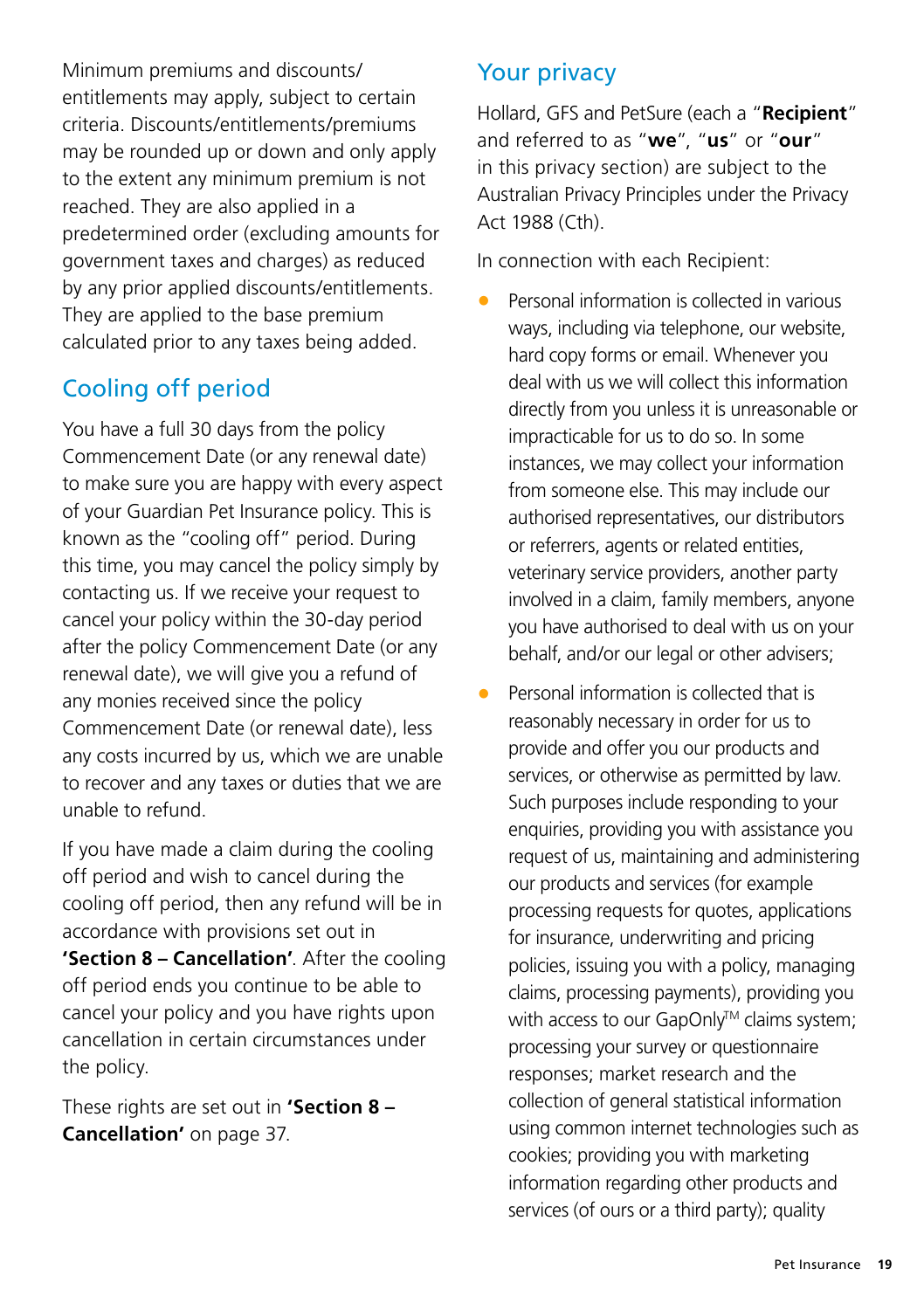assurance and training purposes; performing administrative operations (including accounting and risk management) and any other purpose identified at the time of collecting your information;

- **•** If you do not consent to us collecting and using, and/or disclosing all or some of the personal information we request, we may not be able to provide you with our products or services, such as processing your application for insurance, your claim or any payment due to you. It may also prevent us from maintaining or administering your policy or the provision of information regarding our products or services or those of any third party;
- **•** We may collect your personal information so that we or our related entities or other third parties with whom we have a relationship can develop or offer you products and services which we believe may be of interest to you, but will not do so if you tell us not to by contacting us (our contact details are provided in this section);
- **•** Where appropriate, we will disclose your information to our related entities and third parties who provide services to us or on our behalf, including our authorised representatives, distributors or referrers, mailing houses and marketing companies, insurance reference bureaus, reinsurers, credit providers, external IT service providers, other insurance providers and advisers. In the case of claims (or likely claims) it may be disclosed to persons involved in the claim, veterinary service providers, external claims data collectors and verifiers. Your personal information may also be disclosed to the Australian Financial Complaints Authority (AFCA) or other dispute resolution providers, government bodies, regulators, law enforcement agencies and any other parties where required by law; and

**•** Your personal information may also be disclosed to some of our service providers who are located overseas including but not limited to the Philippines, South Africa, New Zealand, United States of America and the United Kingdom. Details of who they are may change from time to time. You can contact us for details. In some cases, we may not be able to take reasonable steps to ensure they do not breach the Privacy Act and they may not be subject to the same level of protection or obligations that are offered by the Privacy Act. By proceeding to acquire our services and products you agree that you cannot seek redress under the Privacy Act or against us (to the extent permitted by law) and may not be able to seek redress overseas.

You consent to the use and disclosure of your personal information as set out in this section. Your consent applies whether you become or remain the insured unless you tell us otherwise by contacting us. You can read more about how we collect, use and disclose your personal information or how to make a complaint about a breach of the Australian Privacy Principles in our Privacy Policy which is available on our website or you can request a copy. If you wish to gain access to your personal information (including correcting or updating it), have a complaint about a breach of your privacy or have any other query relating to privacy, please contact the Privacy Officer at:

### **Hollard**

| Phone: | (02) 9253 6600                                                                                                 |
|--------|----------------------------------------------------------------------------------------------------------------|
| Email: | privacy@hollard.com.au                                                                                         |
| Mail:  | Hollard Privacy Officer<br>The Hollard Insurance<br>Company Pty Ltd<br>Locked Bag 2010<br>St Leonards NSW 1590 |
|        | <b>Website:</b> hollard.com.au                                                                                 |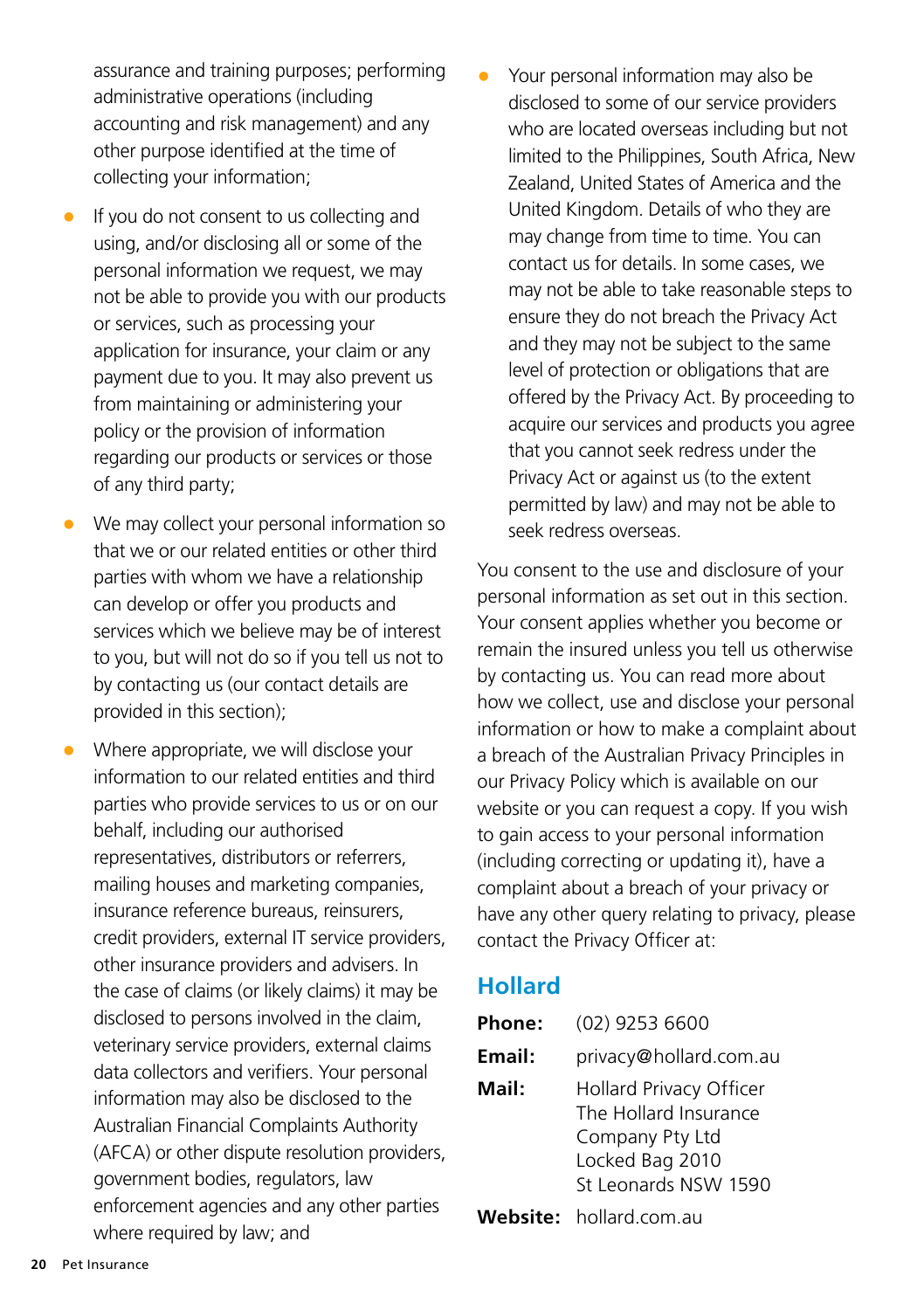# **GFS**

| <b>Phone:</b> | (02) 8886 8300                                                                       |
|---------------|--------------------------------------------------------------------------------------|
| Email:        | privacy@greenstone.com.au                                                            |
| Mail:         | Greenstone Financial<br>Services Pty Ltd<br>50 Norwest Boulevard<br>Norwest NSW 2153 |

**Website:** greenstone.com.au

## **PetSure**

| (02) 9842 4800                                                         |
|------------------------------------------------------------------------|
| privacy@PetSure.com.au                                                 |
| PetSure (Australia) Pty Ltd<br>Locked Bag 9021<br>Castle Hill NSW 1765 |
|                                                                        |

**Website:** petsure.com.au

# Code of Practice (Code)

Hollard and PetSure are members of the Insurance Council of Australia and also signatories of the General Insurance Code of Practice. The objectives of the Code are to:

- **•** Commit insurers to high standards of service;
- Promote better, more informed relations between insurers and their customers;
- **•** Maintain and promote trust and confidence in the general insurance industry;
- **•** Provide fair and effective mechanisms for the resolution of complaints and disputes between insurers and their customers; and
- **•** Promote continuous improvement of the general insurance industry through education and training.

The Code Governance Committee is an independent body that monitors and enforces compliance with the Code. The Code

Governance Committee is also responsible for imposing sanctions for breaches of the Code as well as improvement of the Code and assisting the general insurance industry understand and comply with the Code.

You can obtain a copy of the Code from the Insurance Council of Australia website at **insurancecouncil.com.au**

# Goods and Services Tax (GST)

All monetary limits in your policy are inclusive of GST. In the event of a claim, if you are not registered for GST, we will reimburse you the GST component in addition to the amount we pay you. If you are registered for GST, we will not pay you the GST component, you will need to claim the GST component from the Australian Taxation Office.

You must advise us of your correct input tax credit percentage where you are registered as a business and have an Australian Business Number. You are liable to us for any GST liability we incur arising from your incorrect advice or inaction.

# If you have any questions

For more information about Guardian Pet Insurance, to confirm policy transactions, or if you have any questions about the information contained in the PDS or Policy Terms and Conditions, please call us on **1300 709 431**.

Our lines are open Monday to Friday (except public holidays) between 8:00am to 8:00pm (AEST).

Alternatively, you can write to:

Guardian Pet Insurance Locked Bag 9021 Castle Hill NSW 1765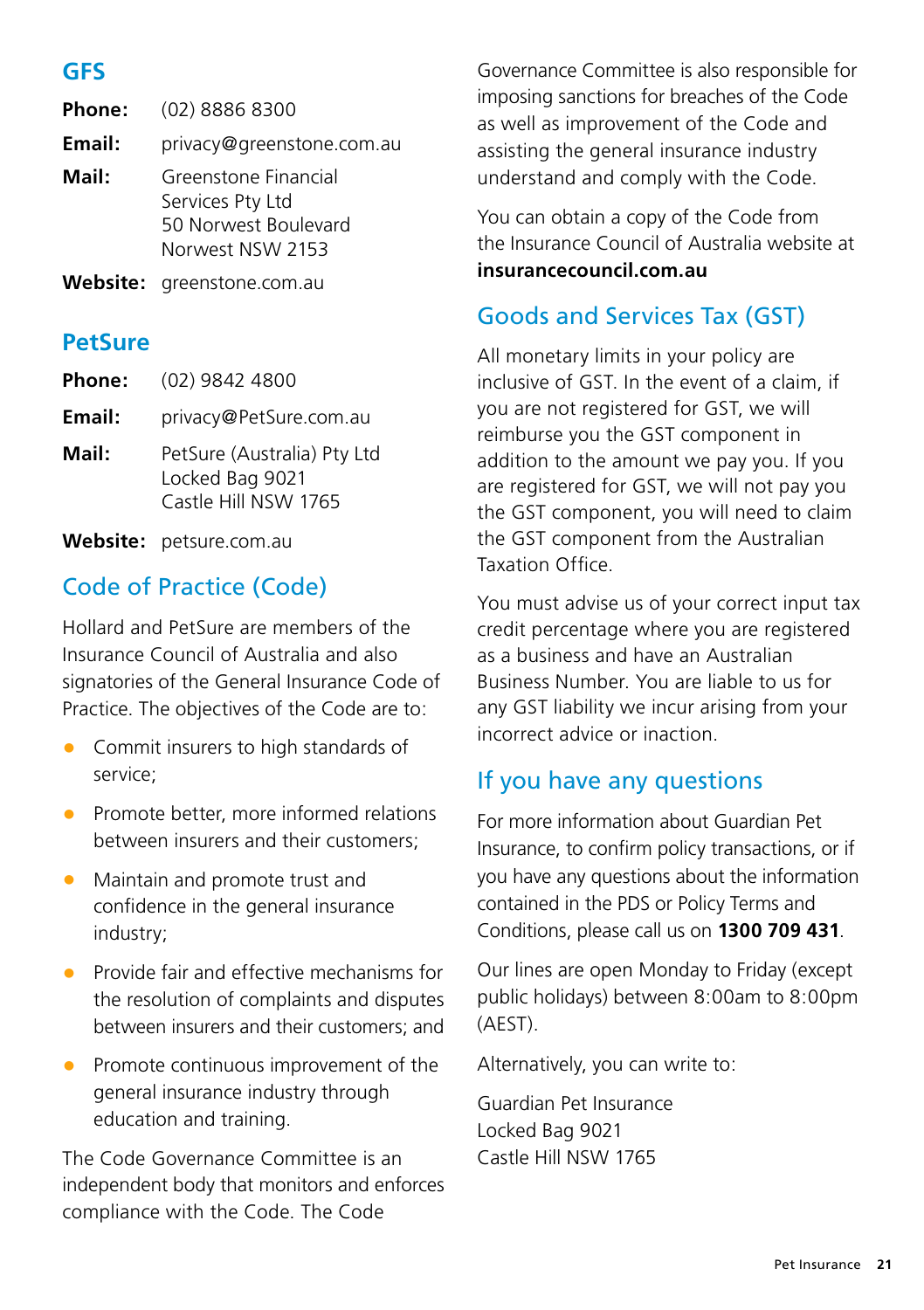# If you have a complaint

We hope that you never have reason to complain, but if you do we will do our best to work with you to resolve it. Our complaints resolution process has three steps. Please let us know if you require additional assistance to lodge a complaint.

#### **1 – Immediate Response**

Usually when you have a concern, we can resolve it immediately on the phone. If we can't immediately resolve your concern we will treat it as a complaint and take steps to resolve your complaint as soon as possible. We will acknowledge your complaint within one business day of receiving it.

Please contact us using one of the following means:

- **Phone:** 1300 709 431 Monday to Friday (except public holidays) 8:00am to 8:00pm (AEST)
- **Writing:** Customer Service Complaints Guardian Pet Insurance Locked Bag 9021 Castle Hill NSW 1765

Please supply your policy number, if applicable, to enable the complaint or enquiry to be dealt with promptly. Your complaint or enquiry will be dealt with by someone with appropriate authority.

### **2 – Internal Dispute Resolution**

If we haven't resolved your complaint to your satisfaction, at your request (refer to contact details provided for **'1 – Immediate Response'**), we will escalate your complaint for review by our Internal Dispute Resolution team. All escalated complaints will be acknowledged within one business day of

being escalated. The Internal Dispute Resolution team will review your matter and any supporting evidence. After full consideration of the complaint, a written final response will be provided that will outline the decision reached and the reasons for the decision.

## **3 – External Dispute Resolution**

In the event that your complaint is not resolved to your satisfaction, or a final written response has not been provided within 30 days, you can refer your complaint to the Australian Financial Complaints Authority (AFCA), provided your complaint is within the scope of the AFCA Rules.

AFCA is an independent dispute resolution service provided free of charge.

You may contact AFCA at:

### **Australian Financial Complaints Authority (AFCA)**

| Mail:  | GPO Box 3, Melbourne VIC 3001   |
|--------|---------------------------------|
|        | <b>Phone:</b> 1800 931 678      |
|        | <b>Website:</b> www.afca.org.au |
| Email: | info@afca.org.au                |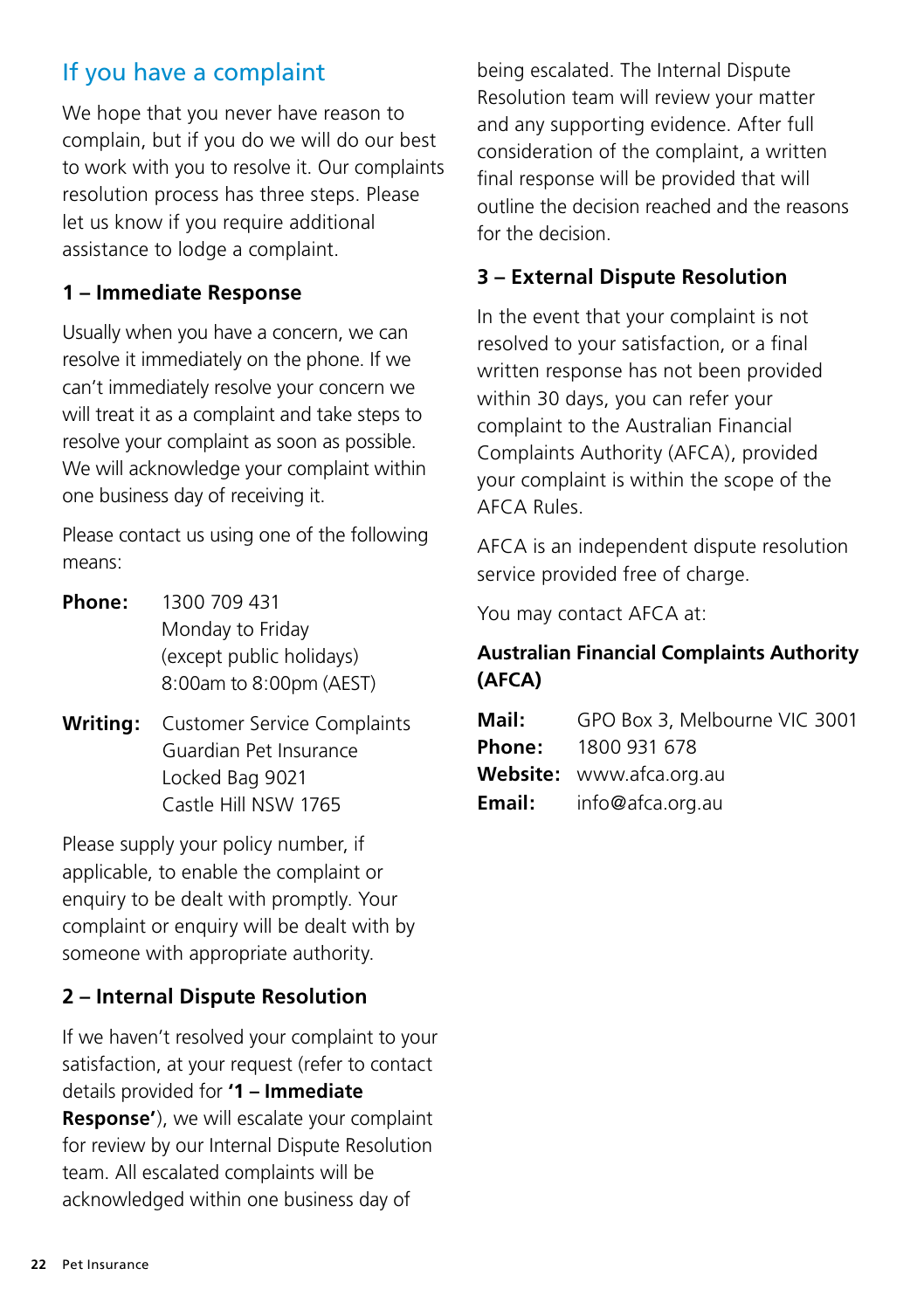## Financial Claims Scheme and Compensation Arrangements

Hollard is an insurance company authorised under the Insurance Act 1973 (Cth) (Insurance Act) to carry on general insurance business in Australia by the Australian Prudential Regulation Authority (APRA) and is subject to the prudential requirements of the Insurance Act.

The Insurance Act contains standards designed to ensure that, under all reasonable circumstances, financial promises made by us are met within a stable, efficient and competitive financial system. Because of this we are exempted by the Corporations Act 2001 (Cth) from the requirement to meet the compensation arrangements Australian Financial Services licensees must have in place to compensate retail clients for loss or damage suffered because of breaches by the licensee or its representatives of Chapter 7 of that Act. We have compensation arrangements in place that are in accordance with the Insurance Act.

If we were to fail and were unable to meet our obligations under your policy, a person entitled to claim under insurance cover under the policy may be entitled to payment under the Financial Claims Scheme (access to the Scheme is subject to eligibility criteria). Information about the Financial Claims Scheme can be obtained from the APRA website at **fcs.gov.au**

## Authorised for issue

This PDS including the Policy Terms and Conditions was prepared by Hollard. GFS and PetSure have given their consent to all statements by or about them in the form and context in which they are included and have not withdrawn as at the date of the PDS.

These statements appear throughout this PDS.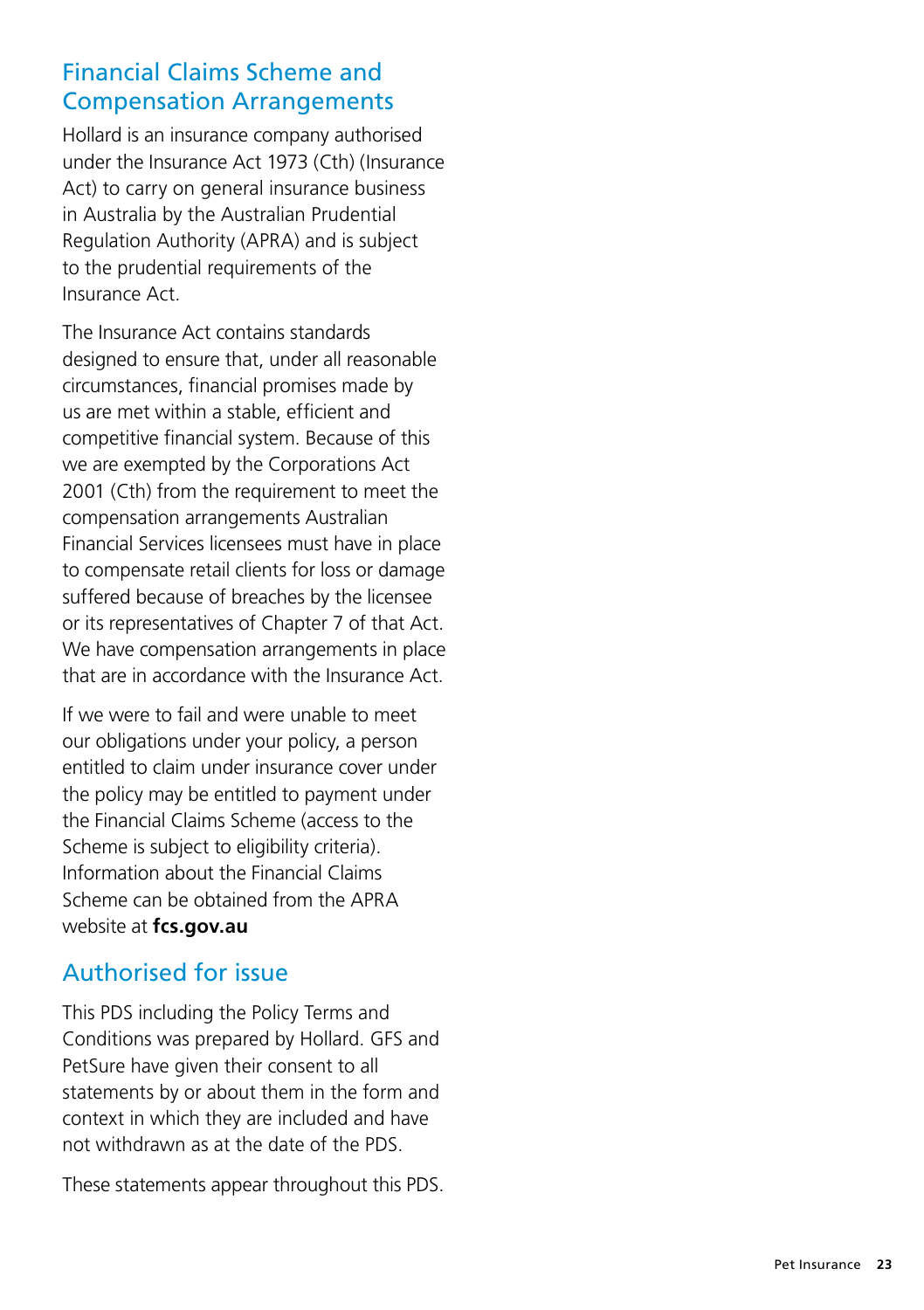# Policy Terms and Conditions

# The Guardian Pet Insurance policy

Upon acceptance of application for your Cover, you will be issued a Certificate of Insurance. We will issue a new Certificate of Insurance:

- **•** On renewal of your policy each year; or
- **•** If you or we change your Cover.

Your policy will continue for a period of 12 months from the policy Commencement Date unless cancelled by you under the cooling off period as explained on page 19 or cancellation provisions of the policy as explained in **'Section 8 – Cancellation'** on page 37. We also have certain cancellation rights at law. For your convenience and to ensure continuity of Cover for your Pet, we will automatically renew your policy each year (unless you have opted out of automatic renewals or contact us to advise that you do not want to renew on the terms of your renewal notice) for as long as we continue to provide this product – refer to **'Automatic renewal of your policy'** section on this page.

Your policy comprises of the Certificate of Insurance, PDS, Policy Terms and Conditions, FSG and any endorsements issued by us from time to time.

# The basis on which we insure you

Subject to the Terms and Conditions of the policy, we will reimburse the Vet Expenses incurred by you as a result of a Treatment to the insured Pet for covered Specified Accidental Injury or Illness Conditions up to the specified Benefit Percentage, but subject to any applicable Benefit Limit or Sub-limit provided that:

- **•** You have paid or agreed to pay the premium to us for the Cover provided;
- **•** The Specified Accidental Injury or Illness Conditions (whichever is applicable) arose during the Policy Period; and
- **•** The Treatment occurred during the Policy Period.

Where we agree to provide Cover under the policy we rely on the representations made by you during your application for insurance.

Coverage under the policy will depend on the level of Cover you have chosen. Your Certificate of Insurance will state the plan and policy benefits applicable to your Pet.

Additional and optional benefit(s) may also be provided if specified on your Certificate of Insurance.

# Automatic renewal of your policy

We will offer renewal of your policy every year for as long as we continue to provide this product. At least 14 days prior and before your current policy expires, we will send you a renewal notice confirming when your insurance will expire and the premium and terms on which your insurance will automatically renew for a further Policy Period. It will also remind you that you can opt out of the automatic renewal process and to check the limits of cover provided under the policy to see if your level of insurance cover remains appropriate for you.

Your Cover will be automatically renewed on the terms contained in the renewal notice (unless you have opted out of automatic renewals or contact us to tell us that you do not want to renew on the terms of the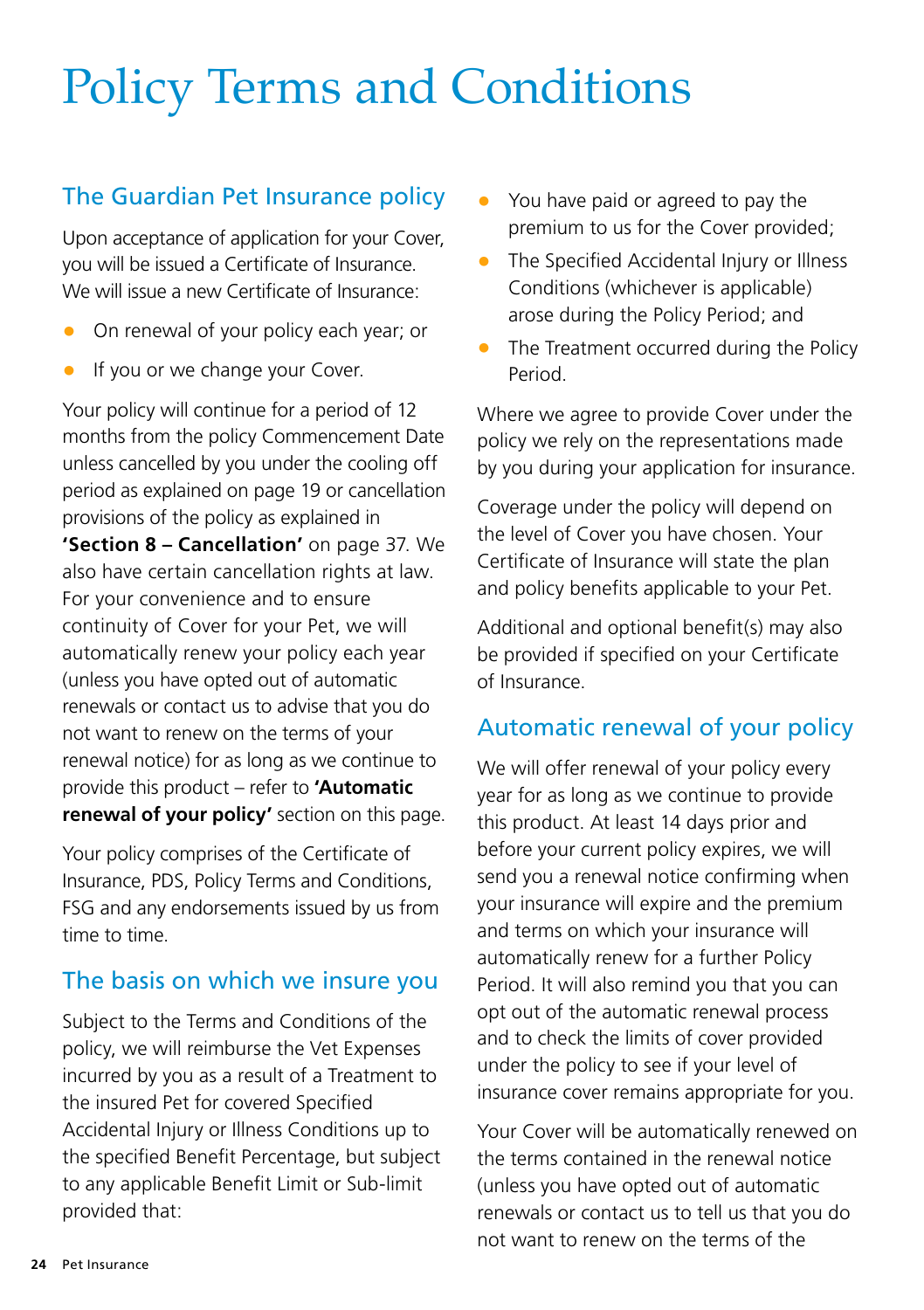renewal notice) and we will deduct/charge the renewal premium from your nominated account/credit card. If the account/credit card is not yours, you confirm you have the authority of the relevant person to use it and they have agreed to these terms.

Every year, we review the cost of everyone's insurance, taking into account a combination of factors as well as claims inflation across all our insured Pets. These factors include your Pet's age and breed, as well as data relating to the health of Pets that are a similar age and breed. Your premium takes into account the average cost of care for Pets like yours.

We may also change the terms and conditions of the policy upon renewal based on the risk associated with insuring Pets like yours.

**Should you renew your policy, you must tell us if the information you have previously supplied is incorrect or incomplete in order to comply with your duty to take reasonable care not to make a misrepresentation. If you do not, we may reduce or refuse to pay a claim or cancel the policy.** 

## Delivery of your policy documents and policy related communications

Unless you tell us otherwise or we tell you it is no longer suitable we will send your policy documents and policy related communications electronically. This includes email and/or other methods of electronic communication. You will need to provide us with your current email address and your mobile phone number. Each electronic communication will be deemed to be received by you on the transmission date recorded in our systems. Where we deliver your policy documents and policy related communications by mail in printed form all such communications will be deemed to have been successfully

delivered once mailed by us to your last notified postal address.

# Some important things you should know

Benefits do not accumulate across Policy Periods. The policy benefits will expire at the end of each Policy Period.

Your rights and duties under the policy cannot be transferred without our prior written consent.

It is a condition of Cover that your Pet must regularly reside with you and be under your regular care and supervision at the physical address you provided to us.

It is important to remember that insurance policies cannot cover every scenario and have certain limits.

# **Section 1 – Definitions**

When interpreting these Policy Terms and Conditions:

- **•** References to the singular include the plural and vice versa, and to the masculine include the feminine and vice versa;
- **•** Monetary references are in Australian dollars; and
- **•** A reference to any legislation contained in the policy includes any amendment, replacement, re-enactment or successor legislation.

Words that are capitalised have the special meaning explained below:

#### **Accident** means:

- **•** A single event which is unexpected and unintended by you; and
- **•** Is independent of Illness or any Pre-existing Condition.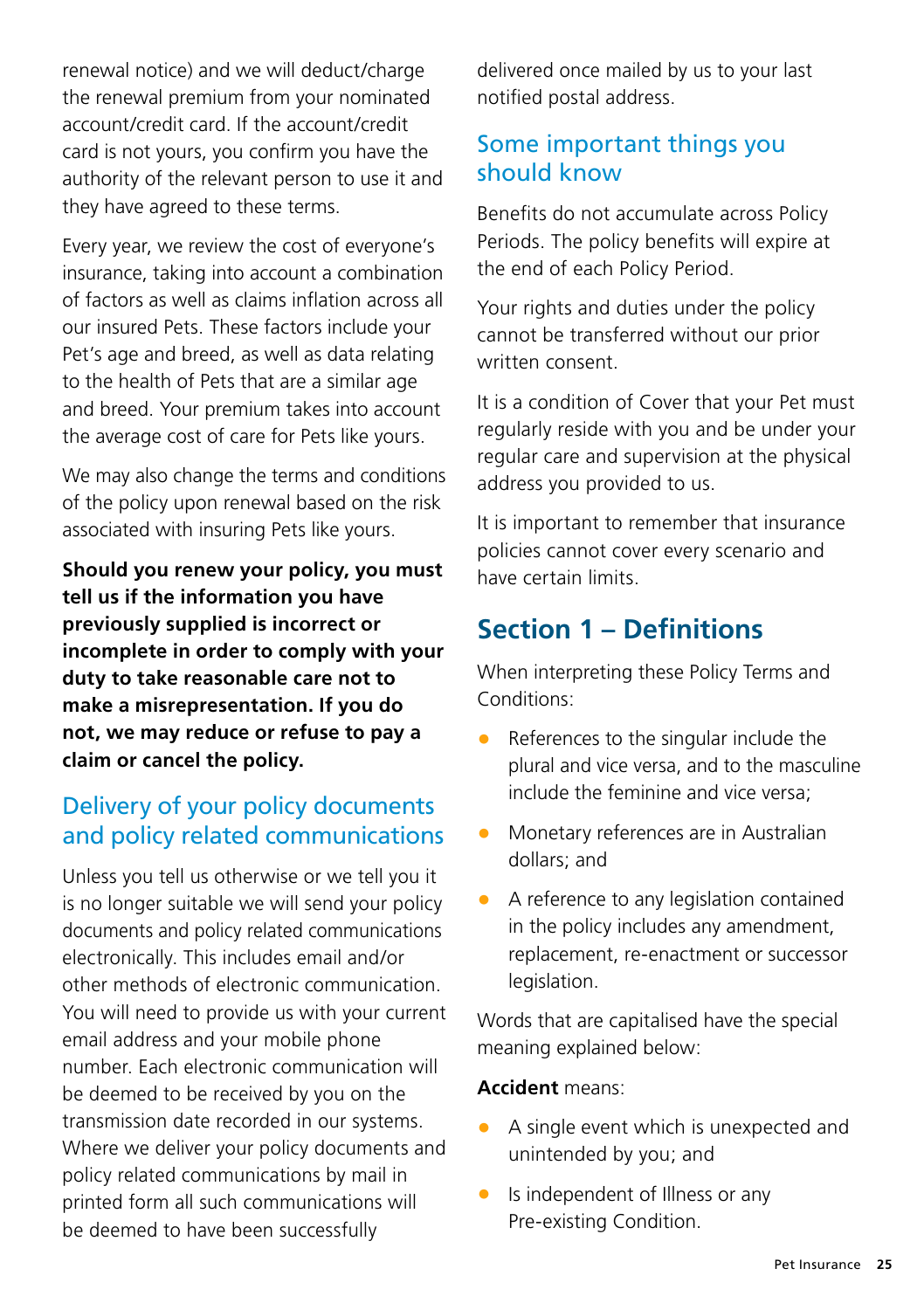**Benefit Limit(s) and Sub-limit(s)** mean the applicable amount(s) payable in any one Policy Period, in relation to the relevant Cover as specified on your Certificate of Insurance (determined as follows):

- **•** If a Sub-limit for a particular Cover, item, Condition or Treatment on an individual or per claim basis is specified to apply on your Certificate of Insurance, we will not pay more than that amount (subject also to the overall annual Benefit Limit or other relevant Sub-limit not having been exceeded); and
- **•** We will never pay more than the overall annual Benefit Limit specified on your Certificate of Insurance.

**Note:** Benefit Limits and Sub-limits reset on renewal.

**Benefit Percentage** means the stated percentage of each claim for eligible Vet Expenses for which we will reimburse you, subject to any applicable Benefit Limits.

**Note:** The applicable Benefit Percentage will be shown on your Certificate of Insurance.

**For example:** For a 75% Benefit Percentage we will reimburse you for up to 75% of the eligible Vet Expenses, subject to Benefit Limits. Refer to page 39 for an example of how claim payments are calculated.

**Bilateral Condition** means any Condition affecting body parts of which the Pet has at least two, one each side of the body (e.g. ears, eyes, knees and elbows).

**Note:** When applying a Benefit Limit or exclusion, a Bilateral Condition will be considered a single Condition.

#### **For example:**

- **1.** If your Pet has had elbow dysplasia in the left elbow prior to the Commencement Date of the First Policy period or during the applicable Waiting Period, which falls within the definition of **'Pre-existing Condition'**, subsequent elbow dysplasia in the right elbow will still be considered a Pre-existing Condition.
- **2.** If your Pet suffers from a patella luxation in its left hind leg and arthritis in its right hind leg, this is not a Bilateral Condition, as patella luxation and arthritis are not the same Condition.

**Certificate of Insurance** means the relevant certificate we provide outlining the key details of the contract of insurance between you and us, and identifying the policy number, Cover, Commencement Date, End Date, insured Pet, schedule of benefits including Benefit Limits and Sub-limits.

**Chronic Condition** means a Condition that is long-lasting or recurring in its effects and affects (or is present in) your Pet over a period that is greater than three months in total (the three-month period need not be consecutive). Chronic Conditions may also be intermittent or managed with medication and/or prescription diets with intervals of remission. Examples include but are not limited to chronic or seasonal allergies, inflammatory bowel disease, diabetes, osteoarthritis, cancer and some autoimmune diseases.

This definition is relevant to determining whether a Condition is a Pre-existing Condition (please refer to the definitions of **'Pre-existing Condition'** and **'Temporary Condition'**).

If a Chronic Condition is a Pre-existing Condition, it will be excluded from Cover.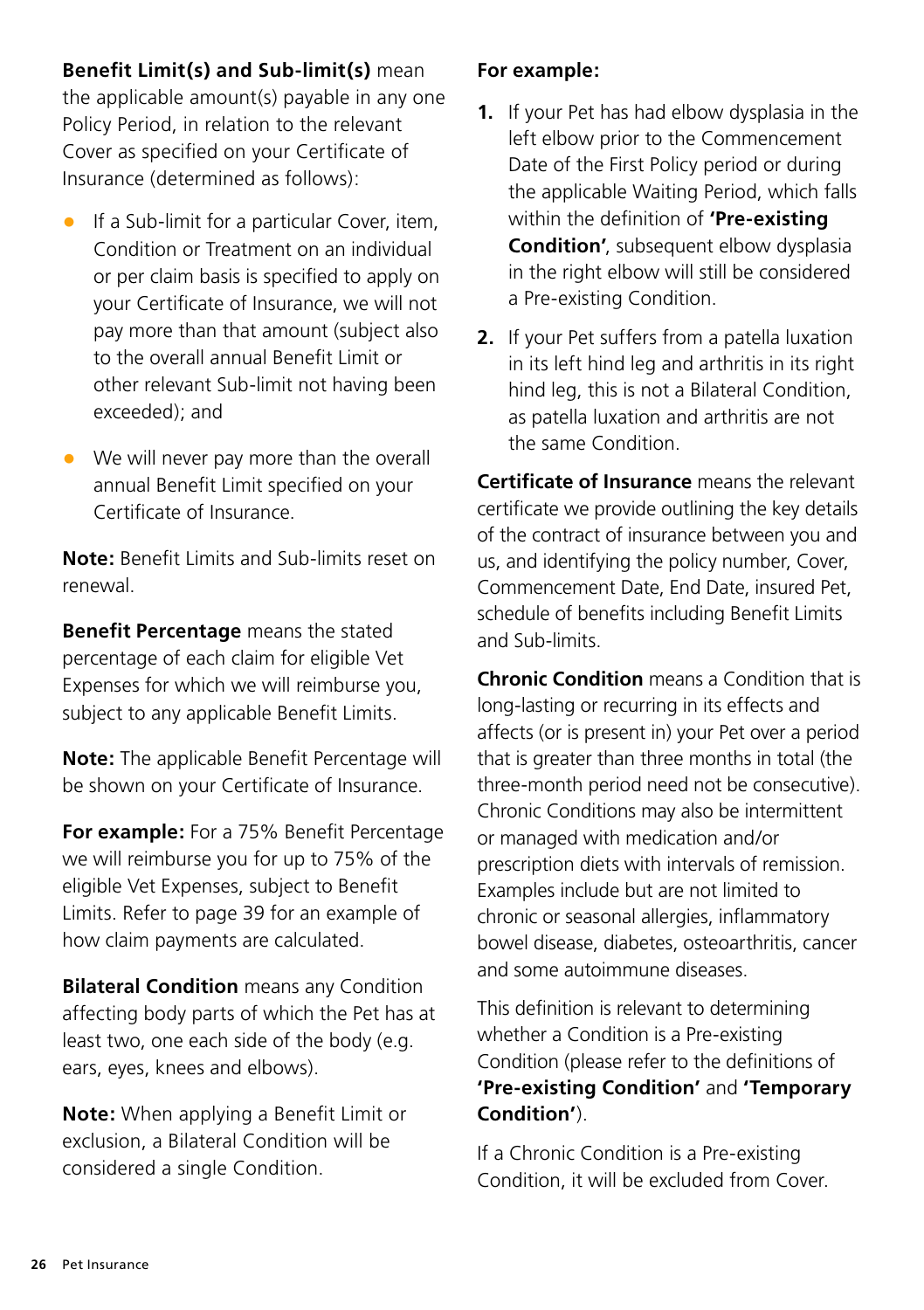#### **For example:**

- **1.** Prior to the Commencement Date of the First Policy Period your Pet experienced symptoms of seasonal allergies for more than three months in total. The Condition would be a Chronic Condition; given that it is recurring in its effects. If the Condition otherwise falls within the definition of **'Pre-existing Condition'** it will be excluded from coverage.
- **2.** Your Pet showed signs of diabetes for at least three months prior to the Commencement Date of the First Policy Period. This would also be a Chronic Condition, given its long-lasting and recurring effects. If the Condition otherwise falls within the definition of **'Pre-existing Condition'**, it will be excluded from coverage and all expenses related to diabetes will be excluded.

**Commencement Date** means 11:59pm on the date when Cover for your Pet first started as shown on your Certificate of Insurance. Unless otherwise specified, this relates to the Commencement Date of your current Policy Period.

**Condition** means any Specified Accidental Injury, or any manifestation of an Illness.

**Consultation** and other derivations means an examination performed by or under the supervision of a Vet, including a physical consultation, inpatient examination, in-hospital examination, health certificate, consultation or recheck consultation/visit, referral/specialist consultation/visits, emergency and after hours consultations/visits.

#### **Cover** means:

**•** The Benefit Limits, Sub-limits, Benefit Percentage and any other options applicable to the policy you have selected; and

**•** Where relevant, the Cover applicable under any previous policies you have held with us where the same or a substantially similar or a higher level of Cover was provided in the current Policy Period.

Information about the Cover can be found in **Section 2** to **Section 6**.

**Note:** The Cover applying to your Pet for your current Policy Period is shown on your Certificate of Insurance. The Cover includes the Additional Benefits explained in **'Section 4 – Additional Benefits'** on page 32.

**Cruciate Ligament Condition** means partial or complete rupture of the cruciate ligament(s). This includes meniscal tears, any looseness of the cruciate ligaments along with any complications following Treatment for this Condition.

A Cruciate Ligament Condition is considered a single Condition irrespective of whether one or both legs are affected (please refer to the definition of **'Bilateral Condition'** and **'Benefit Limit(s) and Sub-limit(s)'** definitions on page 26).

**Elective Treatment** means a Treatment or surgery that is beneficial to your Pet but is not essential for your Pet's survival or does not form part of the Treatment for a Condition. Refer to **'Section 6 – General Exclusions'** on page 34.

**End Date** means 11:59pm on the date upon which your policy terminates and benefits cease. Unless otherwise specified, this relates to the End Date of your current Policy Period.

**Note:** The End Date is shown on your Certificate of Insurance. If the policy is cancelled, then the date of cancellation will be deemed to be the End Date.

**First Policy Period** means the time during which we first provided Cover to you.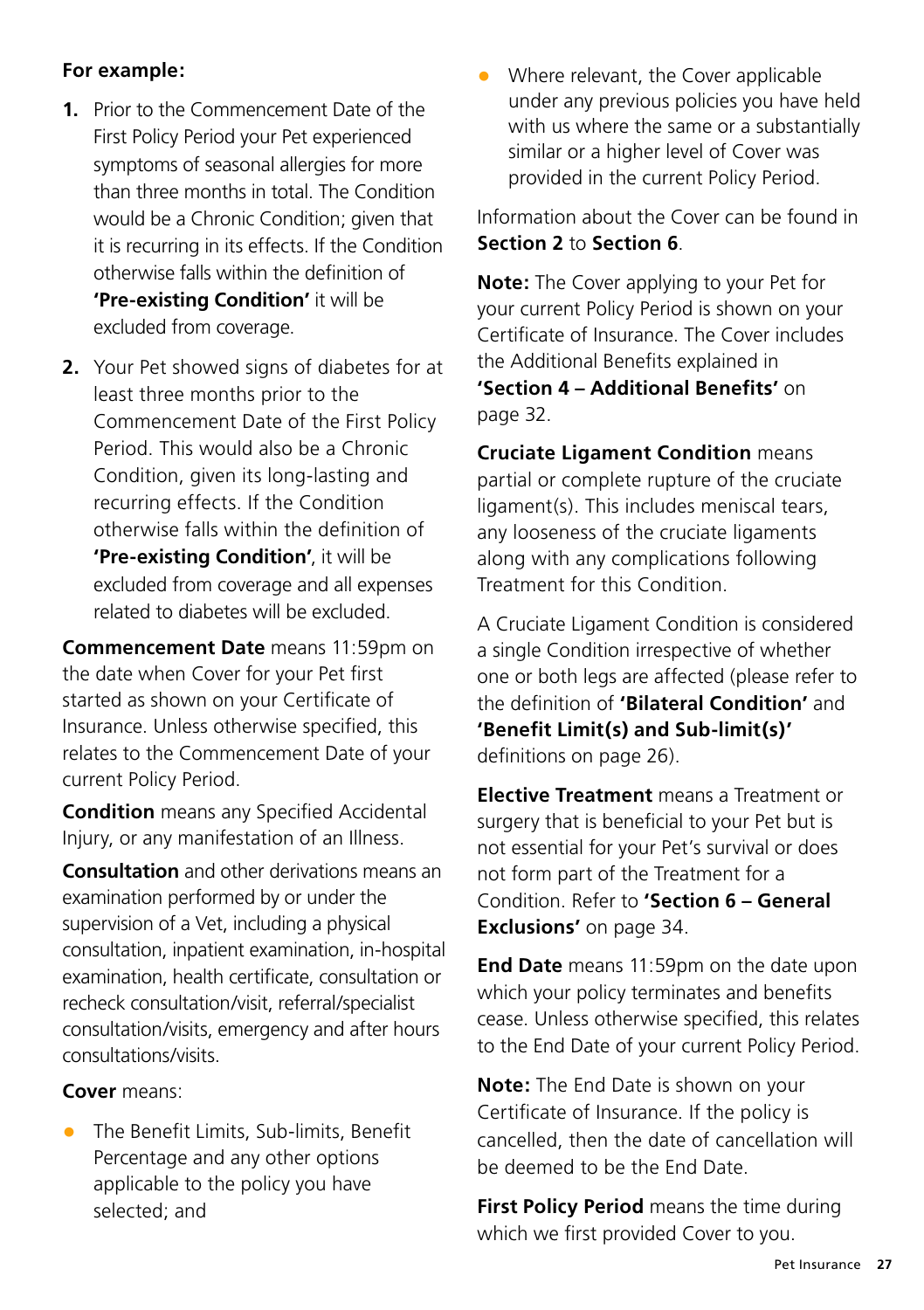**GST** means the Australian Goods and Services Tax at the officially published tax rate.

**Illness** means a sickness or disease which:

- **•** Is not included under Specified Accidental Injury Cover; and
- **•** Is independent of any Pre-Existing Condition.

**Pet** means a dog or cat covered under the policy and named on your Certificate of Insurance.

**Policy Period** means the time during which we provide Cover as specified on your Certificate of Insurance.

**Pre-existing Condition** means a Condition that existed or occurred prior to the Commencement Date of the First Policy Period or within any applicable Waiting Period, of which you or your Vet were aware or a reasonable person in your circumstances would have been aware, irrespective of whether the underlying or causative Condition has been diagnosed. A Pre-existing Condition also includes a Related Condition or Bilateral Condition of a Pre-existing Condition.

After the end of any applicable Waiting Period, a Condition will no longer be considered a Pre-existing Condition if it is a Temporary Condition that:

- **•** Has not existed, occurred or shown noticeable signs, symptoms or an abnormality in the 18-month period immediately prior to your claim Treatment date (please refer to the definitions of **'Temporary Condition'**, **'Chronic Condition'** and **'Cruciate Ligament Condition'**); or
- **•** We have agreed in writing will not be a Pre-existing Condition, following a Pre-existing Condition Review (please refer to the terms of a **'Pre-existing Condition Review'** on page 35).

**For example:** Six weeks prior to the Commencement Date of the First Policy Period, you notice your Pet has a Condition involving limping on its left back leg and you take it to the Vet. Your Vet prescribes anti-inflammatory medication. 12 weeks after purchasing a policy the limping is diagnosed as degenerative joint disease. The Condition would be a Pre-existing Condition and excluded from Cover, notwithstanding that the diagnosis was not provided until after the Commencement Date.

**Related Condition** means a Condition that results from the same disease process, arises as a consequence of or has the same diagnostic classification as another Condition, regardless of the number of areas of your Pet's body that are affected.

#### **For example:**

- **1.** If your Pet suffers from arthritis in its legs, all future occurrences of arthritis (e.g. in the back or neck) will be Related Conditions.
- **2.** If your Pet suffers from diabetes and then develops a cataract as a consequence of the diabetes, the cataract will then be a Related Condition.
- **3.** If your Pet suffers from a skin hotspot, then later suffers from ringworm on its skin, these are not Related Conditions, as the ringworm is not as a consequence of the hotspot, nor do they follow the same disease process or diagnostic classification.

**Routine Care** means certain preventive healthcare Treatments for your Pet listed on your Certificate of Insurance. If you have this cover, the list of allowable Treatments and the Benefit Limits applicable to these, are shown on your Certificate of Insurance.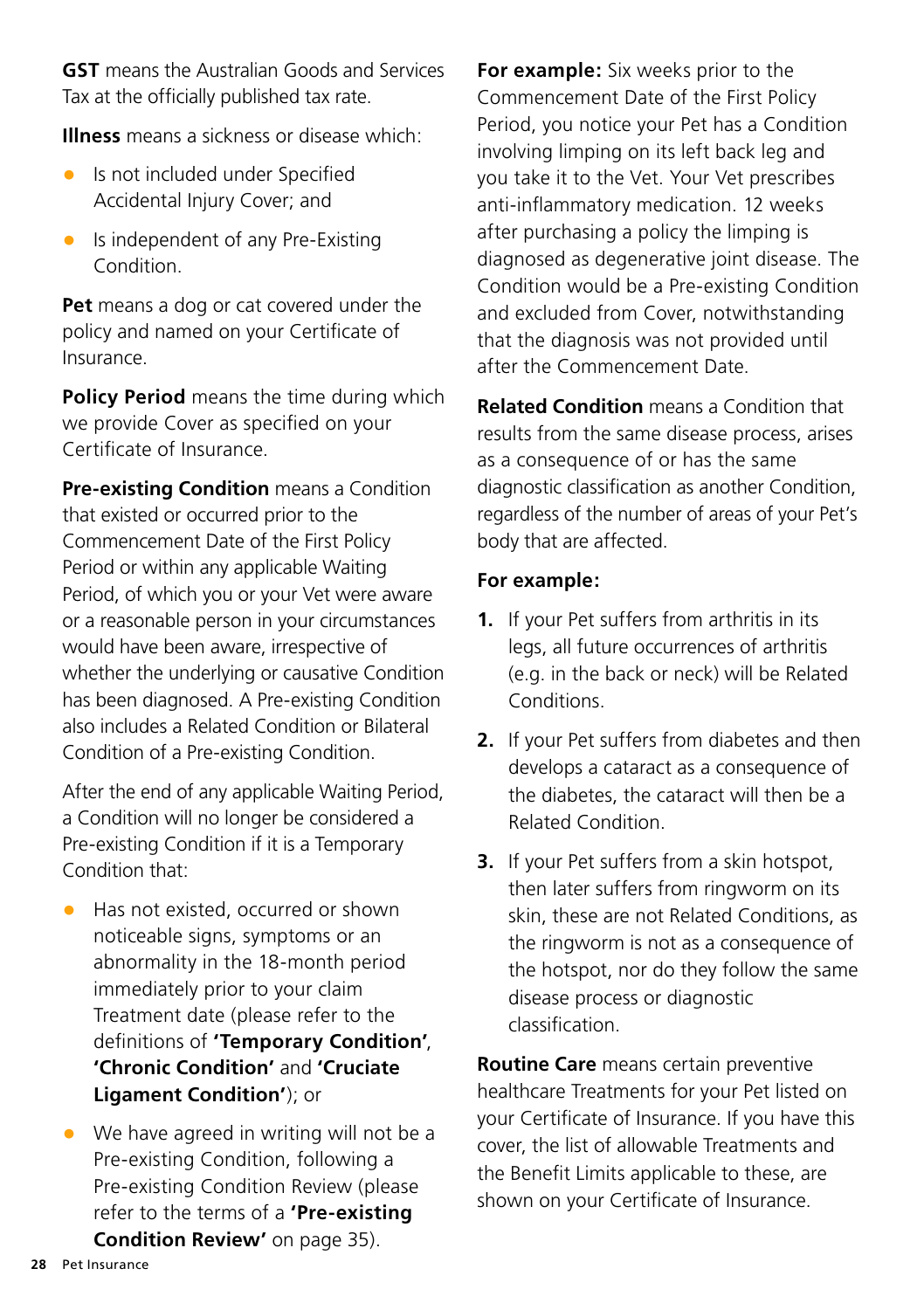**Specified Accidental Injury** means physical harm or injury arising from an Accident that is a consequence of or results in one of the following:

- Motor vehicle incident:
- A burn or electrocution:
- **•** An allergic reaction to insect and arachnid bites;
- **•** A bone fracture;
- **•** A snake bite toxicity;
- **•** A traumatic ligament or tendon injury;
- **•** A bite wound or fight wound abscesses; or
- **•** Lacerations or abrasion of tissue, skin or mucous membrane due to external violence.

See **'Section 2 – Specified Accidental Injury Cover'** on page 30 for more information.

**Temporary Condition** means a Condition which normally resolves with Treatment, other than:

- **•** Cruciate Ligament Conditions;
- **•** Intervertebral disc disease;
- **•** Hip dysplasia;
- **•** Elbow dysplasia;
- **•** Patella luxation;
- **•** Endocrine diseases; and
- Any other Chronic Condition.

This definition is relevant to determining whether a Condition is a Pre-existing Condition (please refer to the definition of **'Pre-existing Condition'**).

**For example:** Your Pet has dietary related gastroenteritis prior to the Commencement Date of the First Policy Period that is resolved with medication. Your Pet does not suffer any further instances of dietary related gastroenteritis until three years later, when your Pet suffers another gastroenteritis episode. This Condition would be a Temporary Condition which has not existed, occurred or shown noticeable signs, symptoms or an abnormality in the 18-month period immediately prior to the second gastroenteritis episode, so would not be a Pre-existing Condition and would be coverable subject to your policy terms and conditions.

**Treatment** means reasonable and customary examinations, Consultations, hospitalisation, surgery, x-rays, medication, diagnostic tests, nursing and other care and procedures provided by a Vet to relieve or cure a disease, Illness or Specified Accidental Injury during the Policy Period.

**Vet** means any veterinarian, veterinary specialist, animal hospital, animal clinic, or animal surgery, other than yourself, who is licensed in and currently registered in Australia (with the exception of additional benefits provided under **'Section 4 – Additional Benefits'** on page 32).

**Vet Expenses** means the reasonable and essential expenses incurred and paid in respect of Treatment provided by a Vet during the Policy Period, having regard to the circumstances in which the Treatment was provided.

**Waiting Period** means a period starting from the Commencement Date of the First Policy Period during which a Condition that exists or occurs, of which you or your Vet are aware or a reasonable person in your circumstances would be aware, will be considered a Pre-existing Condition, subject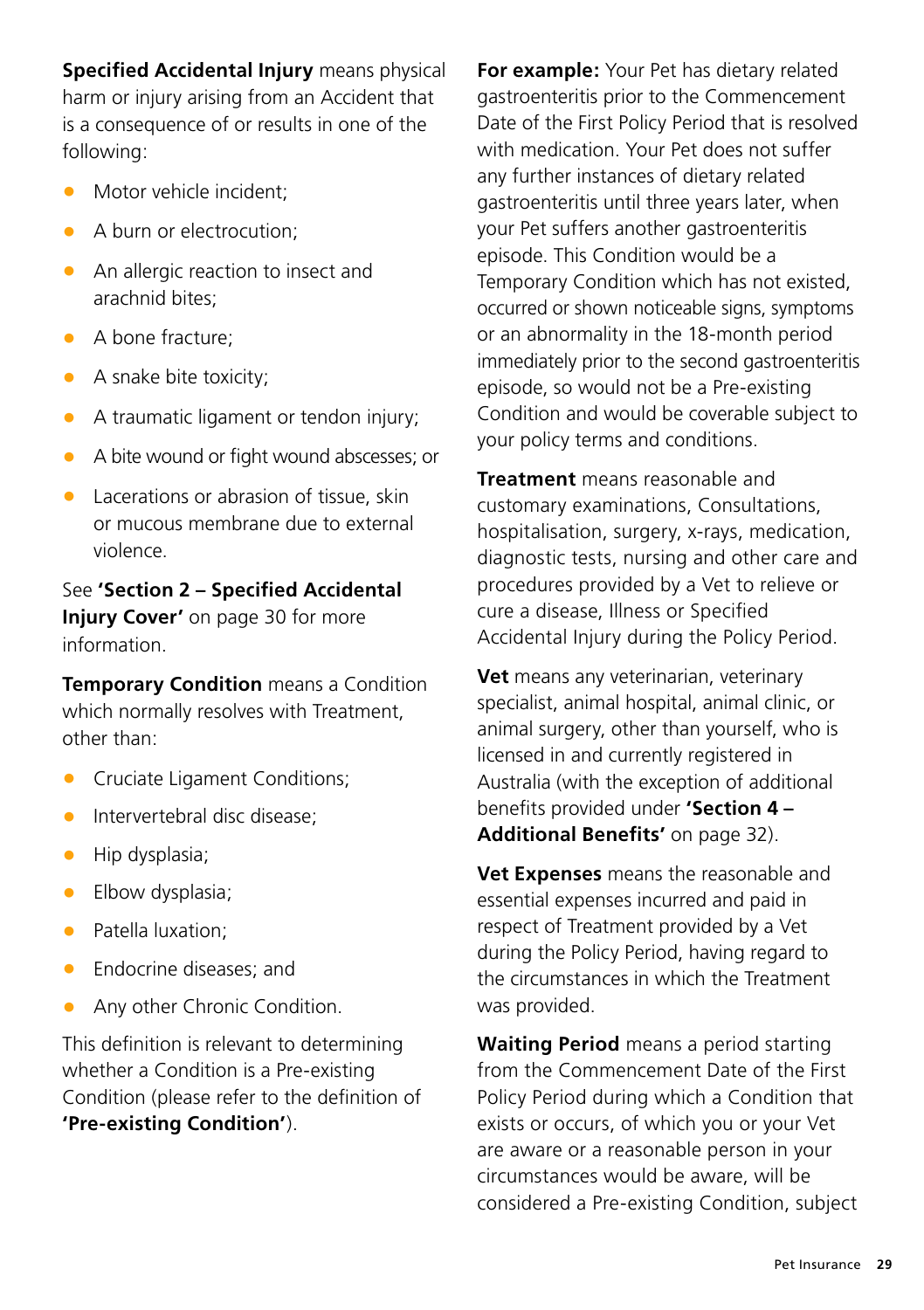to the terms of the definition of **'Pre-existing Condition'** and unless otherwise stated on Your Certificate of Insurance.

See **'Section 2 – Specified Accidental Injury Cover'** to **'Section 4 – Additional Benefits'** for Waiting Periods that apply on pages 30 and 32.

# **Section 2 – Specified Accidental Injury Cover**

Specified Accidental Injury Cover is applicable if your Pet was at least eight weeks of age at the Commencement Date. The Cover applying to your Pet is shown on your Certificate of Insurance.

### **What you are covered for**

We will pay you the Benefit Percentage for the Vet Expenses incurred by you for Treatment during the Policy Period up to the Benefit Limits, as a result of your Pet suffering a Specified Accidental Injury or Cruciate Ligament Condition in one of the circumstances described below.

To qualify for Cover under this section of the policy, the Specified Accidental Injury or Cruciate Ligament Condition must have occurred during the Policy Period and:

- **1.** Be a direct consequence of at least one of the following:
	- **a.** A motor vehicle incident;
	- **b.** A burn or electrocution; or
	- **c.** An allergic reaction to insect and arachnid bites;

Or

- **2.** Result in:
	- **a.** A bone fracture;
	- **b.** Snake bite toxicity:
	- **c.** A traumatic ligament or tendon injury;
- **d.** A bite wound or fight wound abscesses; or
- **e.** Lacerations or abrasion of tissue, skin or mucous membrane due to external violence.

## **Waiting Period**

- **1.** There is no Waiting Period after the commencement of your policy for Specified Accidental Injury items, except Cruciate Ligament Conditions.
- **2.** Cruciate Ligament Conditions and any Conditions arising therefrom irrespective of cause or origin are subject to a six-month Waiting Period from the Commencement Date of the First Policy Period, unless:
	- **a.** We have received a completed and signed 'Cruciate Ligament Exam Form' from your Vet within 14 days of the cruciate examination date certifying that your Pet has been examined, at your expense, on or after the Commencement Date of the First Policy Period; and
	- **b.** You receive written notification from us confirming our agreement to waive this Waiting Period following our assessment of the information provided on the 'Cruciate Ligament Exam Form'.

Any waiver is at our discretion and we are not required to provide justification for declining a request under this provision.

### **When you are not covered**

We will not pay any Vet Expenses attributable to or resulting from:

**1.** Conditions resulting from external parasites such as ticks, fleas or skin/ear mites, patella luxations (dislocating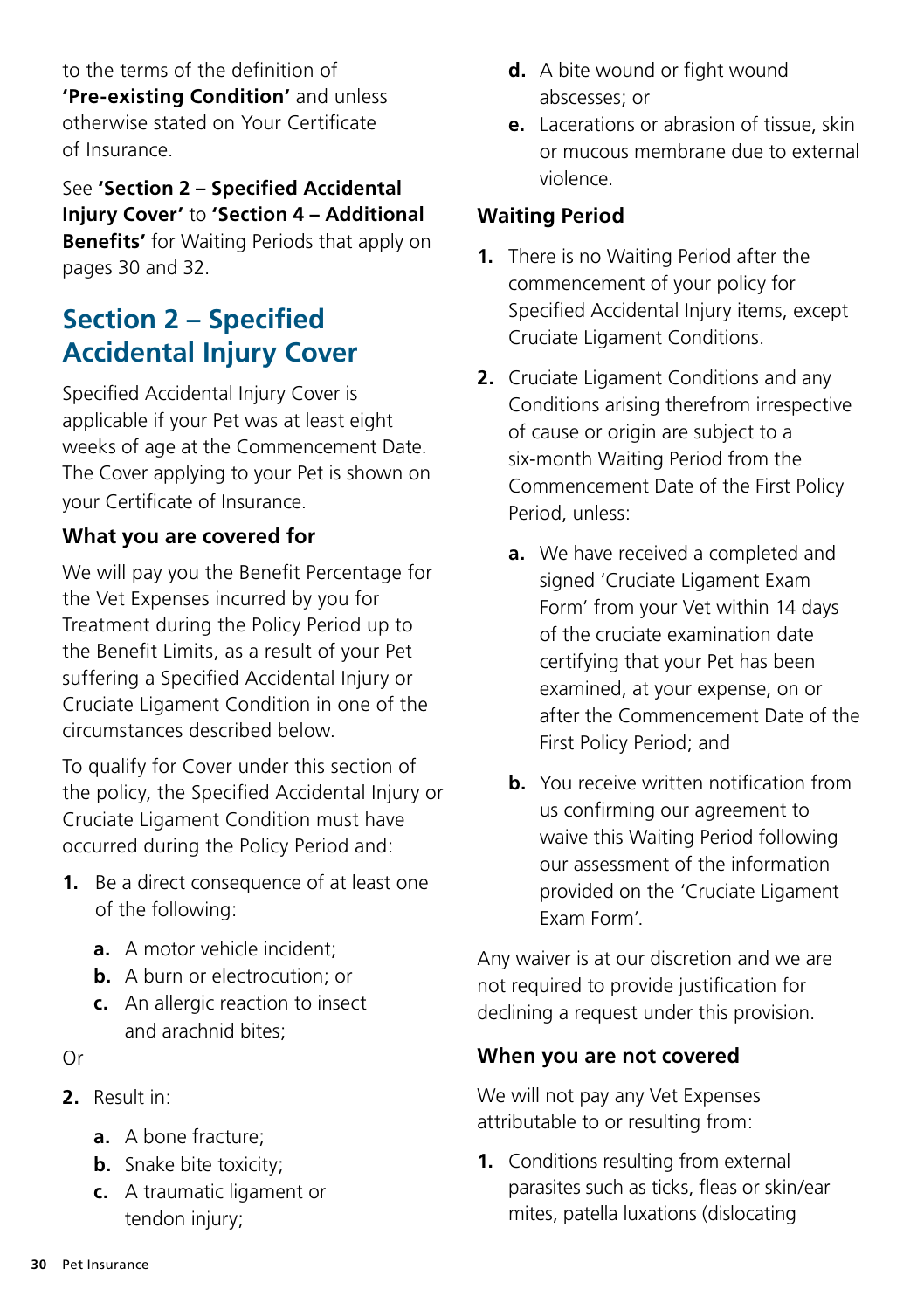kneecap), elbow dysplasia, hip dysplasia, toxicity (other than that resulting from a confirmed snake bite), ingestion of a foreign object, intervertebral disc disease (IVDD) and desexing procedure complications under Specified Accidental Injury Cover no matter how the Condition arises. **These Conditions will only be covered (where eligible) under 'Section 3 – Illness Cover'** on page 31;

- **2.** Any dental Treatment, including fractured teeth; or
- **3.** Any of the excluded matters listed in **'Section 6 – General Exclusions'** on page 34.

# **Section 3 – Illness Cover**

Illness Cover is applicable if your Pet was over eight weeks old and younger than nine years of age when Cover first commenced. The Cover applying to your Pet is shown on your Certificate of Insurance.

Pets over nine years of age will not qualify for Cover where there has been a break, lapse or change in the level of Cover after reaching the age of nine.

### **What you are covered for**

We will pay you the Benefit Percentage for Vet Expenses incurred by you for Treatment provided during the Policy Period up to the Benefit Limits, as a result of your Pet suffering an Illness.

Examples of Illnesses covered, subject to any policy exclusions that may apply, include but are not limited to:

- **•** Cancer Treatments;
- **•** Skin Conditions;
- **•** Eye/ear Conditions;
- **•** Ingestion of a foreign object;
- **•** Gastrointestinal problems;
- **•** Hereditary and congenital Conditions (excluding Pre-existing Conditions);
- **•** Intervertebral disc disease (IVDD); or
- **•** Tick paralysis.

#### **Waiting Period**

The Waiting Period for Illness Conditions is 30 days from the Commencement Date of the First Policy Period.

#### **When you are not covered**

We will not pay any Vet Expenses attributable to or resulting from:

- **1.** Any disease that affects dogs or cats that is subject of a biosecurity emergency declaration under the Biosecurity Act 2015 (Cth);
- **2.** Any flea/tick/worm preventative treatments or measures (e.g. tick baths, sprays, intestinal worming products etc.) whether recommended by your Vet or not;
- **3.** Expenses in relation to policy exclusions or related complications/adverse reactions of an exclusion. This includes when the diagnosis is inconclusive, but the Treatment protocol is consistent with an excluded Condition. Exceptions to this include:
	- **a.** Vaccination reactions;
	- **b.** Desexing procedure complications; and
	- **c.** Reactions to flea/tick/worm control products.
- **4.** Any of the excluded matters listed in **'Section 6 – General Exclusions'** on page 34.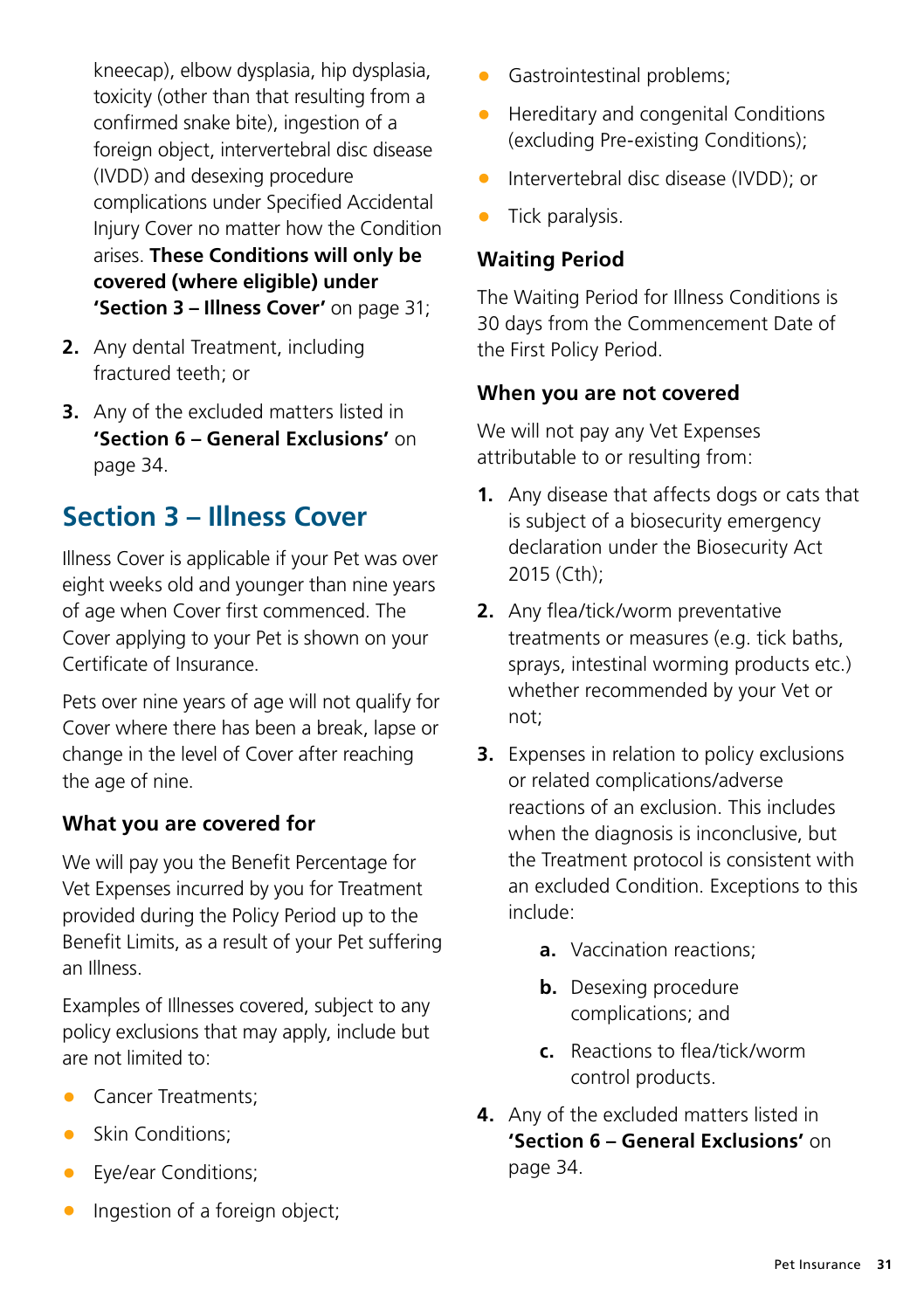# **Section 4 – Additional Benefits**

The following additional benefits under this section are included in the Benefit Limit and will provide benefits up to the overall annual Benefit Limit or specified Sub-limit as shown on your Certificate of Insurance.

## **Waiting Period**

There is no Waiting Period for the emergency boarding benefit. For essential euthanasia and pet overseas travel insurance, the Waiting Period will depend on the Condition you are claiming for. See **'Section 2 – Specified Accidental Injury Cover'** on page 30 and **'Section 3 – Illness Cover'** on page 31 for more information.

# 4.1 Emergency Boarding

## **What you are covered for**

We will pay you the Benefit Percentage up to the Benefit Limit (subject to the Sub-limit, if any, for emergency boarding) for the cost of boarding your Pet at a licensed kennel or cattery up to the Benefit Limit in the following scenarios:

- **1.** If you (the insured and sole carer of the Pet) are hospitalised (other than in the circumstances specified below) one or more consecutive days during the Policy Period; or
- **2.** If you (the insured and sole carer of the Pet) require emergency accommodation due to family violence.

### **When you are not covered**

We will not pay for any costs under this benefit:

- **1.** If you are hospitalised for:
	- **a.** Cosmetic surgery or other forms of elective surgery; or
- **b.** Pregnancy (unless you were hospitalised due to an unexpected complication).
- **2.** If someone else living with you can reasonably be expected to look after your Pet whilst you are in hospital.

# 4.2 Essential Euthanasia

### **What you are covered for**

We will pay you the Benefit Percentage for Vet Expenses incurred by you up to the Benefit Limit to euthanase your Pet during the Policy Period provided that this was deemed a humane and essential course of action by the Vet, and as a result of a Condition coverable under your policy.

## **When you are not covered**

We will not pay any Vet Expenses incurred by you during the Policy Period for:

- **1.** Voluntary euthanasia (i.e. non-essential euthanasia);
- **2.** Euthanasia attributable to or resulting from an event or circumstances specified within **'When you are not covered'** in **'Section 2 – Specified Accidental Injury Cover'** on page 30 and **'Section 3 – Illness Cover'** on page 31 and in **'Section 6 – General Exclusions'** on page 34;
- **3.** An autopsy; or
- **4.** Disposal, burial or cremation of a deceased Pet (unless coverage for this expense is noted on your Certificate of Insurance).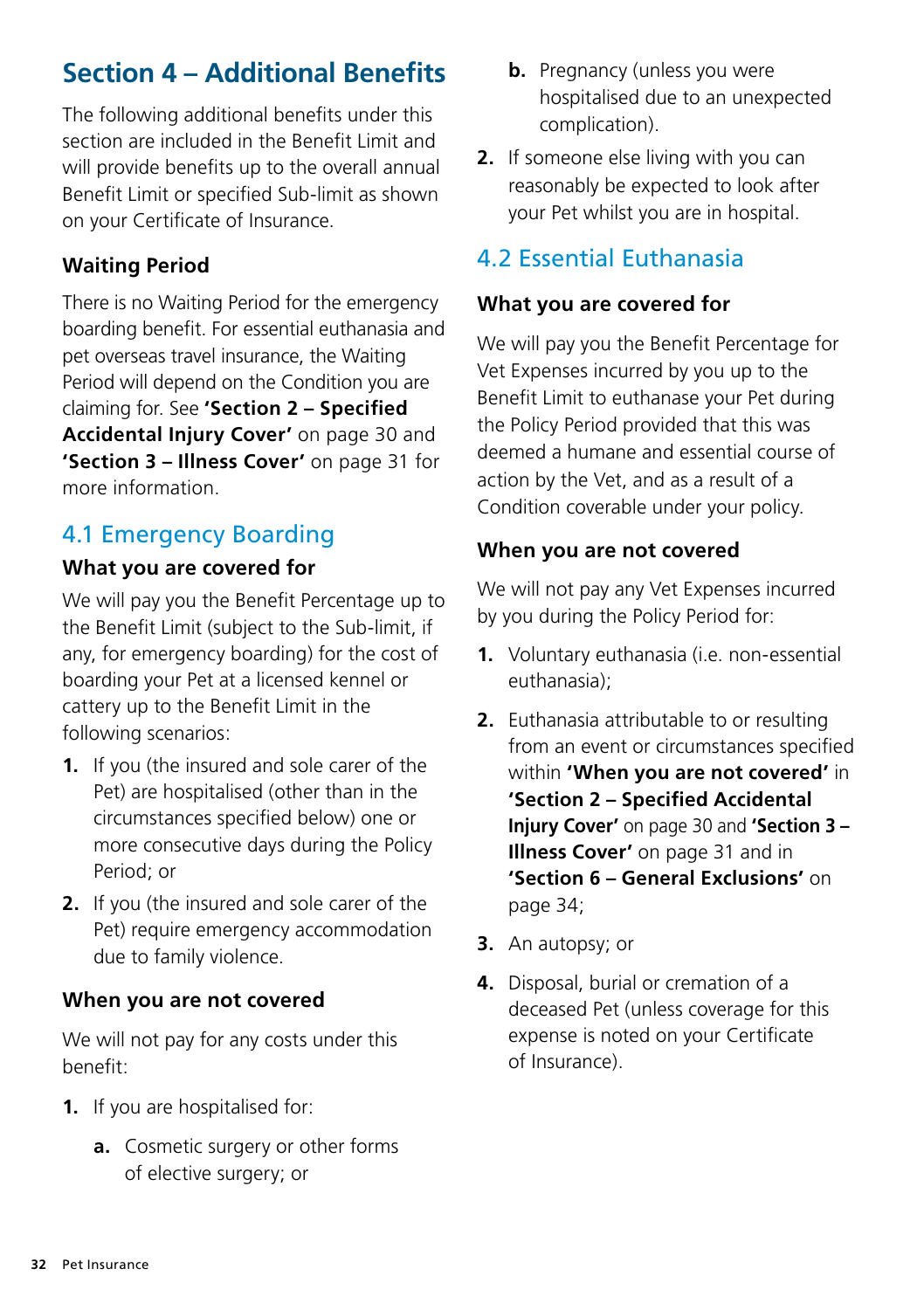# 4.3 Pet Overseas Travel Insurance

#### **What you are covered for**

We will pay for Vet Expenses incurred for the Treatment of your Pet whilst it is overseas with you in New Zealand or Norfolk Island, subject to:

- **•** The Cover selected, the Benefit Percentage and Benefit Limits shown on your applicable Certificate of Insurance; and
- The payment of the benefits under this section to you in AUD at the exchange rate applicable on the date your claim is received by us.

#### **When you are not covered**

We will not pay Vet Expenses incurred by you during the Policy Period for:

- **1.** Any amount if you or your Pet live permanently outside of Australia;
- **2.** Any benefit under this section where the Pet has been (or is going to be) out of Australia for a period of more than 60 consecutive days;
- **3.** Exchange commissions or bank charges incurred for foreign payments made by you for the Treatment of your Pet;
- **4.** Claims incurred for any Condition arising when your Pet was not under your direct care;
- **5.** Costs covered by any other insurance policy covering the same risk; or
- **6.** Any travel or repatriation charges to return your Pet to Australia.

# **Section 5 – Optional Benefit**

## 5.1 Routine Care

Guardian Pet Insurance encourages responsible Pet ownership by providing a Routine Care benefit option for certain preventative healthcare Treatments for your Pet. If you have the Routine Care benefit option, the list of allowable Treatments and the Benefit Limits applicable to these Treatments will be shown on your Certificate of Insurance.

#### **Waiting Period**

Vet Expenses related to Routine Care benefits have no Waiting Period. See the **'Waiting Period'** and **'First Policy Period'** definitions in **'Section 1 – Definitions'** on pages 29 and 27 for more information.

#### **What you are covered for**

If the Routine Care benefit option is shown on your Certificate of Insurance, we will make a payment towards the cost of Routine Care your Pet has received during the Policy Period up to the applicable Routine Care limits and overall annual Benefit Limit as shown on your Certificate of Insurance. Routine Care benefits allow some reimbursement for some preventative healthcare Treatments such as the following:

- **•** Desexing;
- **•** Microchipping;
- **•** Heartworm control;
- **•** Teeth cleaning;
- **•** Dew claw removal;
- Council registration fees;
- **•** Prescription diets;
- Alternative therapies;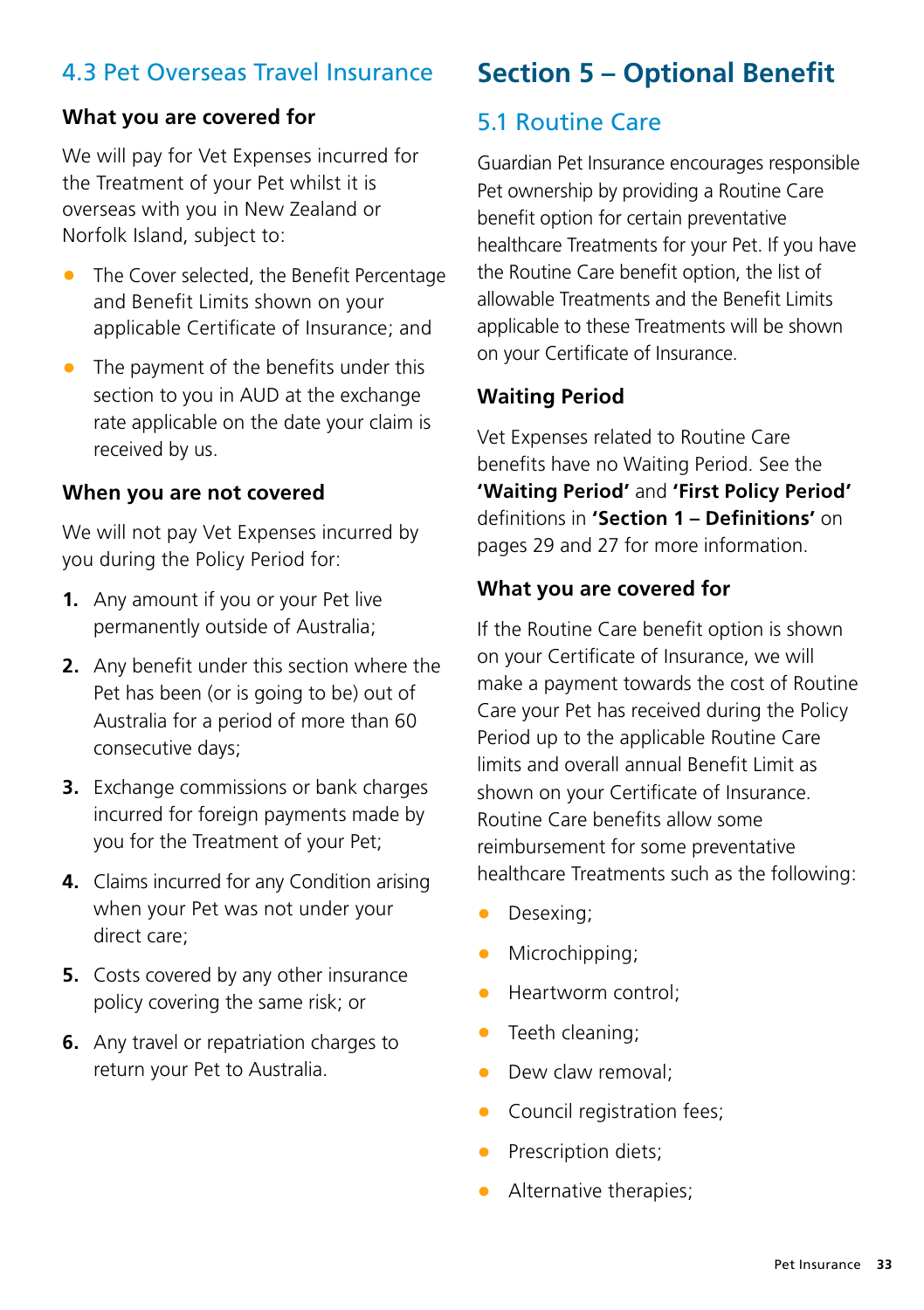- **•** Cremation/burial;
- **•** Behavioural therapy;
- **•** Flea/tick/worm control;
- Vaccinations or health checks:
- **•** Dental illness treatment;
- **•** Obedience training;
- **•** Heartworm test or blood screen; and
- **•** FeLV/FIV tests or urinalysis.

# **Section 6 – General Exclusions (what we do not cover)**

Vet Expenses and/or costs related to items listed below are not covered by your policy. The exception to this is that if you have Routine Care, some Conditions and Treatments listed in this section are covered up to a specified Benefit Limit and if so, this will be shown on your Certificate of Insurance. See **'Section 5.1 – Routine Care'** for more information.

- **1. Pre-existing Conditions** or a Condition arising before the First Policy Period or within the applicable Waiting Period. Refer to **'Section 1 – Definitions'** for the definition of **'Pre-existing Condition'** on page 28, **'Related Condition'** on page 28 and **'Chronic Condition'** on page 26. Also refer to the **'Pre-existing Condition review'** section on page 35.
- **2. Dental care** dental procedures, dental diseases, gingivitis, teeth fractures, teeth cleaning/ scaling, orthodontics, removal of deciduous and any oral disease (with the exception of oral tumours).

### **3. Preventative/routine items** –

preventative and routine items for your Pet, including (but not limited to) food (regular or prescription), vitamins/ nutraceuticals/supplements, vaccinations, microchipping, flea/tick/worm control or any expenses related to grooming and bathing of your Pet, including any non-medicated grooming products.

## **4. Certain Treatments and Conditions**

- **a.** Medicated baths and shampoos, unless your Vet deems them medically necessary to treat a Condition covered by your policy;
- **b.** Accessories including (but not limited to) pill poppers, cage hire, crates, bedding and collars;
- **c.** Training, socialisation, therapy and alternative therapies including (but not limited to) homeopathic remedies, acupuncture, laser therapy, hydrotherapy, chiropractic Treatments and/or physiotherapy;
- **d.** Behavioural Conditions including (but not limited to) anxiety disorders, phobias or chemical imbalances;
- **e.** Cell-replacement therapies including (but not limited to) stem cell therapy and platelet-rich plasma. Blood transfusions are covered when medically necessary;
- **f.** Medication not approved or listed by the APVMA (Australian Pesticides and Veterinary Medication Authority);
- **g.** The provision of medication(s) that covers a period of more than 30 days beyond the policy End Date;
- **h.** Chemical castration, suprelorin implants or other desexing procedures, unless required to treat your Pet's reproductive organs due to inflammation, infection or cancer; or
- **i.** Breeding or obstetrics.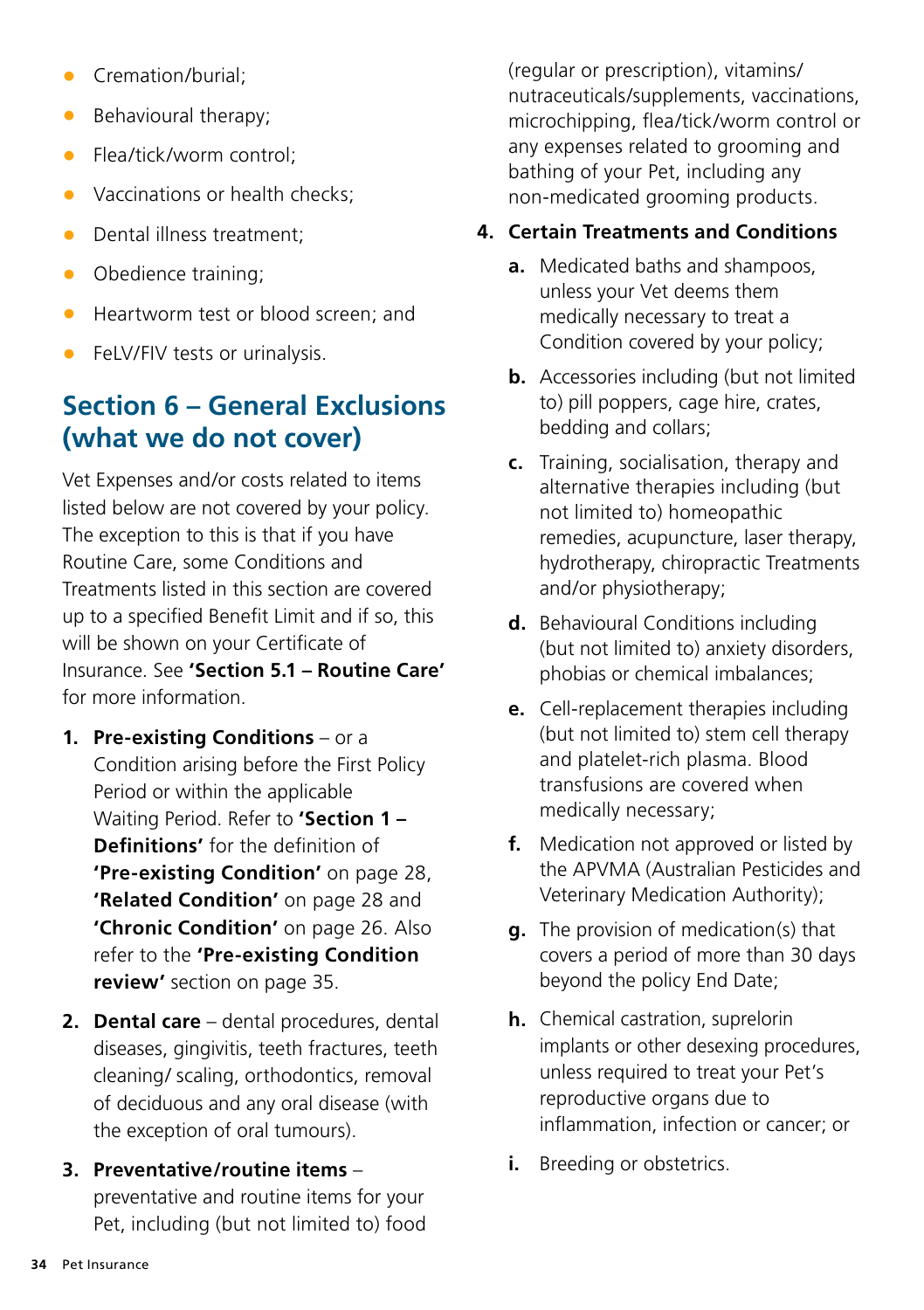#### **5. Certain Services and Procedures**

- **a.** Transport or boarding expenses other than those listed in **'Section 4.1 – Emergency Boarding'** on page 32;
- **b.** Ambulance fees and non-essential hospitalisation;
- **c.** Additional costs associated with house calls. If your Pet requires a house call due to a particular Condition or their weight, our liability is limited to the cost of the Treatment had it been provided at a Vet practice during normal Consultation hours;
- **d.** Genetic/chromosome testing;
- **e.** Pre-anaesthetic blood tests; or
- **f.** The following items and any associated expenses:
	- **i.** Any trial or experimental procedures and Treatments;
	- **ii.** Organ transplant surgery, open heart surgery, artificial limbs. mitral valve and chordae tendineae replacement surgery and pacemakers;
	- **iii.** External fixtures (such as wheelchairs);
	- **iv.** Prosthetics (including but not limited to hip replacements and elbow replacements); or
	- **v.** 3D printing.

### **6. Elective Treatments and procedures**

- **a.** Cosmetic procedures, hip/elbow scoring, nail clipping, declawing, dew claw removal and ear cropping; or
- **b.** Tail docking and debarking.
- **7. Your Pet not being protected** due to gross negligence by you or your failure to take all reasonable precautions to protect your Pet from situations that may result in injury or Illness, for example participating in organised fighting or hunting activities.
- **8. Any consequential loss** including (but not limited to) economic loss, loss of enjoyment or other such loss not specifically covered in the policy.
- **9. Expenses in relation to policy exclusions** or related complications/ adverse reactions of an exclusion. This includes when the diagnosis is inconclusive, but the Treatment protocol is consistent with an excluded Condition (e.g. Treatment for halitosis (bad breath) where dental disease is suspected but not diagnosed or excluded as a diagnosis – unless covered under Routine Care).

# 6.1 Pre-existing Condition review

If you would like us to review whether a Temporary Condition(s) which has been subject to the Pre-existing Condition exclusion in your policy remains excluded, you may apply to us to review the Condition. To do so, your Vet will need to certify and provide veterinary records verifying that the Condition remains a Temporary Condition and has not existed, occurred or shown noticeable signs, symptoms or an abnormality for a period of 18 months. The Pre-existing Condition exclusion(s) shall not be deemed to have been lifted unless agreed to by us in writing.

You can download a copy of the Pre-existing Condition Review Form here:

#### **guardianinsurance.com.au/policydocuments**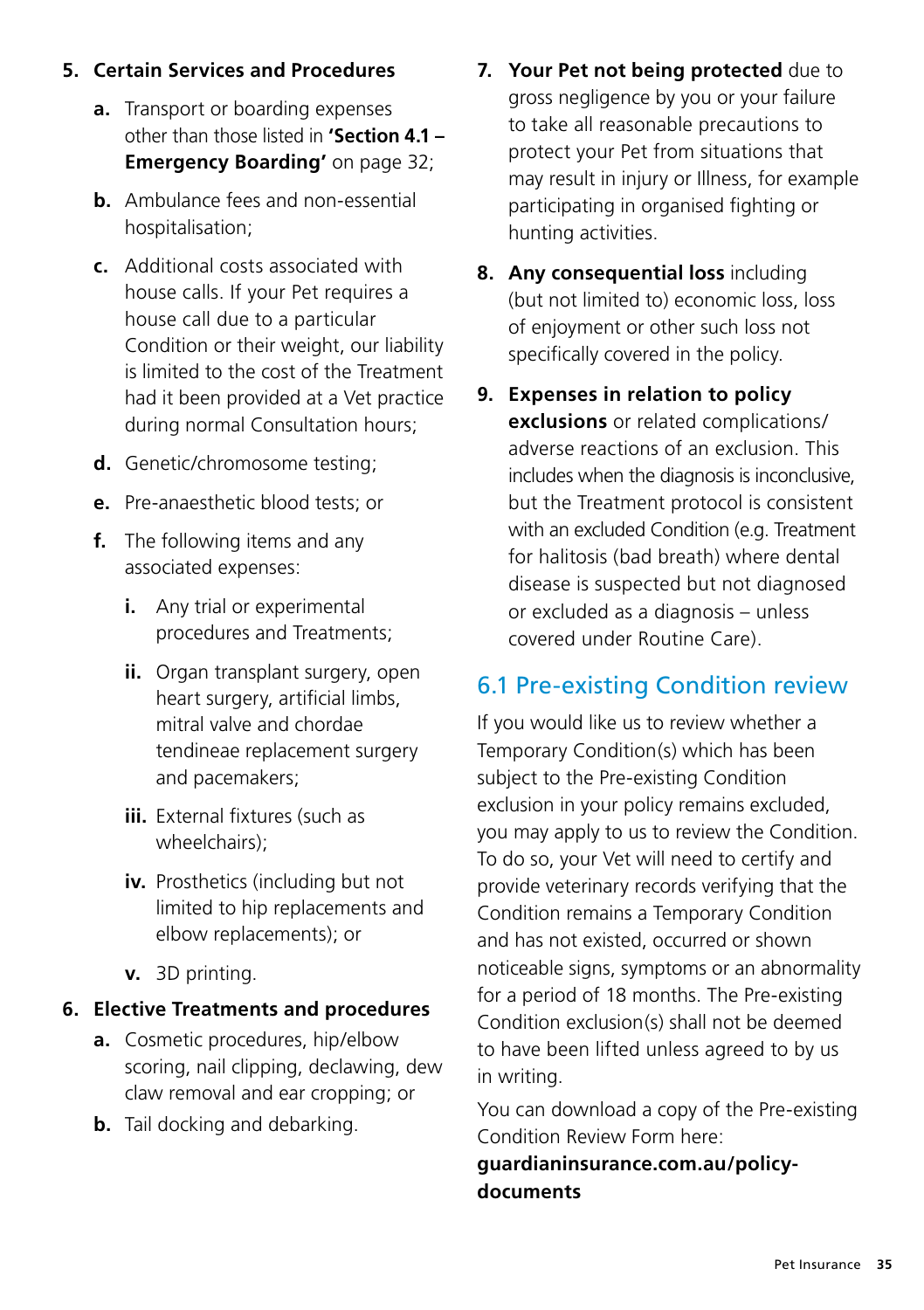If your Pet has a Chronic Condition that existed or occurred before the Commencement Date of the First Policy Period or during any applicable Waiting Period, and otherwise falls within the definition of **'Pre-existing Condition'**, that Condition will always be excluded from your policy. Refer to the definition of a **'Chronic Condition'** in **'Section 1 – Definitions'** on page 26.

# **Section 7 – Premiums**

Cover under the policy is provided on the basis that you have paid or agreed to pay us the premium for the Cover provided.

The amount you pay is shown on your Certificate of Insurance and includes all premium, administration fees, commissions and any applicable discounts, government taxes, fees and/or charges.

# 7.1 Paying your premium

- **1.** The premium is payable when you take out a new policy and when you renew your policy.
- **2.** You may choose to pay the premium:
	- **•** Annually by credit card or direct debit; or
	- **•** Monthly or fortnightly by instalment by credit card direct debit or debit card direct debit.

**Note:** If we accept and pay a claim under the policy, we may deduct the balance of any outstanding premium from the claim payment.

# 7.2 Paying on the due date

- **1.** Your premium must be paid on or before its due date.
- **2.** Where you have an instalment policy and we have not received an instalment payment, we will send you a notice in writing (either mail, email or text message) regarding your non-payment at least 14 calendar days before any cancellation by us for non-payment. If after sending the above notice we do not receive the instalment payment we will send you a second notice in writing (either mail, email or text message), either:
	- **a.** Prior to cancellation, informing you that your instalment policy is being cancelled for non-payment if the unpaid premium remains in arrears for more than thirty days; or
	- **b.** Within 14 days after cancellation by us, confirming our cancellation of your instalment policy.
- **3.** If at least one instalment has remained unpaid for a period of at least 14 days then we reserve the right to pay the difference between any outstanding premium and claim benefit owed.
- **4.** If we cancel your policy due to nonpayment of an instalment premium you need to be aware that:
	- **a.** No benefits or entitlements can be paid under the policy,
	- **b.** You may be refused cover in the future under any policy administered by PetSure, and
	- **c.** Any application for general insurance products in the future may be affected because you had a policy cancelled as a result of unpaid premiums.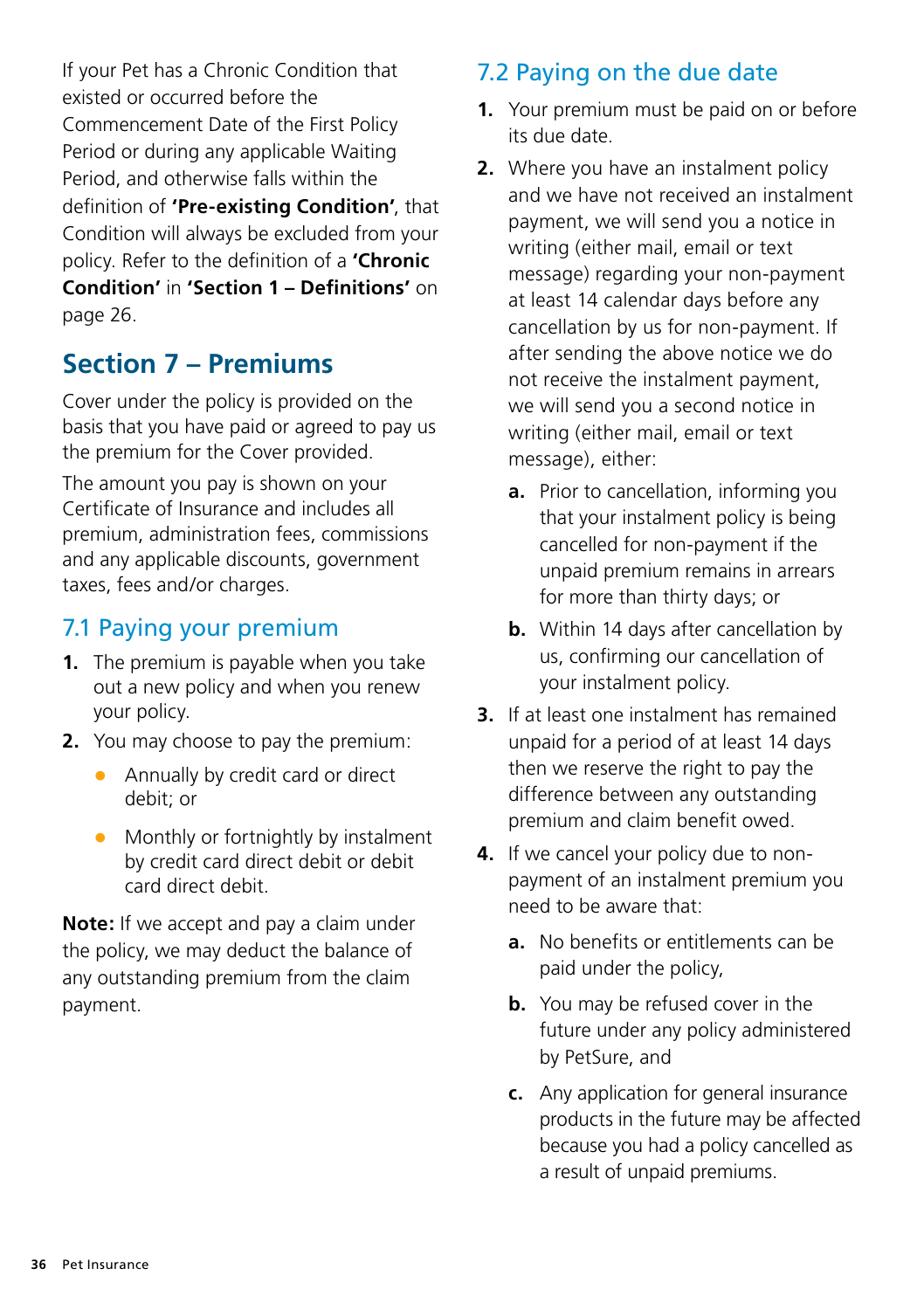# **Section 8 – Cancellation**

# 8.1 Cancellation by you

You may cancel your policy with us at any time by contacting our customer service team. See the **'Introduction'** section for our contact details. The cancellation will be effective once we provide you our confirmation of your cancellation request.

If you choose to cancel your policy and have been paying your premiums annually, we will retain a portion of premium that relates to the period for which you have been insured. We will refund the residual premium for the unexpired period no later than 15 business days less any applicable government or statutory charges.

If you choose to cancel your policy and have been paying your premiums by instalments, there is no premium refund (including for any remaining days of a current instalment period). No further premium instalments will be deducted.

If you cancel your policy because your Pet has passed away, your policy will be cancelled and we will retain and/or refund any premium in the same way as set out above.

# 8.2 Cancellation by us

We may cancel your policy where the law allows us to do so. We will give you notice in writing prior to exercising any right to cancel your policy. If we cancel your policy, we will retain a portion of premium that relates to the period for which you have been insured. We will refund the residual for the unexpired period no later than 15 business days, less any non-refundable government or statutory charges.

For more information about cancellations refer to **'Section 7 – Premiums'** on page 36.

# **Section 9 – Claims**

## 9.1 Claim Pre-approval

If your Pet requires Treatment and you wish to seek pre-approval of those costs, you can provide us with the itemised estimate of costs from your Vet, along with the Treatment required and relevant clinical records and/or veterinary history, and we will respond to you in writing with the outcome.

A pre-approval shall not be deemed to be valid unless we have agreed to it in writing. The reimbursed amount may vary from the pre-approval if the Treatment provided by your Vet differs from the Treatment request in the pre-approval.

#### **To request a pre-approval:**

**Call us:** 1300 132 962

**Email us:** claims@guardianinsurance.com.au

**Note:** Pre-approvals are not mandatory and are not required in order to make a claim under your policy.

## 9.2 How to make a claim

Should you need to submit a claim, your Vet may be able to do this for you electronically, at the time of your visit. If you elect to have your Vet submit your claim on your behalf, we will still communicate with you regarding the status of your claim. If your Vet has agreed to submit your claim electronically on your behalf, you agree we are authorised to receive each such claim submitted.

Alternatively, you can submit your claims online through the secure Pet Portal:

#### **portal.petsure.com.au/guardian/login**

Simply upload your documentation and click submit (from your computer or your mobile device).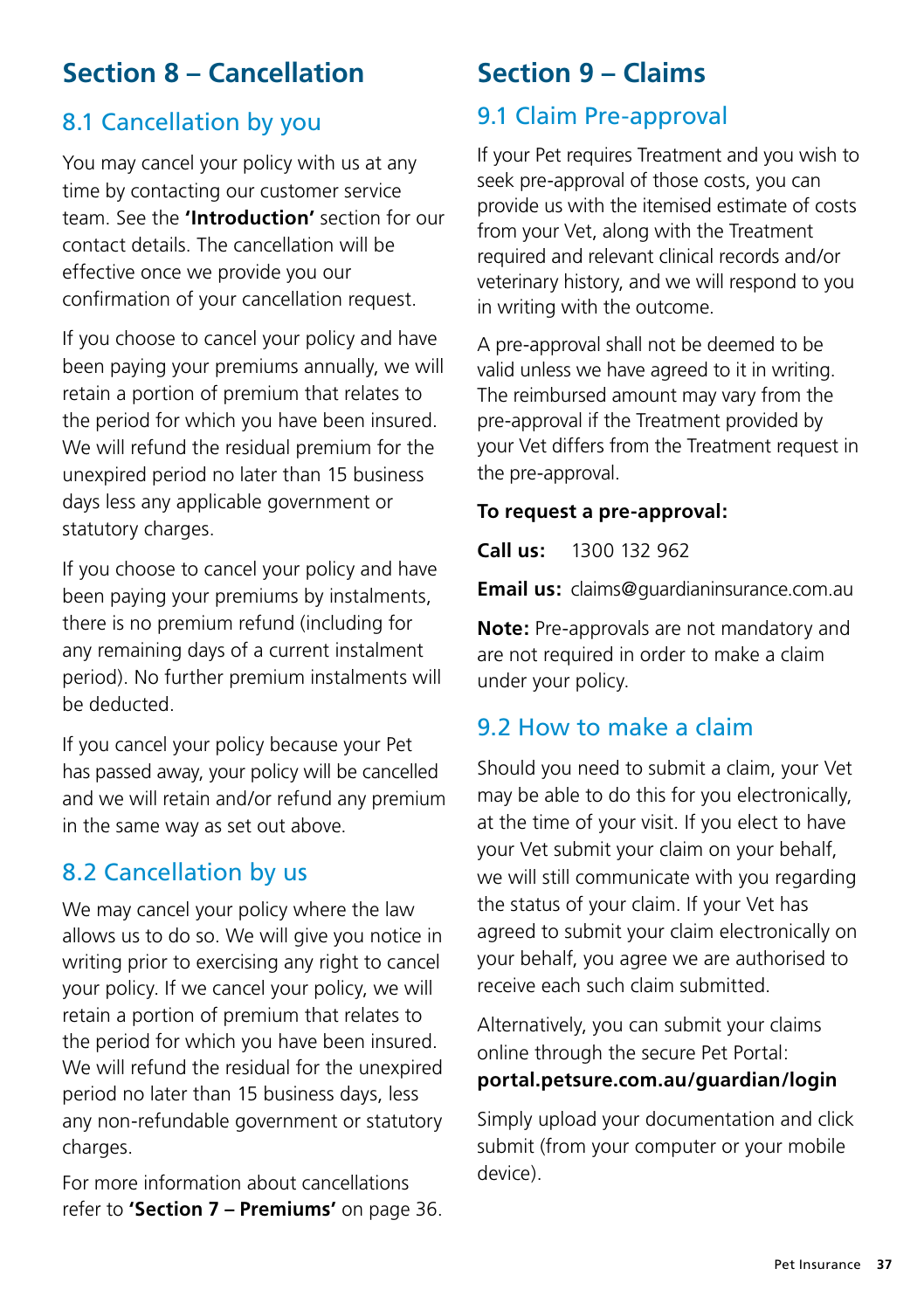You can also complete a paper claim form and send your original documentation via post. If you choose to claim via post, the attending Vet must complete all sections on the claim form where designated and both you and the attending Vet must sign the claim form.

All claims must be completed carefully and honestly.

Claim forms are available by calling us on **1300 132 962** or visiting **guardianinsurance.com.au/claims**

# 9.3 Important claim information

- **1.** Unless we agree otherwise, all claims must include itemised tax invoice(s), payment receipt(s) (except when the claim is submitted via our GapOnly™ claim system, where available) and applicable Consultation notes. If submitting a claim by post all claim documentation must be originals and must be accompanied by a completed claim form.
- **2.** Incomplete claim forms will be returned to you and this may result in a delay in processing your claim. We recommend that you retain copies of all documentation for your records.
- **3.** When submitting a claim, please include all relevant invoices and clinical records from your Vet. Please note:
	- **a.** In some instances, we may require more information to process your claim, such as previous medical history or pathology/laboratory results. If this is the case, we will contact you for this information.
- **b.** There may be also scenarios where we request additional veterinary history from current or previous Vets (such as if there is a large history gap) to ensure we have all relevant clinical information for your Pet.
- **c.** For adopted Pets, veterinary history is only required from when you took ownership. If you can provide us with proof of adoption or transfer of ownership papers, we will only request veterinary history from the date you took ownership onwards.
- **4.** All accounts must be paid in full prior to submission of your claim (unless you are submitting a claim using our GapOnly™ claim system (where available), whereby you agree that you will pay the Vet the remaining portion of the tax invoice (if any) after the claim payment (if any) is made by us to your Vet).
- **5.** You agree that your Vet (current or previous) or any other service provider that provided Treatments to your Pet is authorised to release information and/or records to us about your Pet.
- **6.** Where a Vet submits a claim on your behalf, you agree that the Vet is able to view the outcome and status of that claim and previous claims (where applicable).
- **7.** You agree that we are authorised to discuss with the Vet, details relating to your claim or Treatment provided to your Pet in relation to a claim made under the policy.
- **8.** We will not reimburse you for the provision of any information required in the purchase and administration of the policy nor for the assistance provided to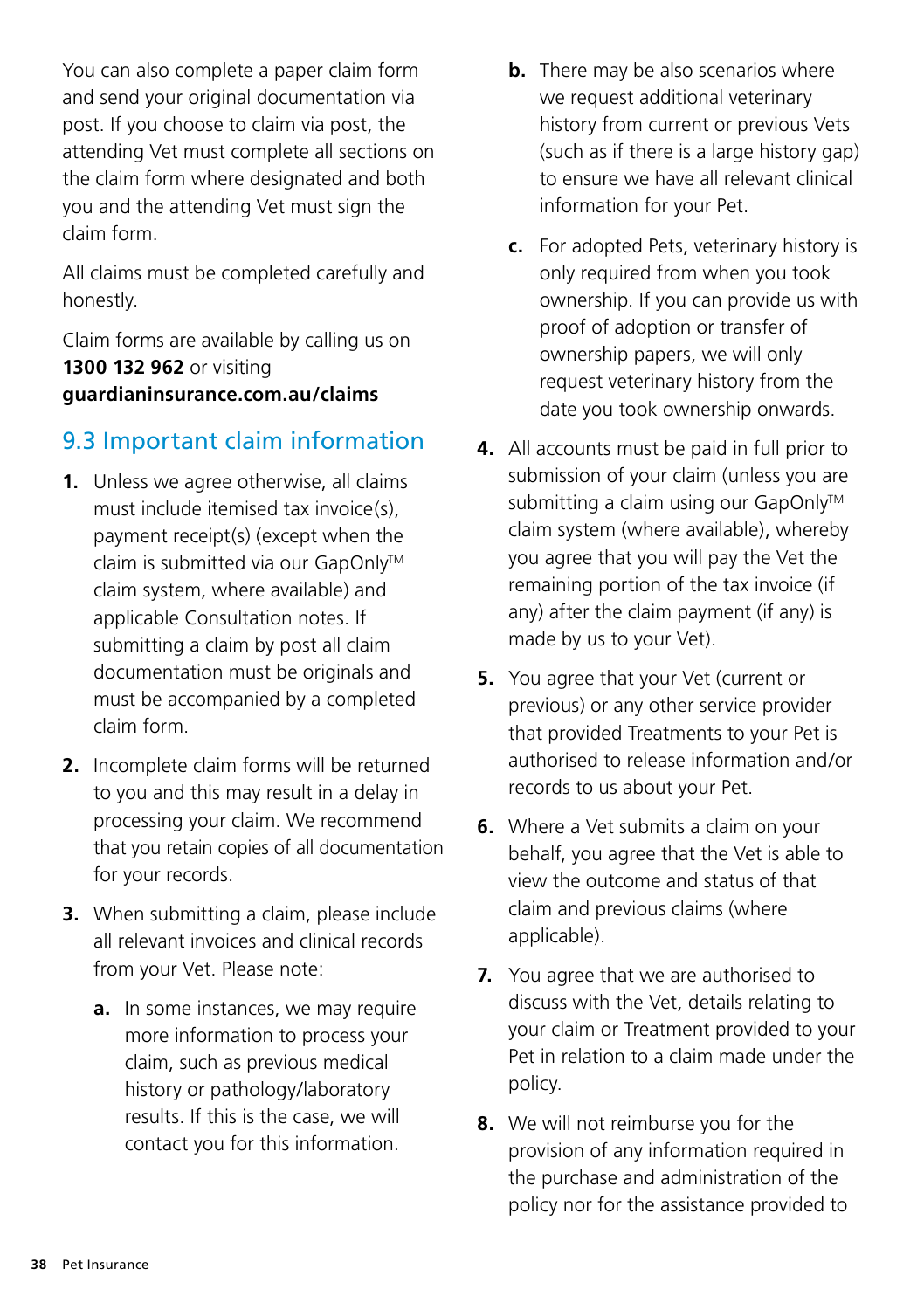you in the completion of any forms relating to the policy including the provision of any information in relation to a claim made under this policy.

## 9.4 Processing of your claim

- **1.** We will deal directly with you regarding settlement of the claim. Where available, where our GapOnly™ claim system is used by your Vet to submit your claim, we will also provide information to your Vet about the settlement of your claim.
- **2.** Unless we agree otherwise, we will pay you, not the Vet. Where available, where our GapOnly™ claims system is used by your Vet to submit your claim, we will provide payment of your claim directly to your Vet.
- **3.** If the Vet Expenses are excessive, unreasonable or significantly higher than other Vet Expenses in a similar situation, then claim payments may be adjusted and paid based on the reasonable and customary Treatment or fees typically charged for the Treatment of that Condition, for a Pet in similar circumstances.
- **4.** We will send you a letter/remittance advice regarding the settlement of your claim that will provide details of how your claim has been dealt with.
- **5.** If you submit a fraudulent claim, or solicit your Vet to behave in a fraudulent manner regarding a claim, then the claim may be denied, and we may cancel your policy altogether. We may also be entitled to reclaim any payments already made to you in respect of such claims.
- **6.** When we settle your claim, we reserve the right to deduct from the benefit amount any amount due to us.
- **7.** In the event that we pay a benefit contrary to the 'Policy Terms and Conditions' for whatever reason, this will not constitute a waiver retrospectively as they stand to any paid claims or to any future claims for that or any Related Condition. We also reserve our right to recover from you any benefit amount received by you as a result of such error.
- **8.** You agree that we have the right to decline to process a claim where you or your Vet refuse or are unable to provide information reasonably requested by us in order to process your claim.

## 9.5 Examples of how we settle your claim

The following calculations provide examples of how claims will be settled where Cover is provided (these examples are indicative of the manner of calculation only and include GST):

#### **Example 1**

| 80% Benefit Percentage                                               |         |  |
|----------------------------------------------------------------------|---------|--|
| Total amount of Vet<br>Expenses incurred                             | \$2,000 |  |
| Total amount claimable<br>after 80% Benefit<br>Percentage is applied | \$1,600 |  |
| Total claim benefit<br>payment                                       | \$1,600 |  |
| Your out-of-pocket<br>expense                                        | \$400   |  |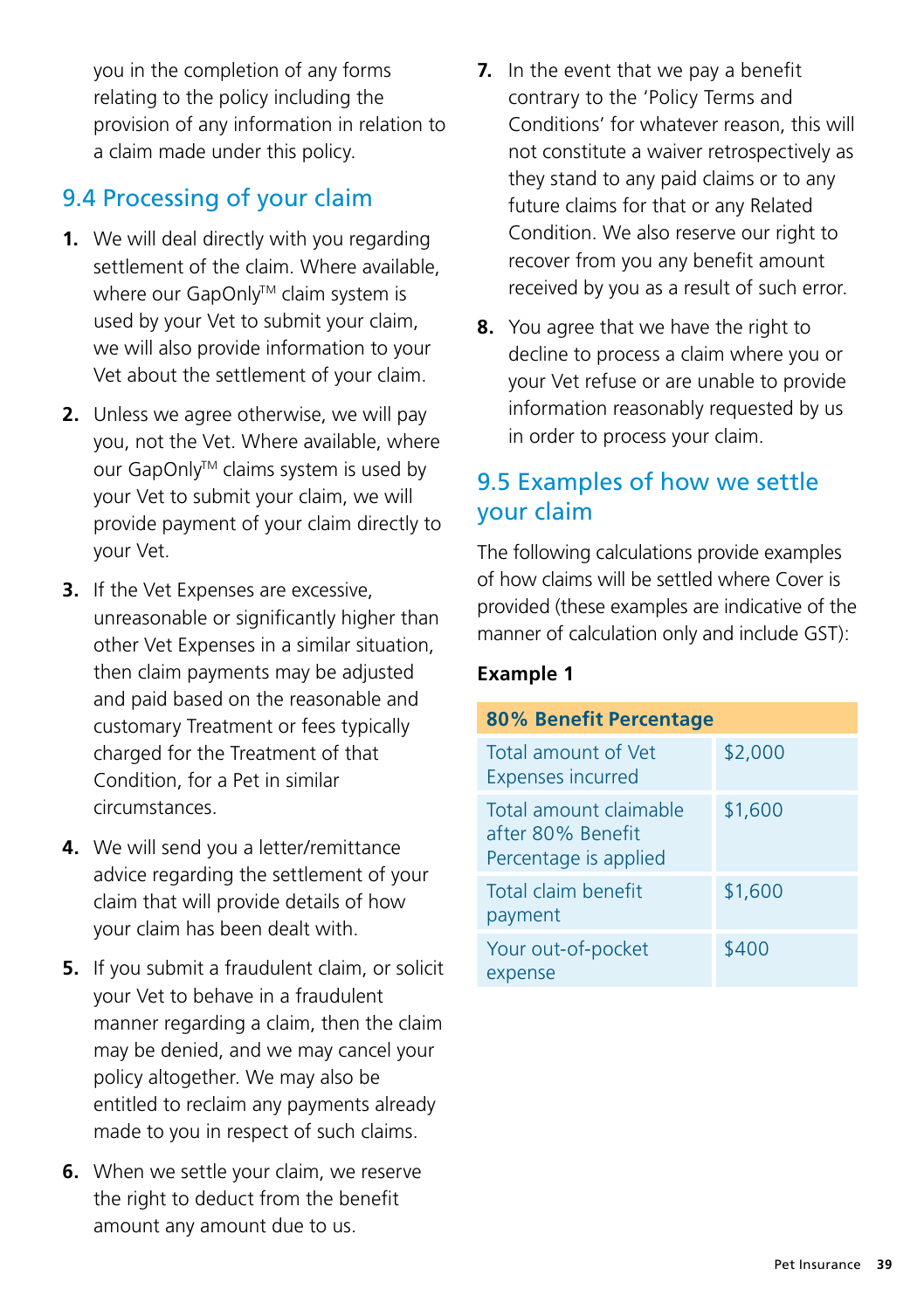#### **Example 2**

| <b>75% Benefit Percentage</b>                                        |         |  |
|----------------------------------------------------------------------|---------|--|
| Total amount of eligible<br>Vet Expenses incurred                    | \$2,000 |  |
| Total amount claimable<br>after 75% Benefit<br>Percentage is applied | \$1,500 |  |
| Total claim benefit<br>payment                                       | \$1,500 |  |
| Your out-of-pocket<br>expense                                        | \$500   |  |

# 9.6 Our rights of recovery

If we have the right to recover any amount payable under the policy in relation to a claim from any other person, you must cooperate with us in any action we may take.

## 9.7 Other insurance arrangements

If we accept your claim and there is any other similar insurance under which you are entitled to claim, you are required to advise us at the time you submit your claim if you hold such other insurance. Total benefits paid to you across all insurance cannot exceed your actual expenses.

# **Section 10 – Fraud**

It is unfortunate that with all types of insurance, fraud and attempted fraud can occur. We employ sophisticated fraud detection and prevention techniques to ensure we only pay out on genuine claims. By doing this we are protecting the interest of all policyholders.

You must not act in a fraudulent manner. If you or anyone acting for you:

- **1.** Make a claim under the policy knowing the claim to be false or fraudulently exaggerated in any respect;
- **2.** Make a statement in support of a claim knowing the statement to be false in any respect;
- **3.** Solicit your Vet to behave in a fraudulent manner regarding a claim;
- **4.** Submit a document in support of a claim knowing the document to be forged or false in any respect; or
- **5.** Make a claim in respect of any loss or damage caused by your wilful act or with your connivance.

Then:

- **1.** We shall not pay the claim;
- **2.** We shall not pay any other claim which has been or will be made under the policy;
- **3.** We may at our option cancel the policy;
- **4.** We may at our option cancel any other Pet Insurance policies you hold which are issued by Hollard;
- **5.** We may be entitled to reclaim any payments already made to you in respect of such claims;
- **6.** We may not make any refund of premium already paid;
- **7.** We may inform the police of the circumstances; and
- **8.** We may pursue legal proceedings.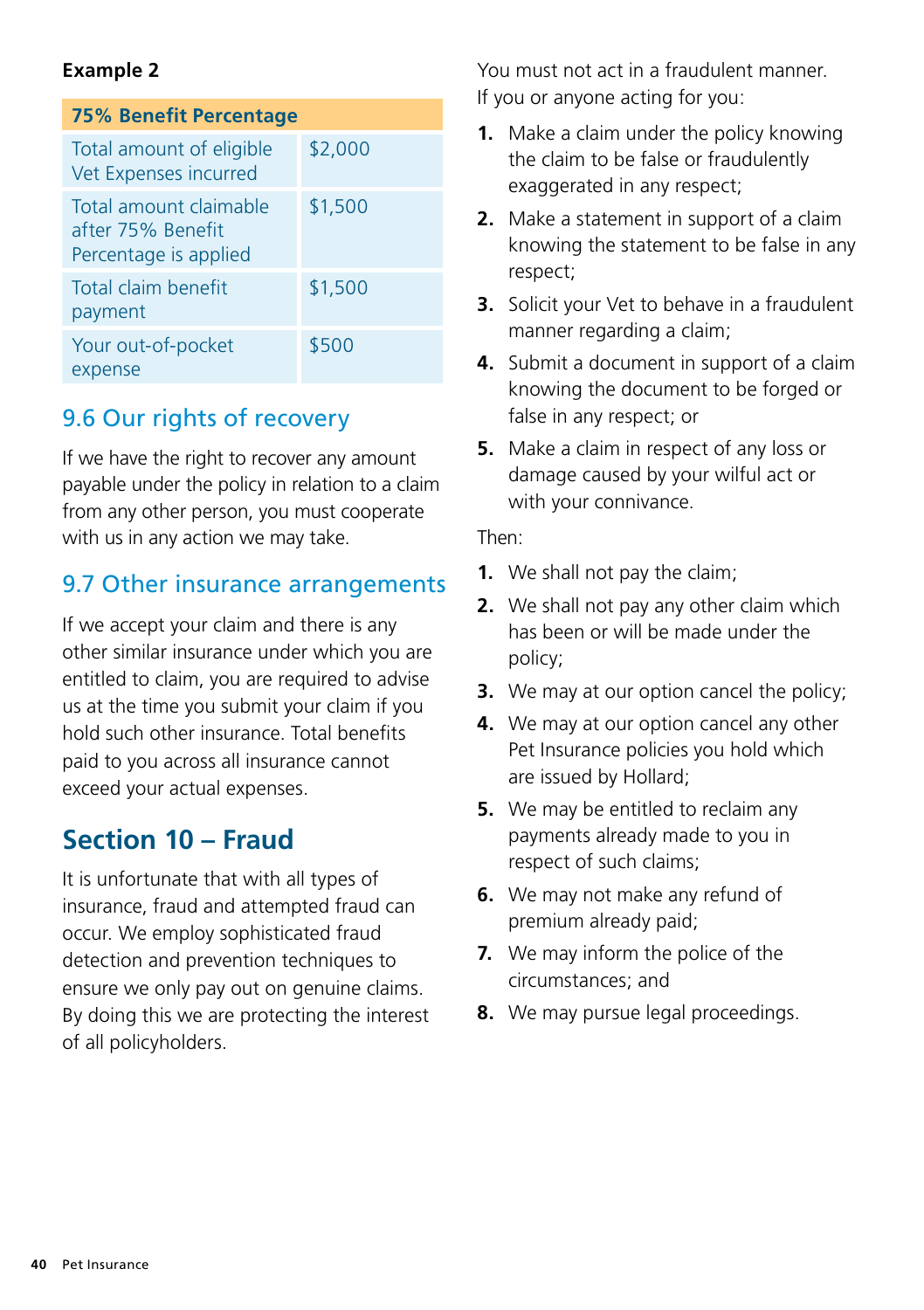# **Section 11 – Direct Debit Request Summary**

When you provide us with your bank details, you are instructing us to directly debit the relevant premiums calculated by us from your nominated account.

If your premium cannot be paid (for example there is not enough money in your nominated account) your bank may dishonour that payment, and you may be charged a dishonour fee by your bank. Neither Hollard, GFS nor PetSure will be responsible for dishonour fees charged by your bank or financial institution. If your direct debit is dishonoured we will automatically retry for the outstanding amount within 14 days, and you may be charged a dishonour fee by PetSure. If you have concerns about the operation of the direct debit authority or you subsequently need to change any aspects of the authority, please notify us. Our contact details are on page 7.

# **Section 12 – General Information**

# 12.1 Changing your level of Cover

**1.** If you opt to transfer your Pet to a level of Cover with different or additional benefits (including but not limited to a different Benefit Percentage, Benefit Limit or additional coverage) then a new policy and Certificate of Insurance will be issued to you and your previous policy will be cancelled. Waiting Periods already served will not reapply, unless there has been a break or lapse in Cover.

**Please note:** that Waiting Periods for Conditions or items that were not covered under your previous policy will apply to your new level of Cover.

- **2.** You cannot change your level of Cover in a Policy Period if a claim has been paid. To change your level of Cover after a claim has been paid, you will need to wait until your next renewal.
- **3.** If you pay your premium via fortnightly or monthly instalments, there is no premium refund (including any remaining days of a current instalment period) when you change your level of Cover.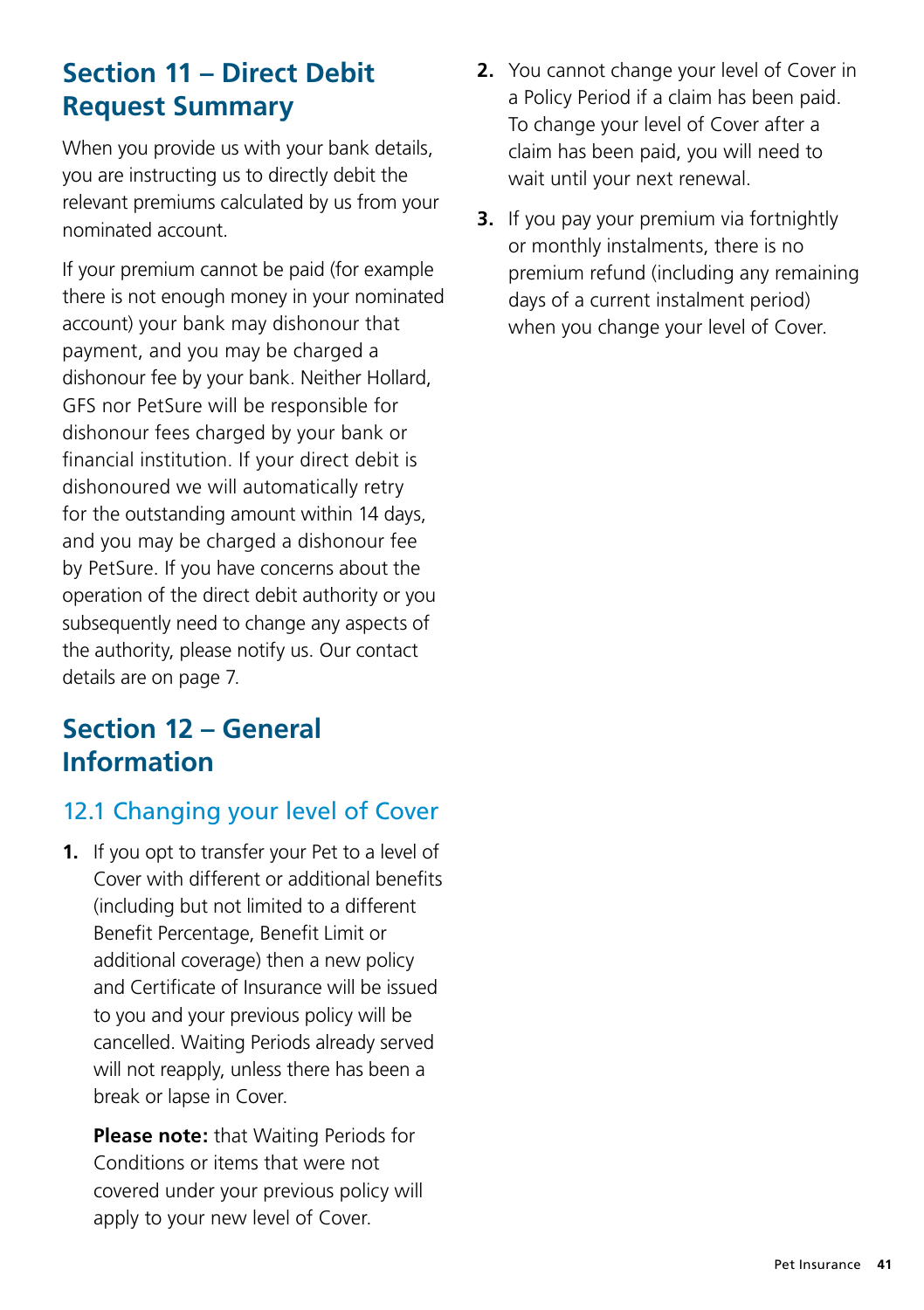# Financial Services Guide (FSG)

GFS, Hollard, and PetSure are responsible for this FSG as it relates to the financial services provided by them. This FSG provides you with information about the financial services that they provide in relation to Guardian Pet Insurance (to help you decide whether or not to use those services) as well as information on how they are remunerated in relation to the services, how they deal with complaints and how they can be contacted.

In this FSG:

- **• Hollard** means The Hollard Insurance Company Pty Ltd:
- **• GFS** means Greenstone Financial Services Pty Ltd;
- **• PetSure** means PetSure (Australia) Pty Ltd; and
- **• You** and **your** means the applicant for a Guardian Pet Insurance policy and, if a policy is issued, the insured.

Guardian Pet Insurance is promoted by GFS, issued by Hollard and administered by PetSure. Full details about these companies are given at the start of this booklet on page 2.

The Guardian Pet Insurance PDS including the Policy Terms and Conditions are set out in this booklet. The Guardian Pet Insurance PDS contains information on the benefits and significant characteristics of the product and is aimed to assist you in making an informed decision about whether to purchase it or not. Before you acquire the product, you should read the PDS carefully and use it to decide whether to purchase the product.

## About Hollard, PetSure GFS, and other relevant persons/ organisations

**Hollard** is an Australian Financial Services Licensee (AFSL 241436) authorised to provide advice and deal in relation to all general insurance products. Hollard is the insurer and issuer of Guardian Pet Insurance policies. In providing the financial services set out in this FSG, Hollard does not provide personal advice and does not act for you.

Only Hollard can issue, vary and cancel Guardian Pet Insurance policies, which it does through an arrangement with PetSure, explained below.

**GFS** is an Australian Financial Services Licensee (AFSL 343079) and is authorised to deal in and provide general advice regarding general insurance products. GFS promotes Guardian Pet Insurance and isn't the insurer. GFS doesn't act for you and doesn't provide personal advice about Guardian Pet Insurance.

**PetSure**, a subsidiary company of Hollard, is an Australian Financial Services Licensee (AFSL 420183) authorised to deal in and provide general advice on general insurance products. It administers Pet insurance policies on behalf of the insurer Hollard and determines, on behalf of Hollard, whether a policy can be issued to you by Hollard. PetSure has been given a binding authority by Hollard which authorises it to enter into, vary and cancel these policies on behalf of Hollard as if it were Hollard. PetSure's authority is subject to the limits of authority agreed with Hollard. PetSure does not act for you. PetSure has also been appointed by Hollard as its agent to manage, administer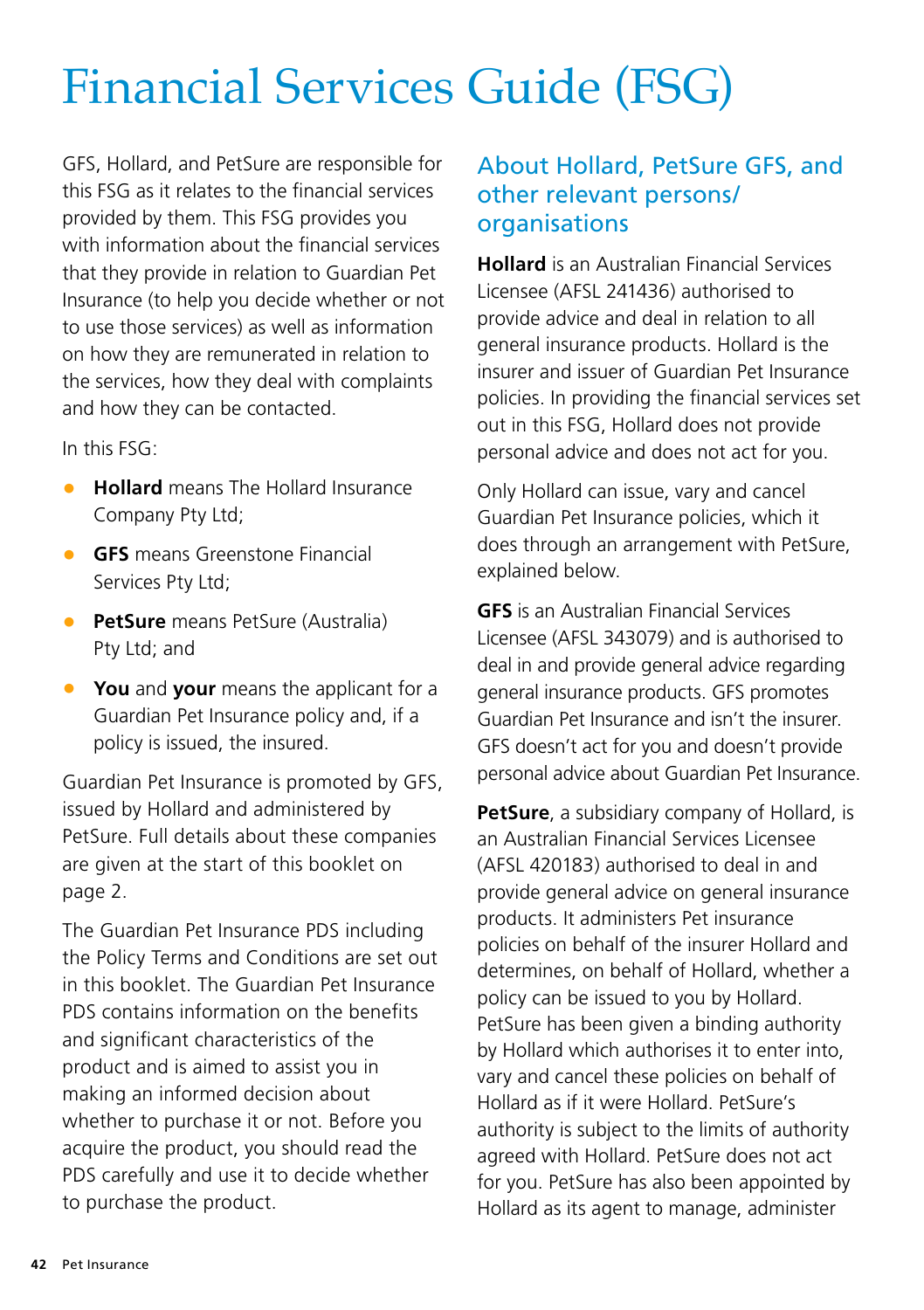and settle claims made under Guardian Pet Insurance policies. This means PetSure makes decisions about claims on behalf of Hollard. In providing the financial services set out in this FSG PetSure does not provide personal advice and does not act for you.

#### **Important information you should know**

The organisations in this section have not and will not consider whether Guardian Pet Insurance is appropriate for your personal objectives, financial situation or needs as they do not provide such services to you. Any information provided in relation to this product is of a general nature only and is not based on a consideration of your personal objectives, financial situation or needs. Therefore you need to consider the appropriateness of any information given to you, having regard to your personal circumstances before buying Guardian Pet Insurance. You need to read the PDS including the Policy Terms and Conditions to determine if the product is right for you. The PDS contains information on the relevant risks, benefits and significant characteristics of the product and is aimed to assist you in making an informed decision about whether to buy it or not. If you require personal advice, you need to obtain the services of a suitably qualified adviser.

#### **How each party is paid for its services**

When you purchase a Guardian Pet Insurance policy you pay the premium to Hollard for the product. This amount is provided to you before the product is purchased.

**GFS** may receive a commission of up to 42% of the net premium (this is the premium less any government taxes and charges) for promoting Guardian Pet Insurance policies. This commission is used by GFS to cover costs associated with the marketing and distribution of this product to you and may include any

referral fees to people or organisations that refer new customers to GFS.

GFS' agents are paid salaries and may also qualify for extra remuneration depending on performance criteria which can include volume of sales. This is also dependent on qualitative performance indicators or quantitative performance measures being met.

**PetSure** receives a portion of the underwriting profit, if any, for administering Guardian Pet Insurance products. You may request particulars about the above remuneration (including commission) or other benefits from the relevant entity providing the relevant financial service. However, the request must be made within a reasonable time after you have been given this document and before the relevant financial service has been provided to you by them.

The contact details of GFS and PetSure are set out on page 21.

#### **Compensation arrangements**

The Corporations Act 2001 (Cth) requires Australian Financial Services licensees to have arrangements for compensating retail clients for losses they suffer as a result of a breach by the licensee or its representatives of Chapter 7 of that Act, unless an exemption applies.

To this end, GFS and PetSure have Professional Indemnity Insurance in place which meets the legislative requirements covering their activities and the activities of its authorised representatives and includes the conduct of any employees who are no longer employed by GFS or PetSure or its authorised representatives but were so at the time of the relevant conduct. Refer to **'Financial Claims Scheme and Compensation Arrangements'** on page 23 in the PDS for further information on Hollard's compensation arrangements.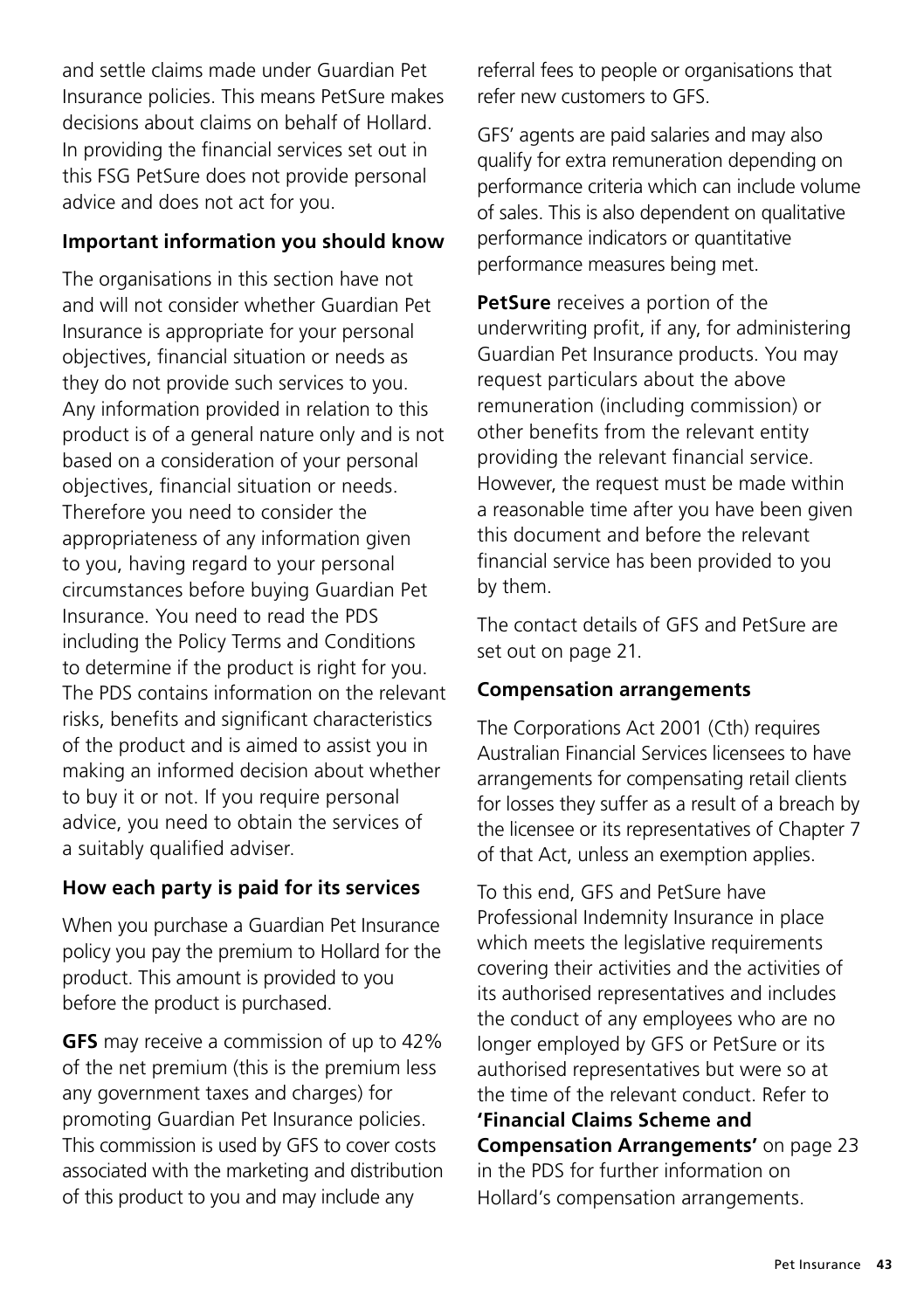# Your privacy

Refer to **'Your privacy'** on page 19 of the PDS for further information on what we do with your information.

## How are complaints resolved?

Refer to **'If you have a complaint'** on page 22 of the PDS for further information on how complaints are dealt with.

# Contact details and office hours

#### **Phone:**

1300 709 431 Monday to Friday (except public holidays) Between 8:00am to 8:00pm (AEST)

#### **Mail:**

Guardian Pet Insurance Locked Bag 9021 Castle Hill NSW 1765

#### **Web:**

guardianinsurance.com.au

### **Please retain this document for your future reference.**

#### **Authorised for issue**

This FSG was prepared by GFS and PetSure (as it relates to the financial services provided by them) on 13 September 2021 and Hollard has authorised the distribution of this FSG by them.

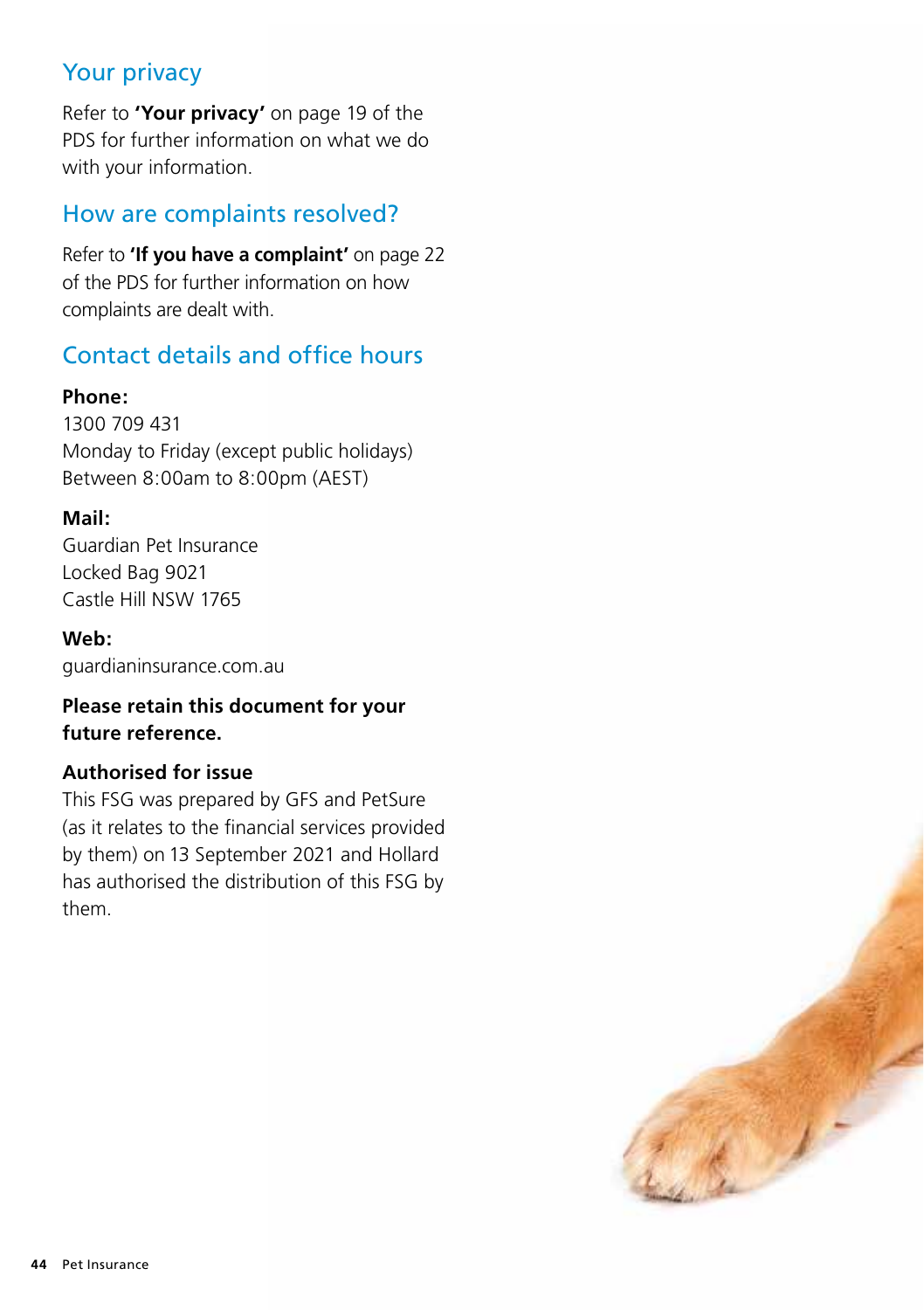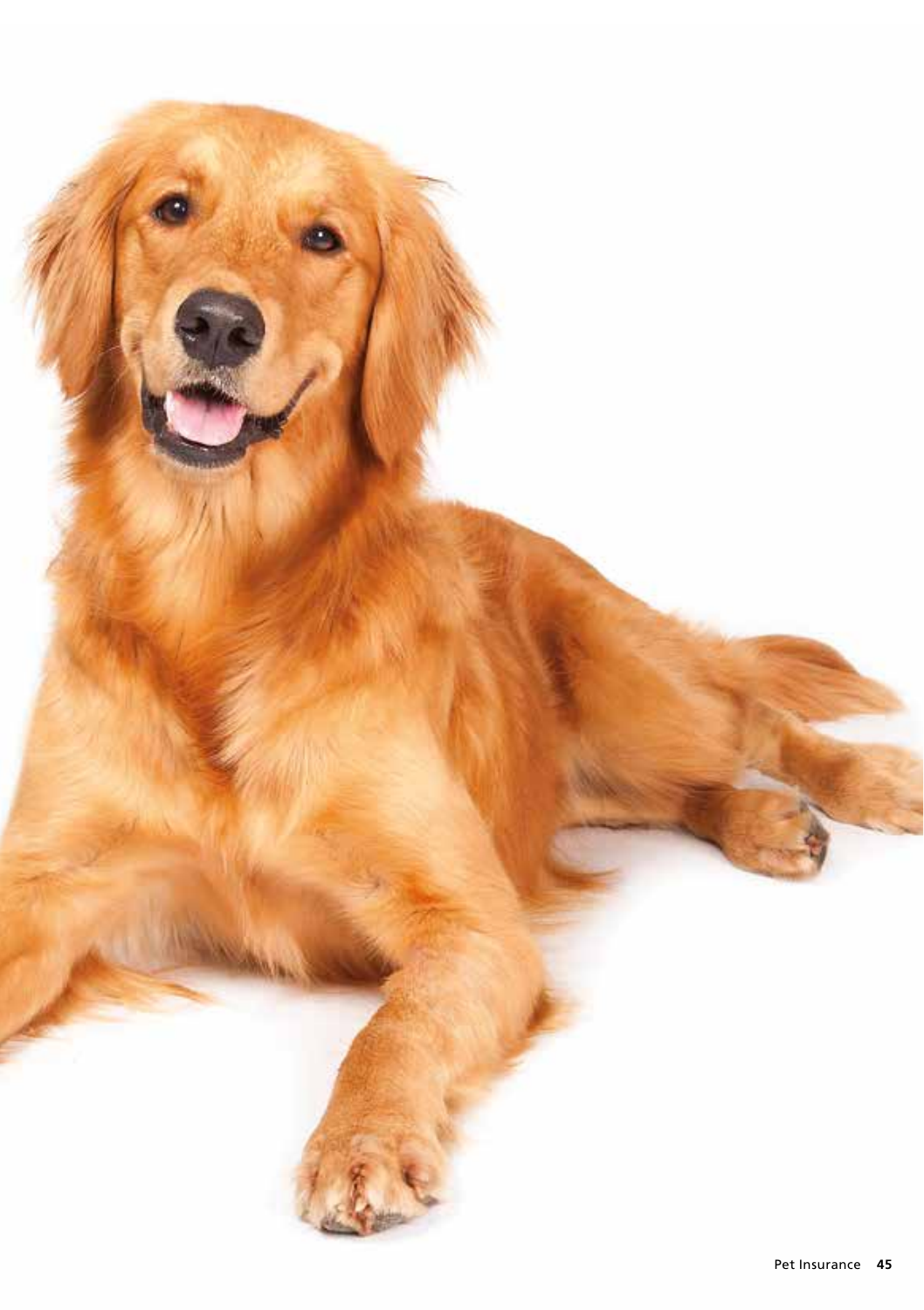# **Notes**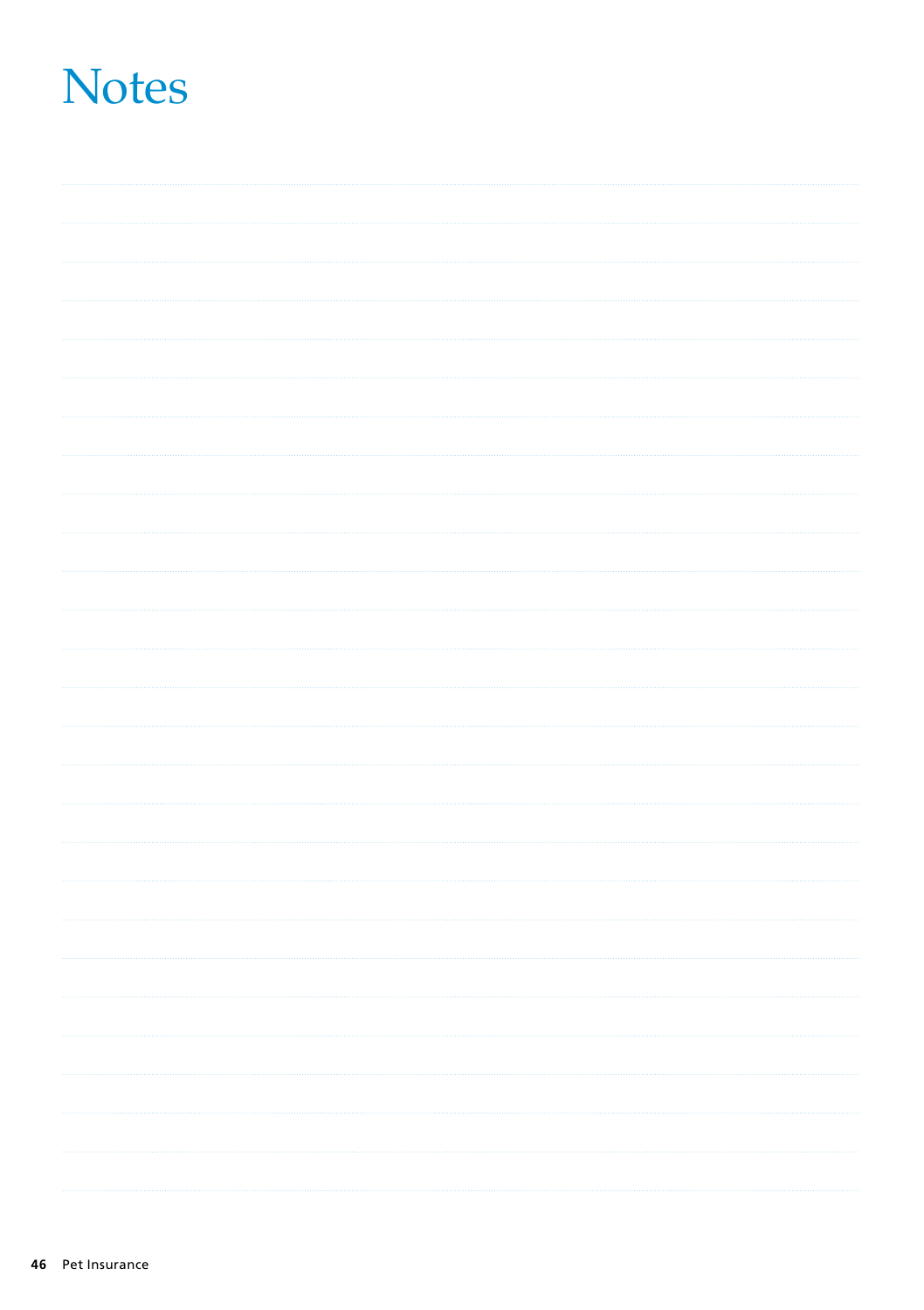# **Notes**